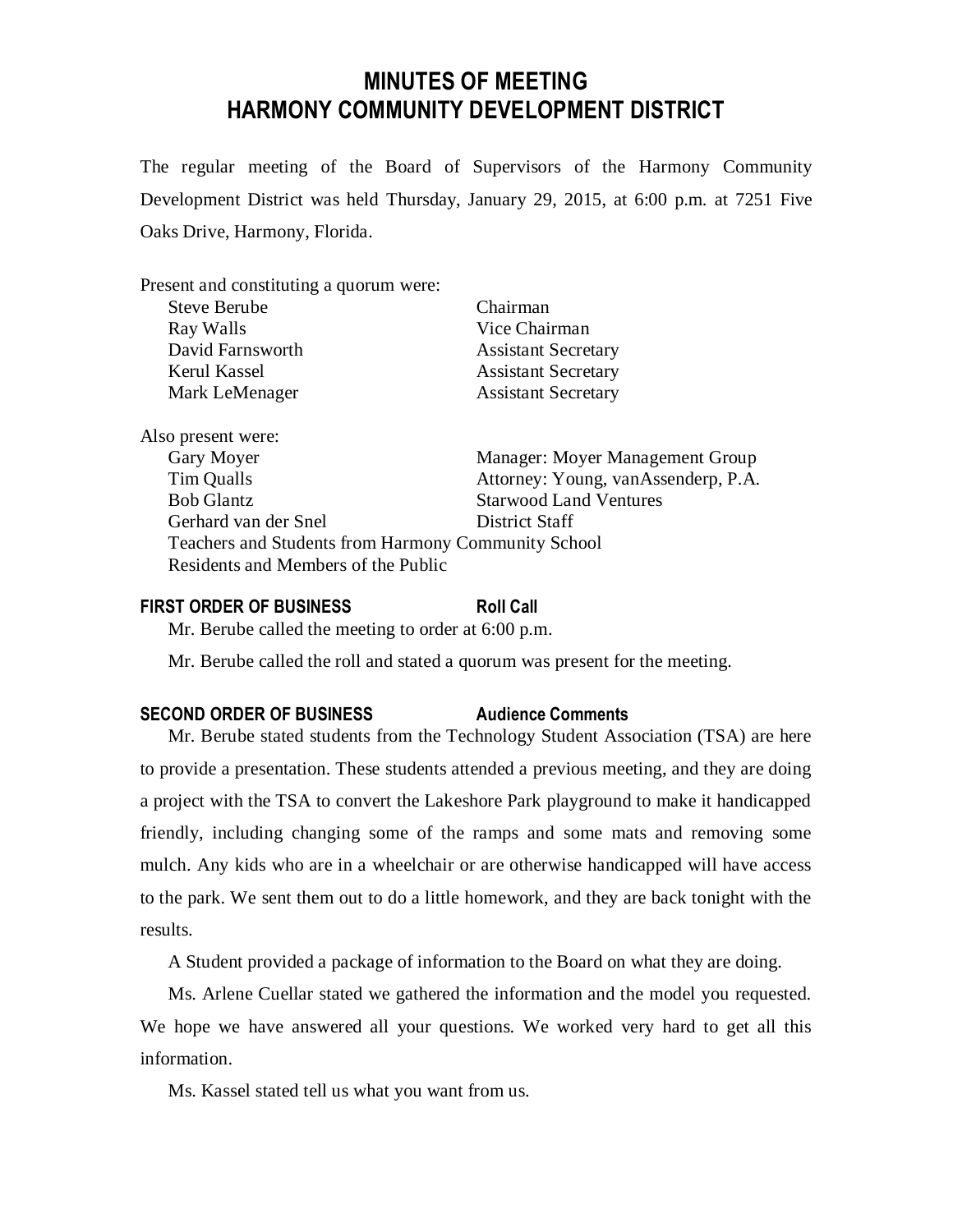A Student stated we would like a donation to supply the tiles. We also want to know if you can fund it.

Ms. Kassel asked what is the difference between paying for the tiles and funding it? You are also asking for permission from the CDD to do this.

The Student stated that is correct.

Mr. LeMenager asked do you want to supply the labor?

The Student stated yes.

Mr. Berube stated so you or someone related to you will do the work. How much will it cost?

The Student stated we received two quotes. One is for the installation and the other is for tiles and accessories. At the end of the packet are the companies we contacted. Farrell Construction Services has helped us in the past. We are going to remove the existing mulch and soil down five inches from the existing finished grade, install three inches of crushed shell and compact, install sealant, and provide rubber playground flooring. The total is \$2,930 for the installation.

Ms. Kassel stated so you are asking us to pay for installation.

The Student stated we need 484 connectors, 48 ramps, and 484 tiles. They gave us a 28% discount. The subtotal was \$23,436.53, but with the discount, the total is now \$19,468.24.

Mr. Berube stated the packet includes the number of square feet, which is 1,917.

The Student stated that is correct.

Mr. LeMenager stated that is roughly \$10 per square foot.

Mr. Berube stated I noticed Mr. Justin Farrell is here tonight. Is one of these students your child?

Mr. Farrell stated no.

Mr. Berube stated this will adjoin a concrete ramp or walk. Right now, it is a step down to the existing mulch. When this product is installed, what will be the treatment at that walkway?

Mr. Farrell stated for the product they are purchasing, you can buy a ramp piece that comes with it and is ADA compliant with the proper slope. So there will be no step down.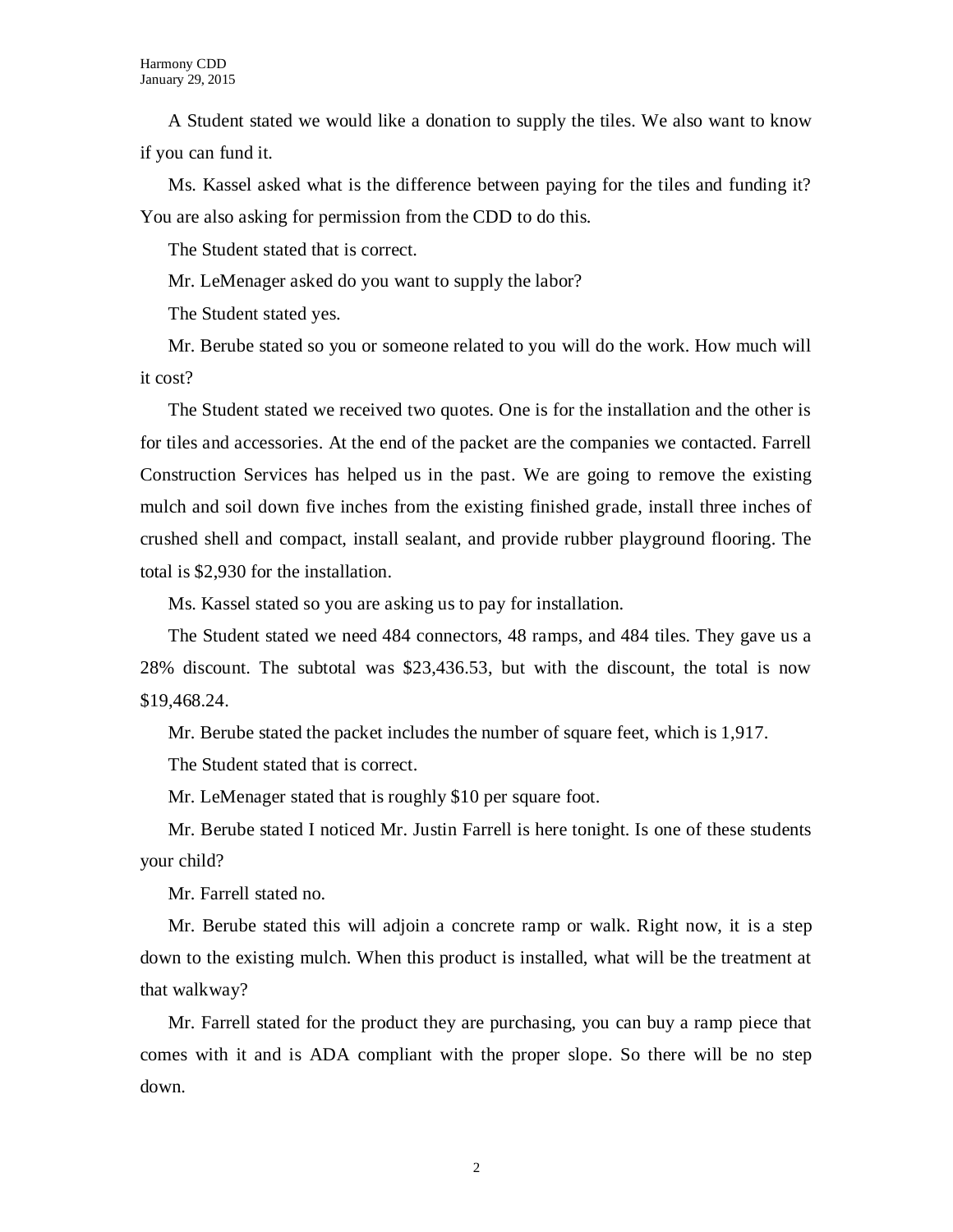Mr. Berube stated the concrete walkway will end, there will be a ramp, and then it will go out to the tiles.

Mr. Farrell stated that is correct.

Ms. Kassel asked is the area shown in black to be tiled, or is it the entire area? Which area specifically on your demonstration model is going to be tiled? Where is the 1,917 square feet?

The Student stated the square footage is all the tiles, but the tiles will not be dark colors or black. We do not want black or dark colors because they absorb heat. We were going with a lighter color, such as green, because we do not want people stepping on the mat and burning their feet. The whole area covered in tiles is 1,917 square feet.

Ms. Kassel stated so the light purple, the dark purple, and the black on the model are all tiled.

The Student stated that is correct, but those are not the colors that the tile will actually be.

Mr. Berube stated it is the area outlined in yellow.

Mr. LeMenager stated it is about 30 feet by 65 feet.

Mr. Berube stated here is the problem. We did not budget \$23,000, and we are onethird of the way through our budget year. It is very difficult to look ahead and say that we are okay. The last time the TSA was here, you mentioned you were going to try to get some sponsorships from neighborhood businesses. Have you attempted to do that?

Ms. Cuellar stated not yet.

Mr. Berube asked what do you think the odds are of getting that to happen?

Ms. Cuellar stated Ms. Harris was going to contact Lowe's.

Ms. Harris stated I contacted Lowe's to donate the materials. They said to contact them if we knew about any other community projects, which we did but we have not received a response to the email that I sent.

Mr. Berube asked what is the timeframe from when you sent the email?

Ms. Harris stated I was in contact with them several months ago, and I emailed them again last night regarding this project.

Mr. Berube stated so it has really been just one day.

Ms. Harris stated yes. I am trying to get more information on it before we ask them to donate, since they will ask what we want from them. We met with Mr. Farrell yesterday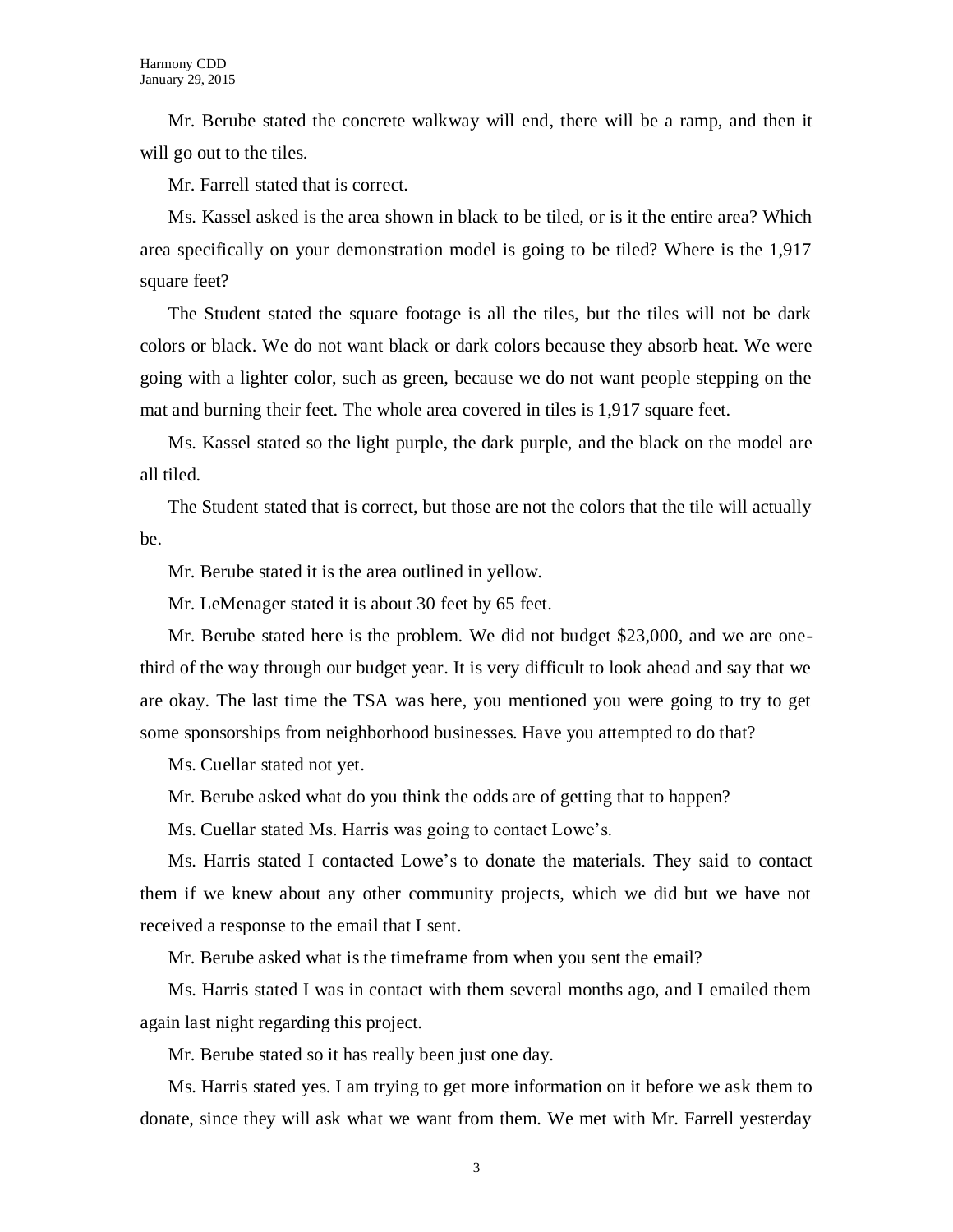and got more of an idea, and he gave us insight on what we will need. That is what I passed onto Lowe's. They do not have access to the tiles. They have access to the shell and material that goes underneath, so I asked if they could supply that part.

Mr. Berube stated the reality is, at this point, we do not have any sponsors for money lined up. What is the likelihood of that happening?

Mr. Walls stated one of the first lessons I learned in civics and local government that these students will learn is, the resources and the money that we have to spend is limited. We have a certain amount of money each year, and we have to decide how best to spend that throughout all of Harmony. We have to pick the projects that are going to benefit the most people. For me, if we can get the material donated to us, that would be great, and I would be more than happy to support the CDD funding the installation of the material. When you are talking about \$20,000, that is one of the larger expenditures that this Board would approve for some sort of park project. We replaced the dock and spent a lot of money on that project. Outside of that, we have not spent that kind of money on similar park-type projects.

Mr. Berube stated the entire budget for all the parks throughout Harmony for this year is \$37,000.

Ms. Kassel stated that includes all the dog parks and playgrounds, everything.

Mr. Berube stated we have already spent \$10,832, which puts us \$1,583 behind the anticipated budget for this point in time. It is a nice project, and we love it. We appreciate your enthusiasm. But the reality is, finding \$23,000 to do this is very difficult. We have two-thirds of a year left to go with the remaining \$17,000.

Mr. LeMenager asked do we have any responsibilities under the ADA act to provide facilities such as this?

Mr. Qualls stated under ADA requirements, you have to take reasonable measures to make the facilities compliant, and you have to do it in such a way where it does not cost too much or create too much of a hardship. That is the standard. I have not researched the ADA requirements specifically as they relate to a playground. At this point, I think this District has taken reasonable steps and is ADA compliant. I can look into this more.

Ms. Kassel stated we have a number of new builders in the community who might be interested in helping sponsor the cost of the tiles. We have Richmond American Homes, Lennar, Park Square, Regatta, LifeStyle Homes, and Kemp Custom Homes. Ryland is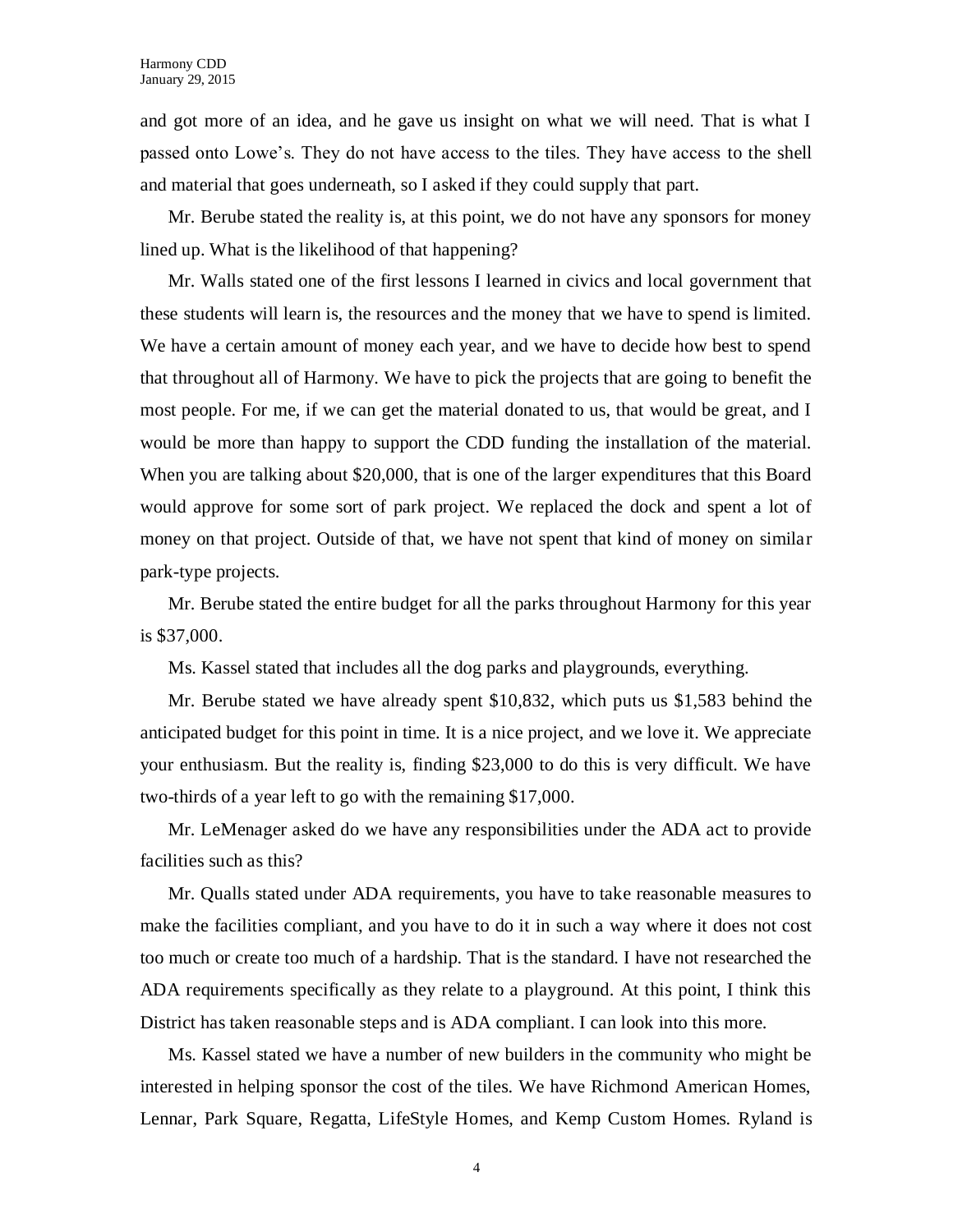coming and is not doing anything here yet. I suggest you approach them to see if they would sponsor something like this.

Mr. Berube stated Ms. Amber Sambuca works in the Harmony Sales and Information Gallery. She will have contact information for all these builders. I suggest you contact Ms. Sambuca, tell her what you are doing, and ask her to give you contact information for all the builders that are here. There are also a number of other businesses here that you should contact, as well as residents who run businesses out of their homes.

Mr. LeMenager stated I think Davey Tree would be good to approach, also.

Ms. Kassel asked are you familiar with GoFundMe or Kickstarter? They are crowdfunding sites where you can use social media to help fund a project like this. You can even direct the builders to this crowdfunding site, whichever one it is.

Mr. Berube stated we are not trying to obstruct you, but we have to watch our resources. If you are able to get some assistance from other sources, in this case probably money, then I think we can probably assist, whether you can get half or even all of it. The money is always a challenge for us. Had it been budgeted and agreed to earlier, we would have been in better shape. Our budget approval season does not begin until school is over. I am sure Ms. Sambuca will provide the information for the builders to you. Lennar has been very community oriented. They have sponsored a lot of projects and events.

Ms. Kassel stated I doubt you will get any single builder to fund the whole thing, but the builders may also have access to other suppliers or can get the material at wholesale, even though you received a 28% discount. It is also possible you may be able to save money by rounding some of the corners on this or slightly reducing the size of the area you are going to cover with tiles.

Mr. LeMenager stated the best time to come back to us is in May because that is when we start the budget process. I would support putting this in next year's budget.

Mr. Berube asked will you all be participating in TSA next year?

The Students stated yes.

Mr. Berube stated if you can get it done sooner, let us know. You have already been here a couple times, and the project has had great advancement. We have gotten to where we need to be.

Ms. Kassel stated you did a great job on this presentation. It is really wonderful.

5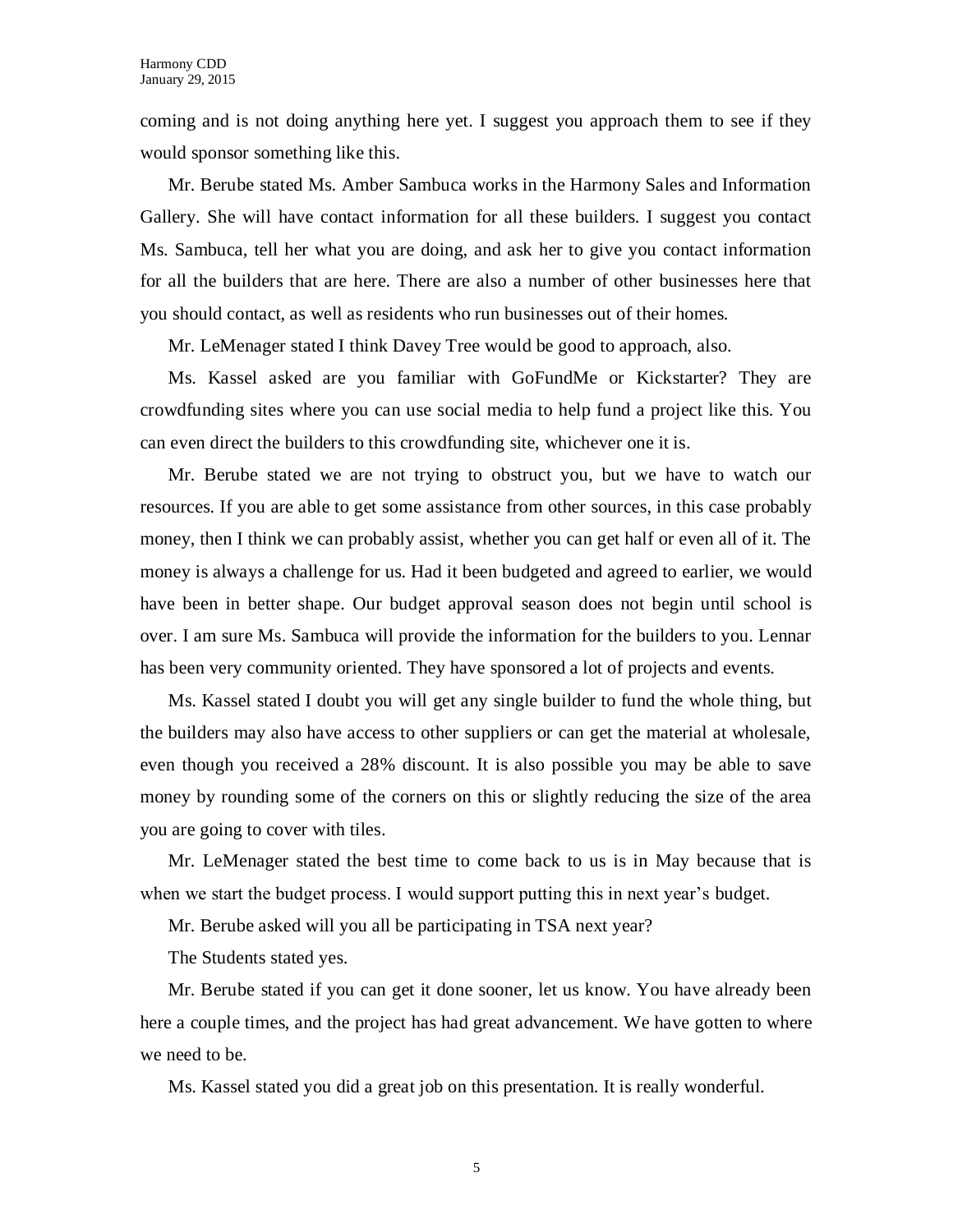Mr. Berube stated yes. Now you found the big wall that always comes up. Kids do not understand it too much, but adults do: where does the money come from.

Ms. Cuellar stated this is their project, to understand the process of construction. That is why the event is called the construction challenge. They have to understand the entire project. That is one of the guidelines, to understand the process. Another is that they understand funding and other aspects. This is something they will continue to work on. We will be going to Nationals in Dallas, TX in June.

Mr. Berube stated if you can get the money donated, that is great. I have a solid feeling that we would probably approve this. If you can get most of the money, we can probably help you a little, too. If not or if you cannot get anything donated, then as Mr. LeMenager indicated, May is when we start putting our budget together. We would look at the budget and see how the numbers look and potentially add it to a budget line item.

Ms. Kassel stated comments have been made about us potentially including it in the budget for next year, but one person saying that does not make it so. At least three of us have to agree and vote to include it. Even though you heard from one person that he would support including it in next year's budget, that does not mean the rest of us agree. We are not making any promises.

Ms. Cuellar stated some of the students understand that because they are learning about government procedures. They understand that voting is involved.

Mr. Berube stated how the budget process works is like having a bucket of money in the middle of the table. We keep taking money out and putting it in specific places until there is no more money.

Mr. LeMenager stated let us give a good parliamentary lesson. I have indicated where I stand on this project. What does everyone else think? Is it too early to say?

Mr. Farnsworth stated we should probably hold off on answering that.

Mr. Berube stated the budget will probably have some significant budgetary pressures this year with all the new neighborhoods coming online.

Ms. Kassel stated I prefer to wait. I would think you could get local funding from people in the community with a crowdsourcing campaign. You could probably come up with as much as 25% or even 50% of the money through a crowdsourcing campaign. I appreciate the presentation.

Mr. Berube stated we have a Dark Sky Festival coming up.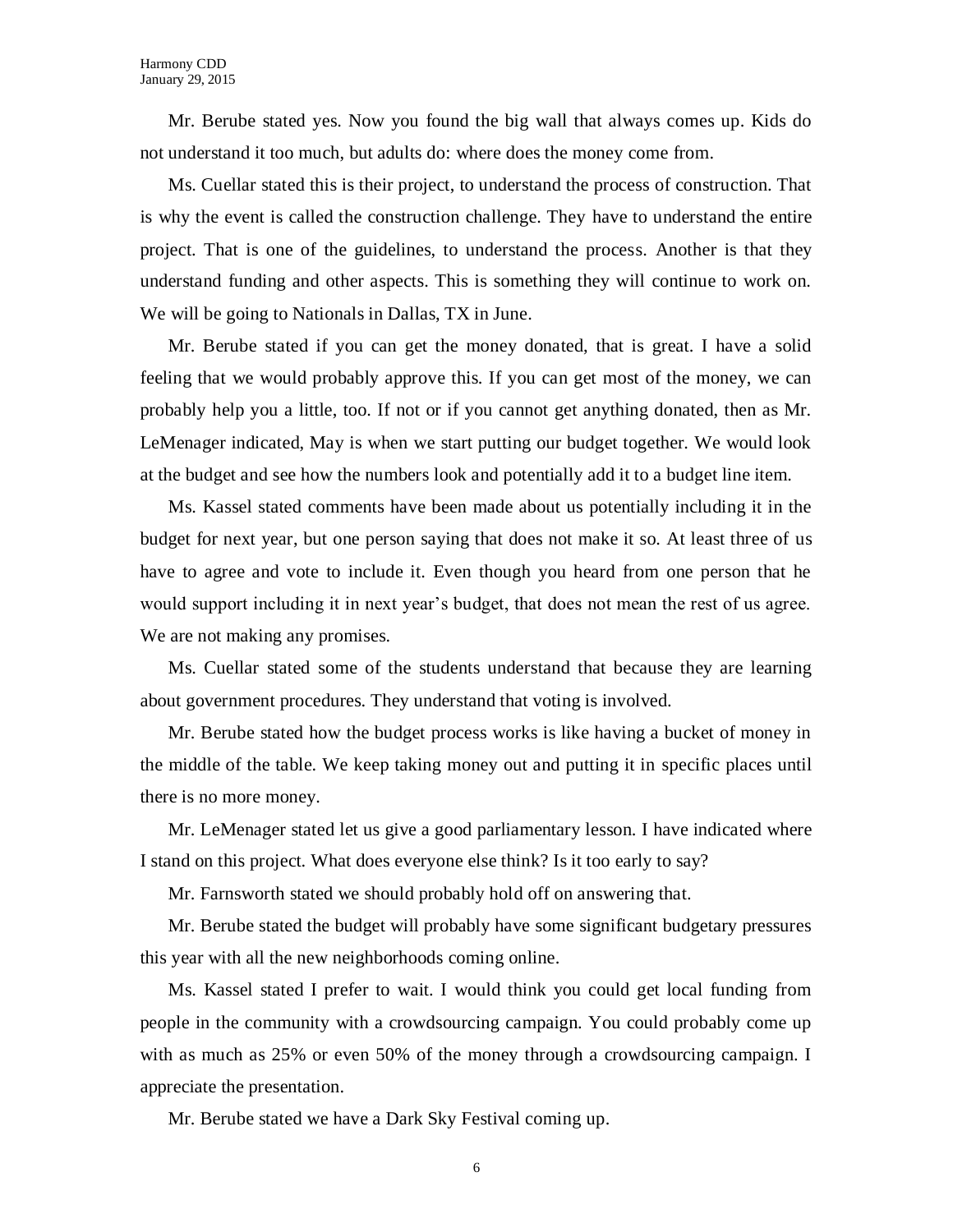Ms. Cuellar stated our State competitions are during the Dark Sky Festival.

Mr. Berube stated Ms. Sambuca manages everything that goes on during that festival. Run the project by her and see if she can help you. She has children and understands how it all works.

Mr. Glen Boisseau Becker stated I am concerned and upset to see what is happening with the residential pond just beyond my property, sometimes called Bracken Fern Pond. For some years, we were happy to see three signs around the perimeter of the pond, indicating that there was to be no trespassing and no fishing in that pond. The last time I attended a CDD Board meeting, it was my understanding that those signs would remain in place. Not long after that, I noticed that one of the three signs was obliterated with green spray paint. Recently, all three signs have disappeared, and I do not know why. In the past week, my wife and I have seen an influx of strangers carrying fishing rods, strangers of all ages totally unfamiliar to us. Less than 45 minutes ago as I walked around the circuit of the pond, I collected more litter than I would normally see there in a year. I cannot catch people in the act of littering, but I can tell when they are out there fishing. I would love to know what happened to the signage and why, and is it going to be replaced. We hope so.

Mr. Berube stated the policy that this Board made at the conclusion of the discussions last year regarding fishing was that the signs in that particular pond would remain. This Board did not change that policy. If the signs disappeared or were defaced or whatever happened, no one on this Board authorized that. We will call that vandalism. The question becomes what to do now.

Mr. LeMenager asked do we still have some we can put up?

Mr. van der Snel stated no.

Mr. LeMenager asked what happened to them? We used to have a lot of them.

Mr. van der Snel stated I have not seen them.

Mr. Berube stated they were probably in the developer's storage area somewhere.

Mr. van der Snel stated if they are there, then we can get them.

Mr. Walls stated I am personally opposed to putting up more signs on that pond.

Mr. LeMenager stated I am totally in favor of that pond having signs on it.

Ms. Kassel stated as am I.

A Resident asked why are you opposed to it?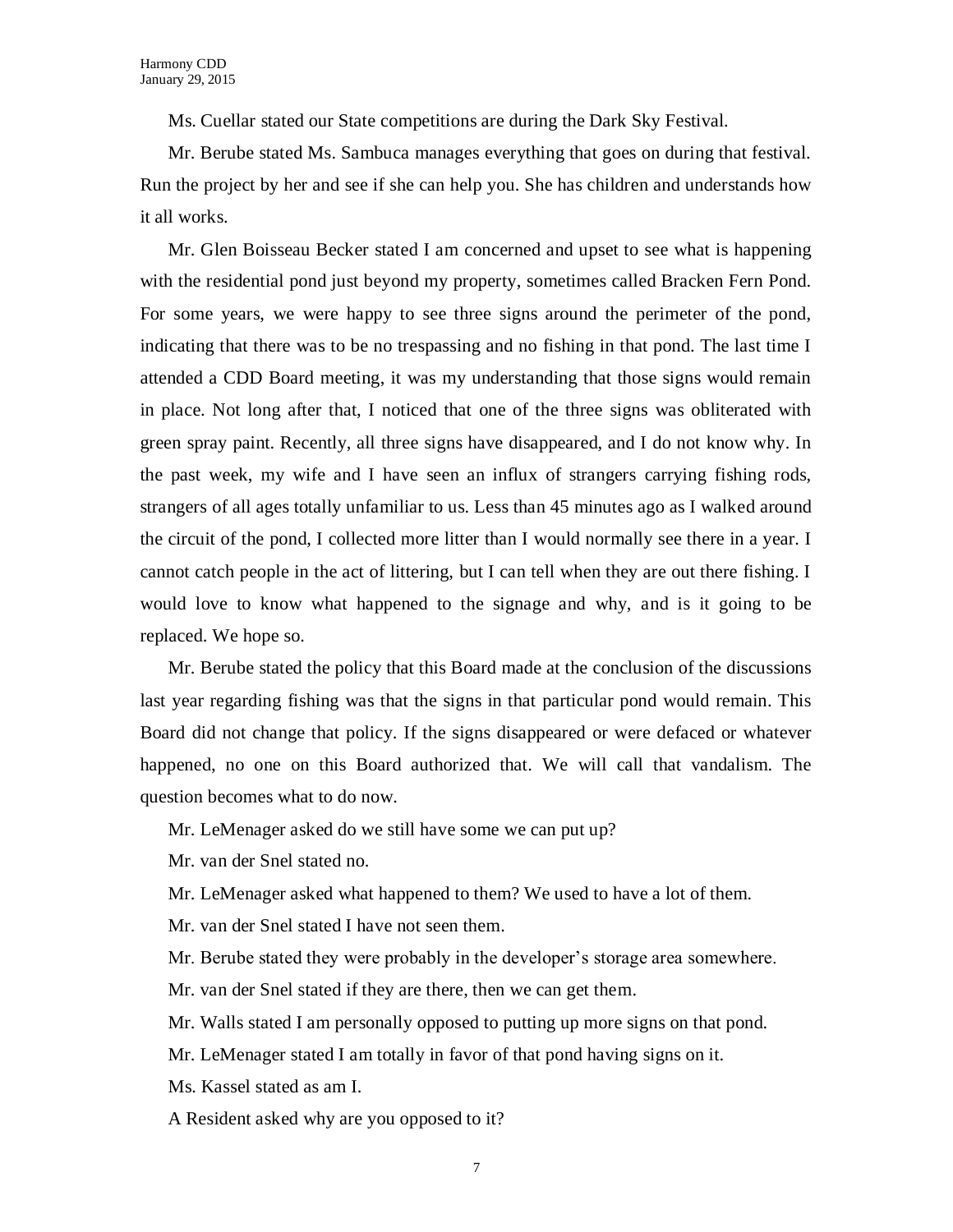Mr. Walls stated those are public ponds. There is no reason people cannot be at the pond.

Mr. Boisseau Becker stated the vandalism was just beyond our property. And nothing is to be done about it?

Mr. Walls stated they are going to do that no matter what.

Mr. LeMenager stated the issue is that there is no way for them to get to that public property other than crossing private property.

Mr. Walls stated there are easements.

Mr. Berube stated there is access at both ends. The CDD maintenance people get in there all the time. Whether or not they are crossing people's property to get in, I do not know, but there is access to the pond. They can also get in from the back. The concern I have is, if people are going to vandalize the signs, it might become a vicious cycle. We could spend \$100 or \$150 to put up three, four, or five signs. If someone is determined to paint the signs green or cut them down and throw them in the water or whatever, we do not gain anything. From the description of events, that is probably what is going to happen. Are you sure we do not have any signs left?

Mr. van der Snel stated I am pretty sure we do.

Mr. LeMenager stated I thought there was a supply of extras. We did not even put up all the ones we originally procured.

Ms. Kassel stated we should have some extras.

Mr. Berube stated if we have additional signs around, and I suspect that we do since there is a lot of stuff in various places, then we will put them back in.

A Resident asked why not install them with cement?

Mr. Berube stated that does not stop someone from painting them green or painting them with graffiti.

Mr. Walls stated keep in mind that the sheriff's office said they are not going to trespass anyone who goes out there. You can call them all you want, but they are not going to do that.

Mr. Farnsworth stated unless you catch them doing something.

Mr. Walls stated if they are committing an illegal activity, then yes. But they are not going to trespass someone for being around that pond.

Mr. Berube stated that is exactly right.

8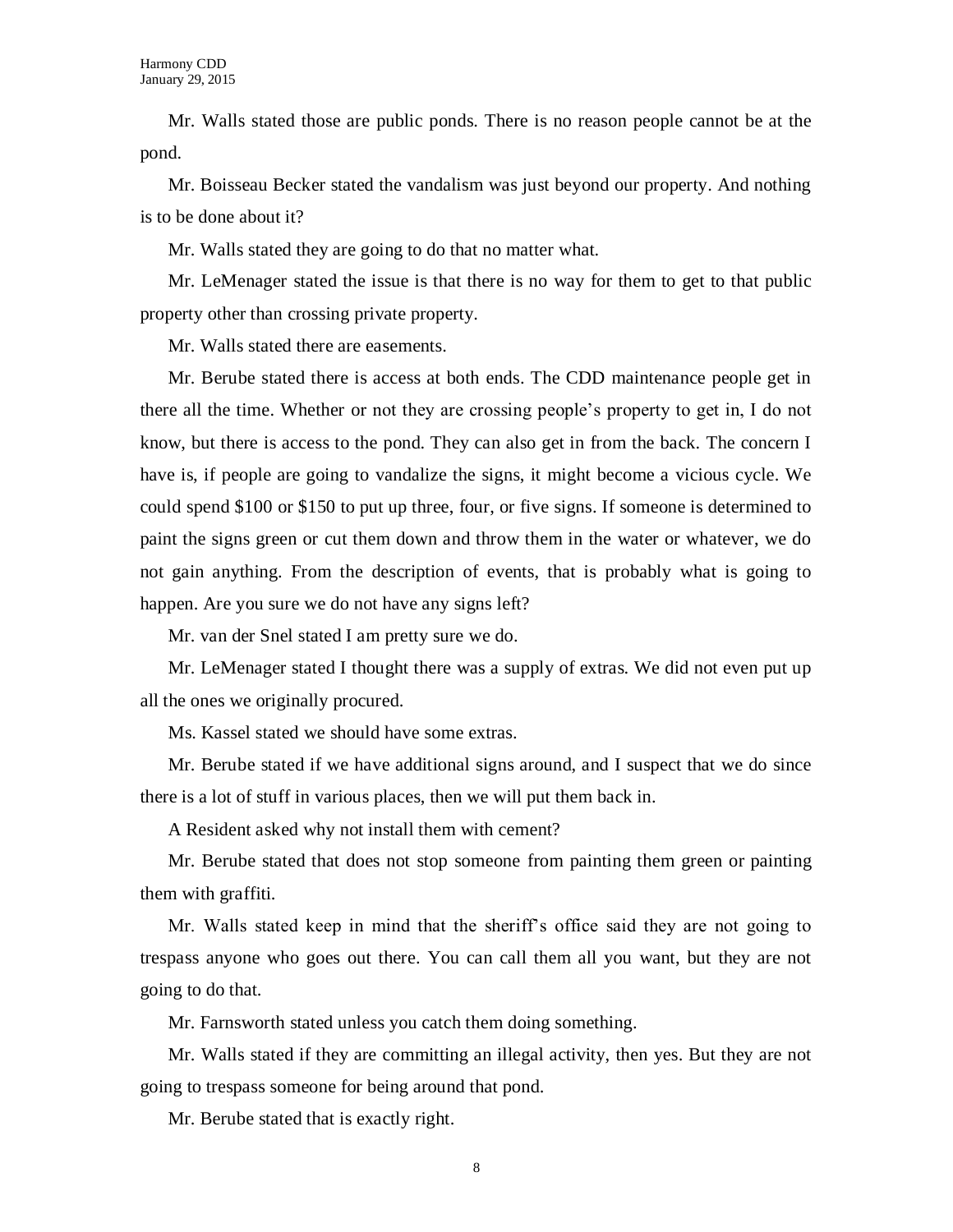Mr. Walls stated so you are putting up a sign that is misleading to people.

Mr. Berube stated if we can find some signs, we will put them up, but I am hesitant to spend additional money on a process that might be futile.

Ms. Kassel stated a few years ago, we spent a fair amount of time and money to research how to make the *No Fishing* sign enforceable. Right now, the rules that we have do not address fishing. At the time, the requirement was that you had to include language saying *No Trespassing* and cite the Florida Statute. The lettering had to be a certain size. We had signs made up to fit that requirement. We were told by the sheriff that if it is properly signed, then they will enforce the ruling. Mr. Walls said they will not. I have heard that they will come out and talk to people. Part of the issue is that often by the time the sheriff gets out here because it is not a high priority, the people are gone. What we do about it is problematic, but we are open to hearing suggestions for making it work.

Mr. Berube state we will know in the next several days whether or not we have signs. If you see signs put up, then you have your answer. If we do not have any signs, then we will discuss it in the near future. Right now, it is up in the air. I do not have any issue. Personally, I would rather not have the signs, but I understand the problem for the residents who live along that pond. If we have the signs available, then we may as well put them up anyway. If kids vandalize them, we will keep replacing the signs. That way we do not spend any additional money and can hopefully solve the problem. Is that a good compromise?

Mr. Boisseau Becker stated yes, thank you.

A Resident stated I am new to the area. Regarding trespassing, is it trespassing or related to the ecosystem? I have young children and they are all over. I do not want them to get in trouble or do something wrong. When we see misguided youths vandalizing in the community, what is our recourse or what should we be doing? Should I call the sheriff or law enforcement?

Mr. Berube stated the ponds are public. For a period of time, they were signed to indicate no trespassing. The ultimate goal was to keep people from fishing in the ponds. That is a hot button around here.

Ms. Kassel stated they were signed to prohibit other things in the ponds.

Mr. Berube stated we took away the fishing language in the rules, but there are still common sense rules about no swimming or playing in the ponds, no boating in the ponds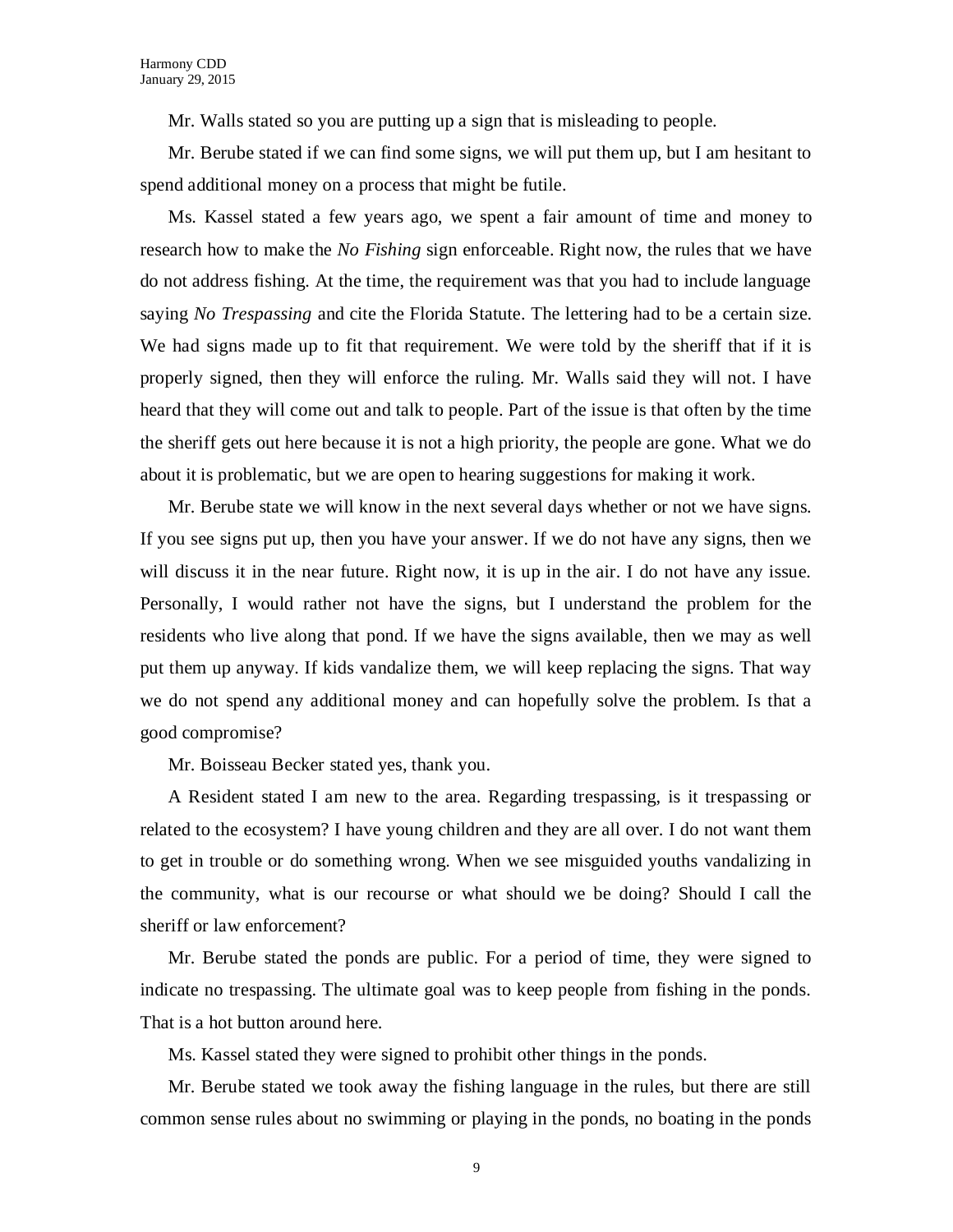and similar activities. The signs were removed because they were ugly and there were questions about enforcement. The ponds are public property, as Mr. Walls indicated. Kids can play around them. We expect that they probably would not, and that is part of the reason why we have a landscape buffer around them. But that is good parenting. If you notice vandalism, then call the sheriff's office. That is what the sheriff wants you to do, and that is the law enforcement authority here.

The Resident stated cars exceeding the speed limit, driving over curbs, and those types of activities.

Mr. Berube stated the Harmony police is supplied by the Osceola County sheriff's office.

Ms. Carole Greenwald stated I am a little confused. Last night at the town hall meeting, someone asked a question regarding the maintenance of the areas around the ponds, and I think he also mentioned the lakes. If memory serves correctly, Mr. Glantz said that is CDD property, and someone else commented that it was not. I would like clarification to know what lands are owned by the CDD and what lands are owned by the developer.

Ms. Kassel stated we pay for the ponds to be maintained. We have a contract with Bio-Tech Consulting. The lakes, however, belong to the developer, and it is the developer's responsibility to maintain the lakes. The CDD is not involved in that at all. Mr. Rice was the one who mentioned it last night, and he was referring largely to Buck Lake, where he and others fish often. There is a lot of water hyacinth that is taking over. I do not know that anything is sprayed or maintained out there, but that is something that has to be taken up with the developer. It is not a CDD issue.

Mr. Berube stated realizing Mr. Glantz cut off the resident fairly abruptly that it was CDD property, he did not let the resident finish to say that he was talking about the canal up at the west end of the lake. There is a canal that boaters like to go into and fish, and because it is getting overgrown, you cannot get the boats in there. I explained that to Mr. Glantz after the meeting last night, and he assured me that he would tell his people to handle that by spraying and opening up the canal and certain other areas that are being invasively covered. It is one of those areas where the developer had personnel who were monitoring that kind of thing, but they are no longer with the development company. Mr. van der Snel and I will have a meeting with certain developer personnel. It was scheduled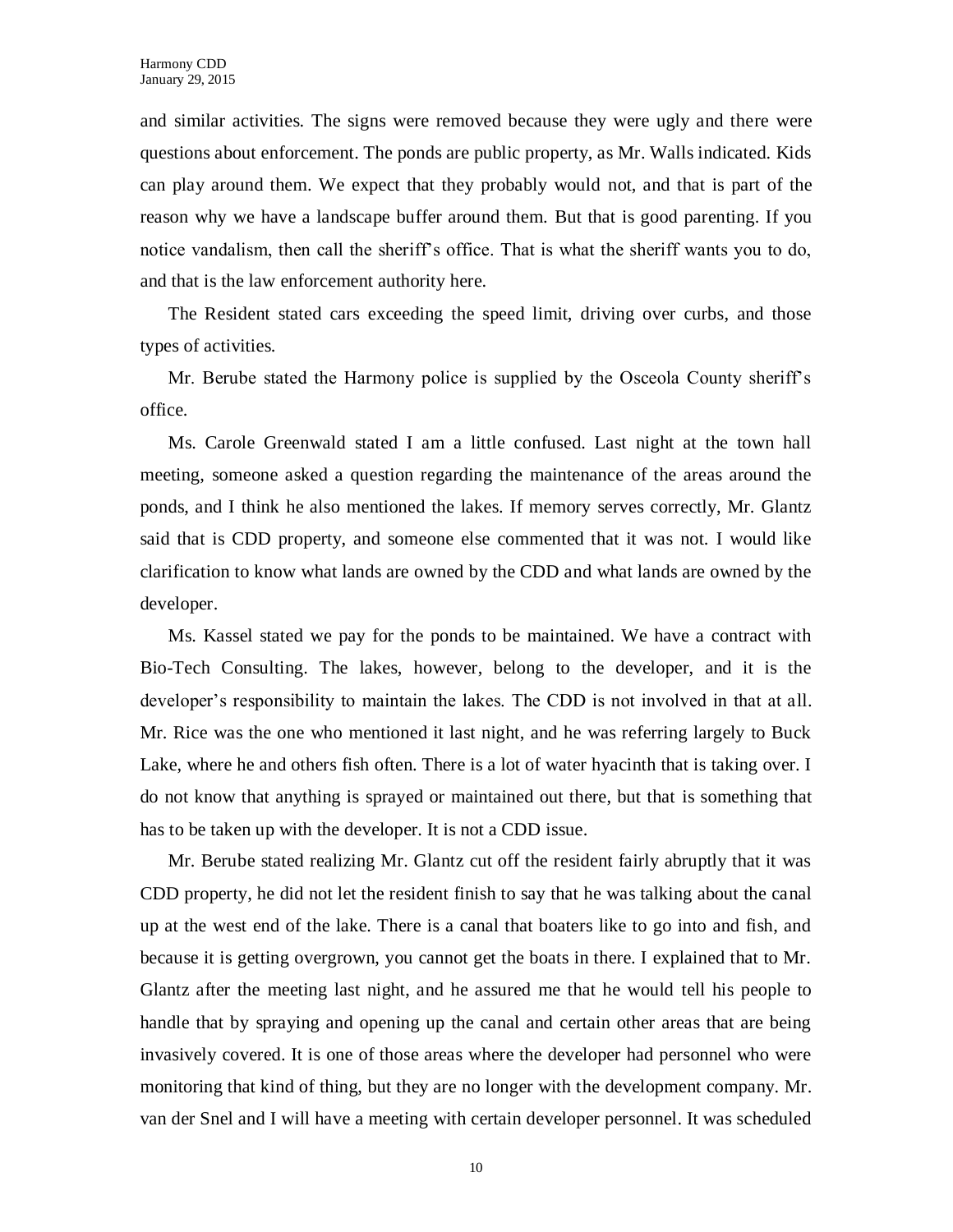for a couple weeks ago, but time ran out, and we will probably do it next month. There are a lot of areas throughout Harmony that we call "edges" where the developer owns some land and the CDD owns some land. Some areas are unknown, and they are getting overgrown. We are going to review all the edges to determine whose responsibility it is to keep everything looking nice and maintained. The other answer to your question about the eight or nine CDD-owned ponds—not the ones that touch the golf course—there is a 20-foot landscaped buffer around each of those ponds. The CDD maintains that 20-foot buffer. That length is variable depending on how high the water is, but you can tell that it is usually grass and is usually cut around the pond. Davey Tree performs that service as part of the landscape maintenance contract.

A Resident stated I would like to ask if the reservation for the boats can be addressed or tweaked. Within the last couple weeks, we reserved a boat from 10:00 a.m. to 2:00 p.m. that was not available and we were unaware of it. We received a call at 1:00 p.m. that the boat was now available, but since we had guests, we were already gone. Around a major holiday, the boats were off limits for three days. We had guests. I tried to make a reservation 23.5 hours before and was locked out. I called Mr. van der Snel, who was very nice because he was the one who called me the week before about the boat being available at the last minute. I told him that I noticed the 16-foot boat was out and the fishing boat was out from 10:00 a.m. to 2:00 p.m. today. The 20-foot boat was available and I asked if it was possible for us to use the 20-foot boat. He told me no because he has to make sure it comes off the reservation system. I told him that I tried to get on but was locked out because I was just short of 24 hours. I wonder if the Board can come up with a way to use a boat if one is available. He told me that he did not know if I paid the \$250 deposit. That should have been easy because he called me the week before about a reservation. I understand the rules, and I was not angry with him at all. I think that needs to be revisited where on holidays, perhaps you can tweak the staff members' hours. The boats are truly here to serve the residents, and if someone is available, we should be able to use them.

Mr. Walls asked what holiday were you talking about?

The Resident stated there were three days, and I think one was New Year's Day. I understand the staff gets vacation, but it seems to me other things can be tweaked, and it would be easy to put on our access card if we have paid the \$250 deposit. Then you can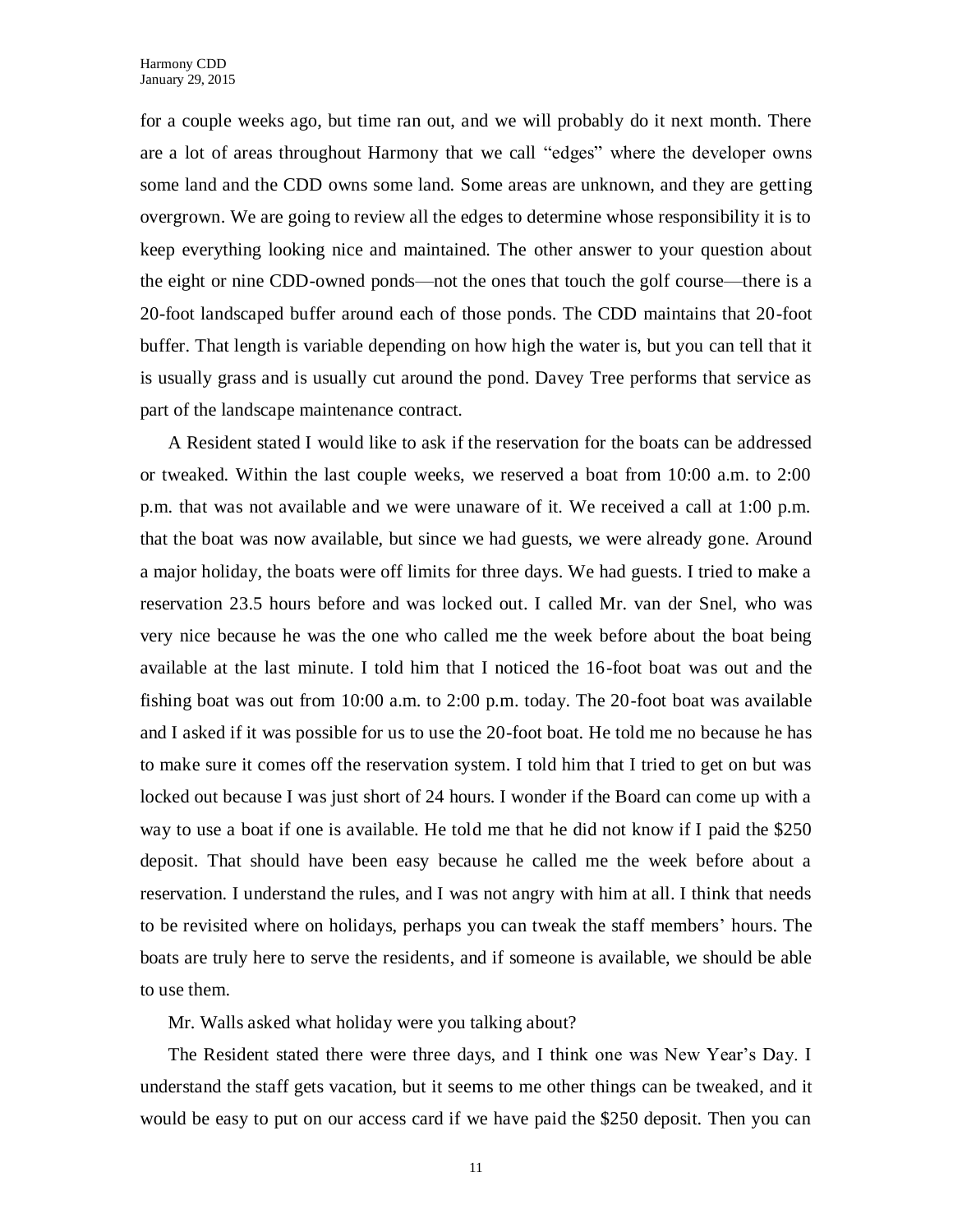swipe my card to determine if I can use the boat or not. Mr. van der Snel was very polite about it, and I hope he thought I was polite, also.

Mr. van der Snel stated when you make a reservation through the system, then it is on paper. Everything that occurs with the reservation system is on paper that leaves a paper trail. If there was an accident or if anything happens, then you can say you officially had that reservation. If you call me to go out on the boats, it is not on paper.

Mr. LeMenager stated I do not use the boats, but there is a 24-hour advanced notice rule. That sounds like it should be changed to six hours or something.

The Resident stated when we used to use the boats, there was, in fact, a paper form. I do not care how you do it, but I would like you to address it somehow. If I cannot make a reservation but the boat is available, then maybe you have the paper form available so I can use the boat.

Mr. LeMenager stated we are going to be having our annual rules review, so that is a good one to add to the list.

The Resident stated I would just like it to be addressed. I was so close but could not get a reservation.

Mr. Berube stated we set certain guidelines that Mr. van der Snel needs to abide by.

The Resident stated I understand that.

Mr. Berube stated what you are asking is for us to stretch those guidelines. I think we can accommodate it to make it easier. There are a lot of rules that need revisiting and cleaning up. That is a good one. We are looking to do a workshop in February or March, and I have added this item to the list to be discussed.

The Resident stated thank you; I appreciate it. I have one other thing I would like to say. Thank you for your service because all you mostly hear, other than the great presentation from the students tonight, are complaints.

# **THIRD ORDER OF BUSINESS Approval of the Minutes of the December 18, 2014, Meeting**

Mr. Berube reviewed the minutes of the December 18, 2014, meeting, and requested any additions, corrections, notations, or deletions.

> On MOTION by Mr. LeMenager, seconded by Mr. Walls, with all in favor, unanimous approval was given to the minutes of the December 18, 2014, meeting.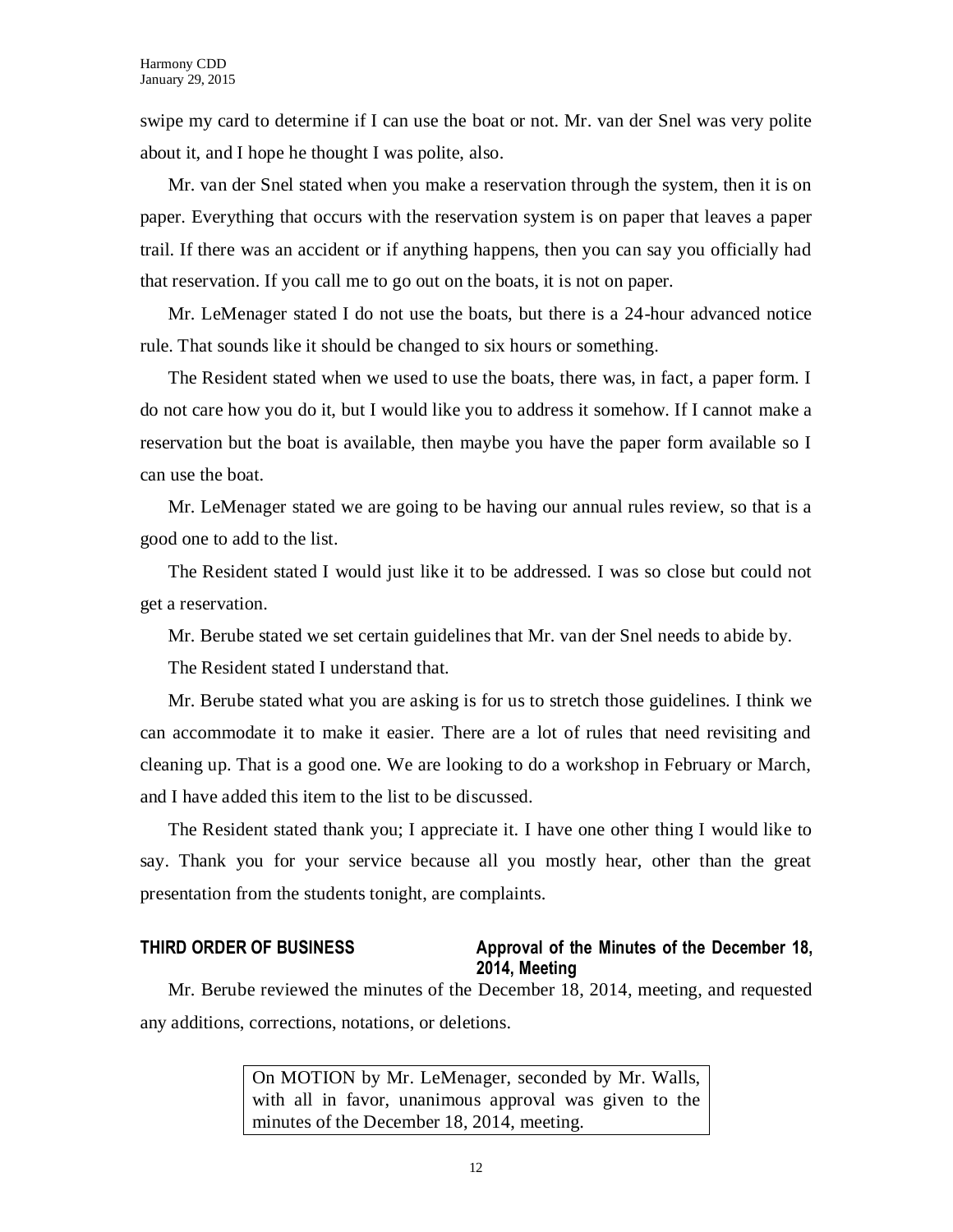#### **FOURTH ORDER OF BUSINESS Subcontractor Reports**

# **A. Aquatic Weed Control – Bio-Tech Consulting**

**i. Monthly Highlight Report**

Mr. Berube stated the aquatic highlight report was emailed to everyone late this afternoon. Everything looks routine on maintenance activities.

# **B. Landscaping – Davey Tree**

# **i. Monthly Highlight Report**

The monthly landscape maintenance report is contained in the agenda package and is available for public review in the District Office during normal business hours.

Mr. Berube stated everyone should have received an email from Mr. van der Snel a couple days ago, and it is my recommendation that we table that item. I think we need to talk with Mr. Garth Rinard with Davey Tree. My concern is that they are down to four people working here on a daily basis. That is very light. It is not our position to tell them how many people to have working here. Some days, only three are here. The concern is that we keep giving them add-ons to the contract, and I am not sure they are fulfilling the terms of the contract. For instance, in November, we told the residents that the ponds were going to be clear cut, and they are not. I asked Mr. Jon Rukkila twice directly, and he said they will get to them, but they are not done. Pursuant to the contract, that work is supposed to be done. There are many other things when you look around, such as weeds in the grass, ant mounds, and weeds in the planter beds. They are carrying out their work, but it is getting to the point where it does not look very good. As Mr. Walls said a couple years ago, he would like it to look crisp. It does not look crisp. When there is a major gathering in Town Square, they put all hands on deck, and they make the Town Square look nice because it had not been. It should look good all the time, and it does not. We added neighborhood H-1 to the contract, and new neighborhoods will be coming on board. If we do not make sure that they know what the thought process is, then we will bury them in additional work, and there will be no additional labor. Their ability to carry out the contract and the contract terms will fall off, and that will be a problem. That is why I would like to wait until next month to have this conversation with them. As an extension of this, the reason this came up is because the planter beds that we are talking about upgrading look pretty lousy. They have been allowed to degrade over this time, and certain people noticed that. Now they are asking for man hours, up to potentially 80 man hours, to come in and clean up the planter beds that they have supposedly been maintaining on a regular basis. We have already paid for the man hours to maintain them.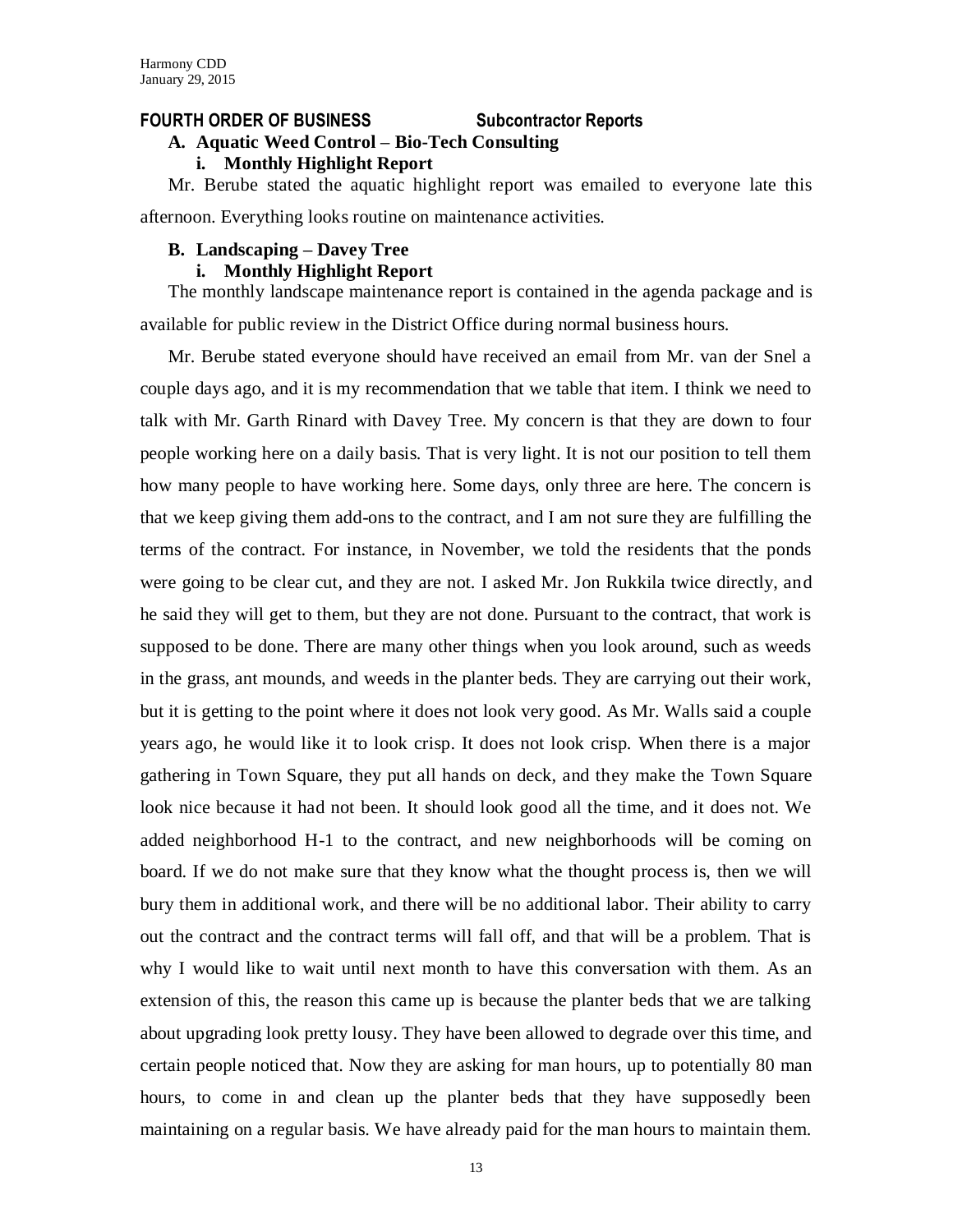Now they are asking for additional money to clean them up and do some additional plantings. I do not think that is the way this should go. Those are my thoughts. Davey has been relatively good and they do what we ask. With three or four crew members working here on a daily basis, it is not going to be good.

Mr. Farnsworth stated Ms. Kassel has worked with them. Do you know what the situation is?

Ms. Kassel stated I will say that my experience is that they take a long time to respond. Sometimes they are not very responsive. I have not seen how many people they have on property, but I have not seen much activity recently. Of course, it is wintertime and is a slower season, landscaping-wise, but I have noticed the same kinds of things that Mr. Berube mentioned in terms of the quality in carrying out the scope of the contract. It could be considerably better than it is.

Mr. Farnsworth stated I wanted to get her thoughts.

Mr. Berube stated we have a \$400,000 annual contract that is the single largest thing we pay for. It is the one thing that people really see day in, day out throughout this community, which is the maintenance of the grass, trees, planter beds, and so forth. I am saying that the quality is sliding.

Mr. Walls stated having worked with them on this contract during my tenure over the past five years, it seems like every now and then, we have to bring them in and talk with them. It is unfortunate because it is a \$400,000 contract. Maybe in their world, that is not huge, but we need to make sure that they know what our feelings are. We need to bring them in and have that conversation.

Mr. Berube stated over the past few days, they are doing the tree transplants from the tree farm out into the various areas. They had all hands on deck moving those trees, which means everything else going on around here came to a stop. If we approve these two proposals, then all hands will be doing the work for these. You can see where I am headed. What I am asking you to do is, when you are out walking your dog or riding your bicycle or whatever you do, just look around at the details because next month, we will have this conversation with Mr. Rinard. I would like everyone to be fairly well prepared. I do not want to beat them up like we used to do with Luke Brothers. We are not at that stage yet.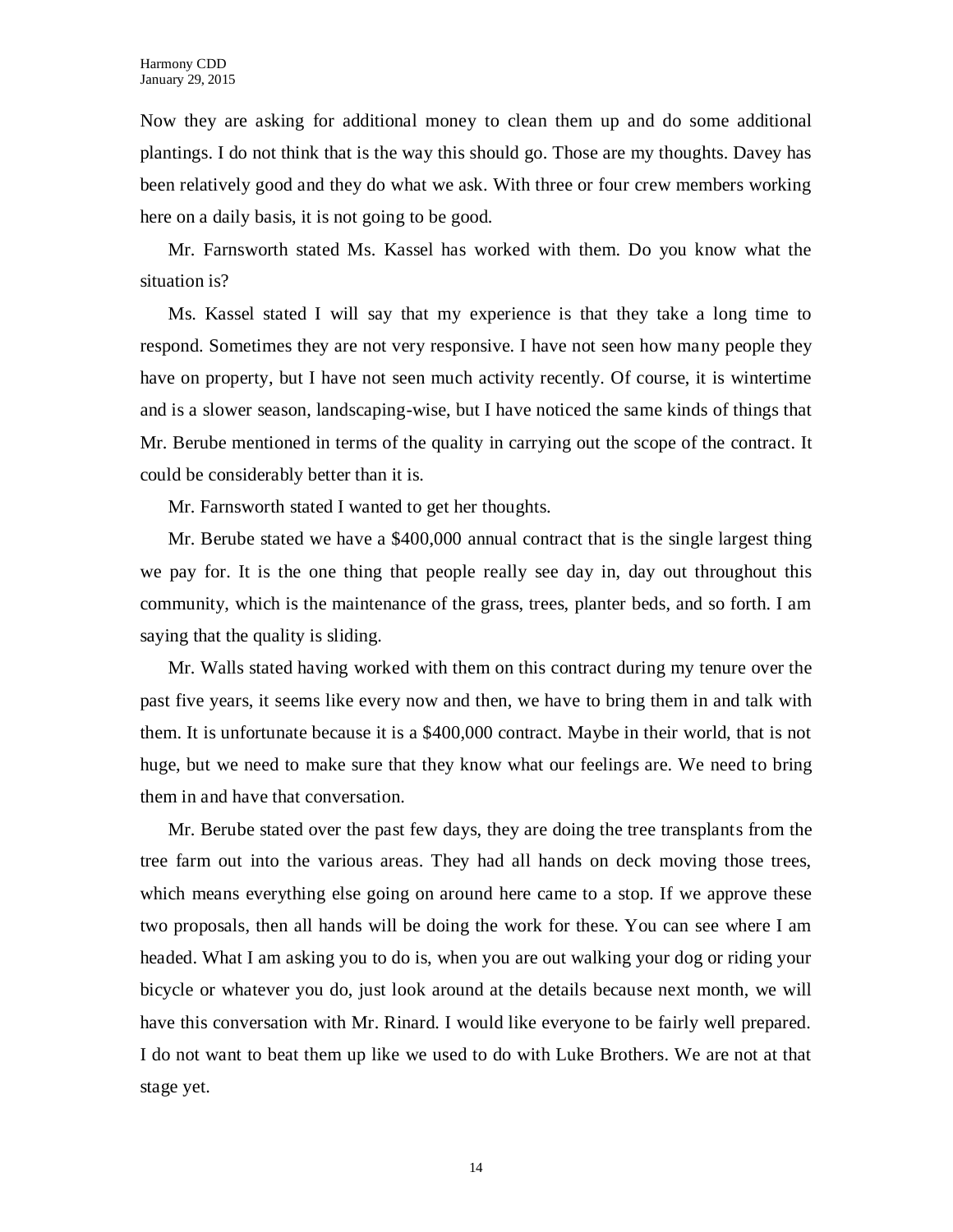Ms. Kassel stated one of the disadvantages we are at, as a Board, is that we do not have the perspective of understanding the quality of landscaping at other CDDs and whether we are being too perfectionist or whether we are being reasonable. Mr. Moyer does not go around to look at all the landscaping, so I am interested in his thoughts.

Mr. Moyer stated I think you are being reasonable, but I also think you need to understand the nature of the landscape maintenance business. There are no perfect projects. Landscape maintenance companies play this game all the time. This is the time of year when they ought to be getting caught up, but this is the time of year when they make their money by being able to run the project with four crew members instead of 14. It happens everywhere. For years and years, Davey was the contractor for Celebration. It got to a point where the residential owner's association had concerns. I think Davey still performs maintenance for the residential owner's association in Celebration. It is not unusual, and this Board has experienced where they are good for a couple years, then they slack off, so you put it out for bid. You have heard me say this before, but it is like a rotating wheel where there are five or six good landscaping companies. They are good landscaping companies, so do not misunderstand me. I am not being critical, but after a couple years, they get fired and you hire another company. They go where this company used to be. It is a small universe of companies that do this type of work and do it well, but they do rotate.

Mr. Berube stated I do not want to get to where we were in the past. I can see this coming because we have been down this road before with other landscaping companies. As everyone knows, the big problem is that there are going to be new neighborhoods opening up that will add to the problem. We will expand their contract, but we are not getting what we are paying for now. I am very on top of it and watching it. I do not want to beat them up every month because we are going to nip this in the bud. That is just my reason for bringing it up and tabling it.

Ms. Kassel asked what have you found that works, if anything? Is it just the same struggle over and over again?

Mr. Moyer stated the one thing that is critical is to have a good onsite project manager for the landscape company, and Mr. Rinard is a pretty good onsite manager.

Ms. Kassel asked is he here, or has he turned it over to Mr. Rukkila?

15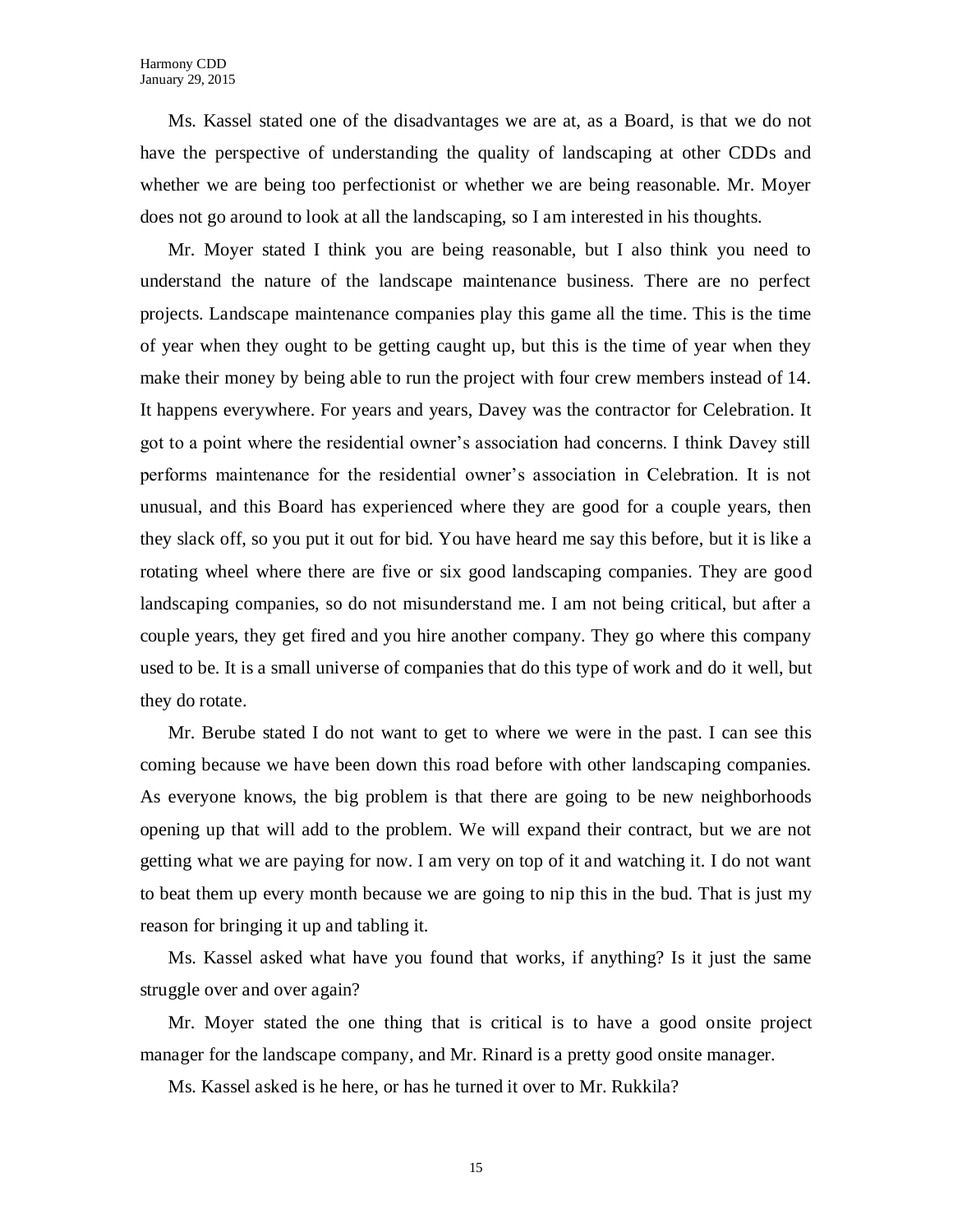Mr. Berube stated Mr. Rinard is here. Mr. Rukkila is the day-to-day person, and he literally runs his tail off. When you see him, he is working very hard because as he said, he likes working here and he does not want to lose this contract. The problem is that Mr. Rinard decides how much labor Mr. Rukkila is going to get. Labor is the top line on a profit and loss statement. The more money you cut out of the top line, the more money you make on the bottom.

Mr. Moyer stated the real critical part of the contract is who the onsite project manager is, but Mr. Berube is right. The company assigns the labor force. For just about every CDD meeting that I attend where the CDD maintains landscaping, the biggest part of the agenda is to discuss landscaping. I will send you some excerpts so you will get the idea, but the conversation is the same in all these Districts. It is essentially verbatim.

Mr. Berube stated the first two years went really well with just one or two minor issues. The contract was renewed, and it started falling. That is just the way the game is played. We will try to quell this a little.

### **ii. License Agreement**

Mr. Berube stated Mr. Qualls emailed the license agreements regarding the Davey storage area. We will agree with the developer to maintain that area because we are the party responsible to the developer. Then we have a secondary agreement that Davey will sign because they are responsible to us. The developer is giving to Davey, through the CDD, a landscape storage area, and they agree to keep it clean. This is the replacement agreement for the one that was terminated two months ago. There is a \$1.00 annual lease payment that goes in on perpetuity.

Mr. Farnsworth asked is Davey going into that area, not the CDD field staff?

Mr. Berube stated no, we already have our area. Our trailer was moved in front of the golf course maintenance area. We have a separate lease for the trailer and the land. Davey is getting an area that is 70 feet by 150 feet. It has all been cleaned up and everything has been moved. Mr. Qualls prepared these agreements in consultation with Mr. Bob Evans of BakerHostetler law firm. Mr. Evans has agreed to the terms, so we just need authority for me to sign our portion of the agreement and then forward the second one to Davey.

> Mr. LeMenager made a MOTION to approve the license agreements as presented and to authorize the Chairman to execute on behalf of the District. Ms. Kassel seconded the motion.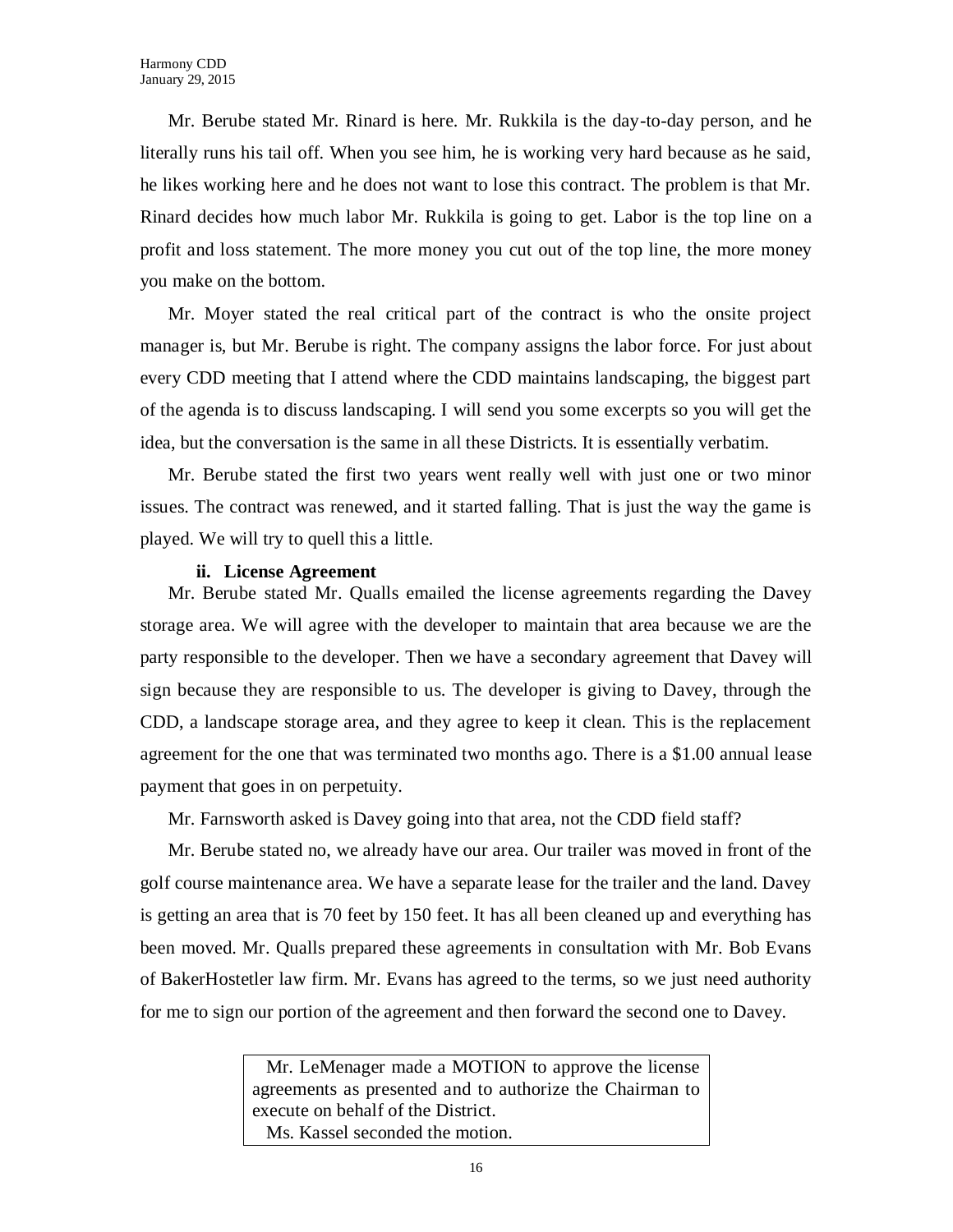Mr. Farnsworth stated I have no problem with these agreements. I was not at the town hall meeting, but I had a question about the HROA parking lot area. Who is that for and what goes in there?

Mr. LeMenager stated that has nothing to do with these license agreements.

Mr. Qualls stated the motion includes both the license agreement and the sublicense agreement.

> Upon VOICE VOTE, with all in favor, unanimous approval was given to approve the license agreement and sublicense agreement, as presented, and to authorize the Chairman to execute on behalf of the District.

# **FIFTH ORDER OF BUSINESS Developer's Report**

Ms. Kassel stated to answer Mr. Farnsworth's question, the HROA is proposing that the HROA put out \$30,000 to lease an area near where Davey's facility is. The HROA will then lease out spaces for commercial vehicle storage or other vehicle storage: trailers, boats, recreation vehicles, and so forth. The fee of \$22 per month was the number that was stated. At 80% occupancy, the HROA would break even, and at an occupancy rate above 80%, the HROA would make money. It has nothing to do with the CDD.

Mr. Farnsworth stated I understand that, and that was not my question. I just wanted to know to whom it would be open.

Ms. Kassel stated it would be open to all residents.

A Resident asked how big will a lot be?

Mr. Farnsworth stated not very big.

Mr. Glantz stated initially it will be large enough for 55 to 60 vehicles.

Mr. Glantz stated over the past three weeks, I met with each of the CDD Board members. I first met with Mr. Berube to review the plats in detail prior to signing them, which was the order of business from last month. Subsequently, we made a decision that it would be good to give the same overview that he received on each one of the parcels that the developer is bringing online over the next several months and throughout the year. Last month at the Board meeting, the Board approved a motion to give the Chairman the authority to sign plats for parcel F—Cherry Hill—and parcel H-2— Hawthorne. I met with the Chairman and we looked not only at those two parcels but all the other parcels within the community that we are going to be developing over the next 18 months. The Chairman felt that was very informative and thought it would be very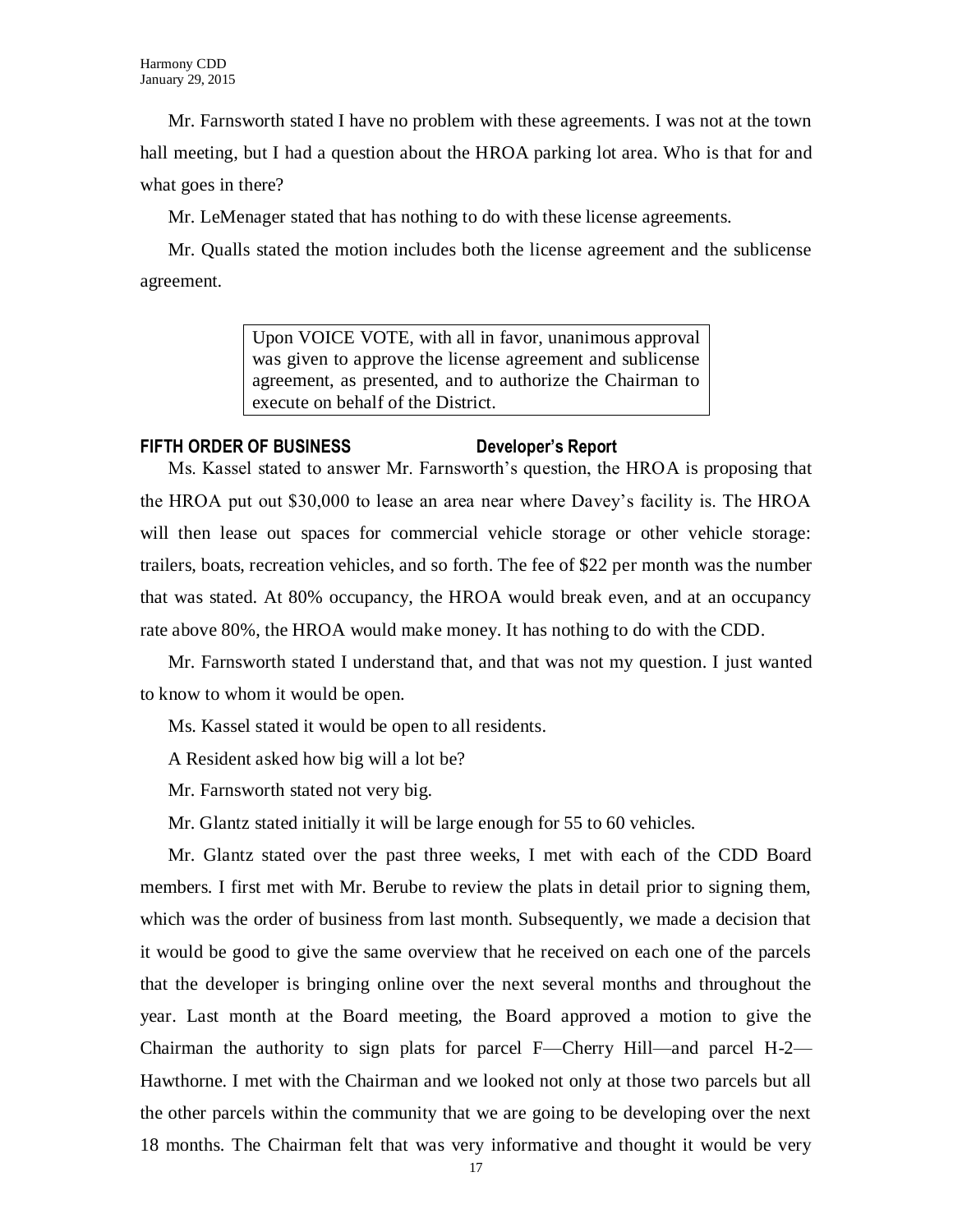informative for all the members of the Board, so I met individually with the other four Board members and reviewed each of the parcels that is coming online over the next year to give them an idea. In response to the question if I have a presentation, I made presentations to each Board member individually. I spoke with the Chairman in advance and thought this would be a good time for the Board to ask questions if they had any on the presentation that I made.

Mr. LeMenager stated thank you for the presentation. It was very useful. I thought last night went pretty well. To be honest, I thought it was a breath of fresh air that we have a developer who is pretty open and puts everything on the table. Whether or not we agree is another issue, but no gripes about the communication at all. There is a lot of chatter on the Facebook pages today about the 55+ community. I felt pretty comfortable with what Mr. Glantz said about it. The key is that things have not been finalized yet. It is a matter of watching this space to see how it finally works out. I think everyone can rest assured that at the end of the day, Mr. Berube has to sign the plats, and we need to be satisfied that everything is being done in the right way.

Ms. Kassel stated that being said, a concern that came up for me during the meeting, partly because it was raised by residents who attended, questions were asked about whether or not there will be additional playgrounds or additional parks to serve the growing population. It looks like we are going to about double the number of lots that are going to be occupied, yet we will have to make do with the current number of parks, dog parks, pools, and so forth. What will that mean in terms of how crowded things will be and how quickly things will be worn out and need replacement? The only way around it, as a CDD, is to spend money to put in parks where there is currently no plan for property. Actually, there is really no CDD property where things can go, so what can be done about that is still a question. If we trade some land with the developer, we are still going to need to pay for whatever we put on that land. It is something we will need to keep in mind as we go forward, but there are not any easy or quick answers and no plans yet. Comments and ideas are welcome.

Mr. LeMenager stated I am not really familiar with its usage, but I would like to know how much usage the community school's fields and equipment get, which the developer put in at his own expense. I would like to know how much this gets used by people.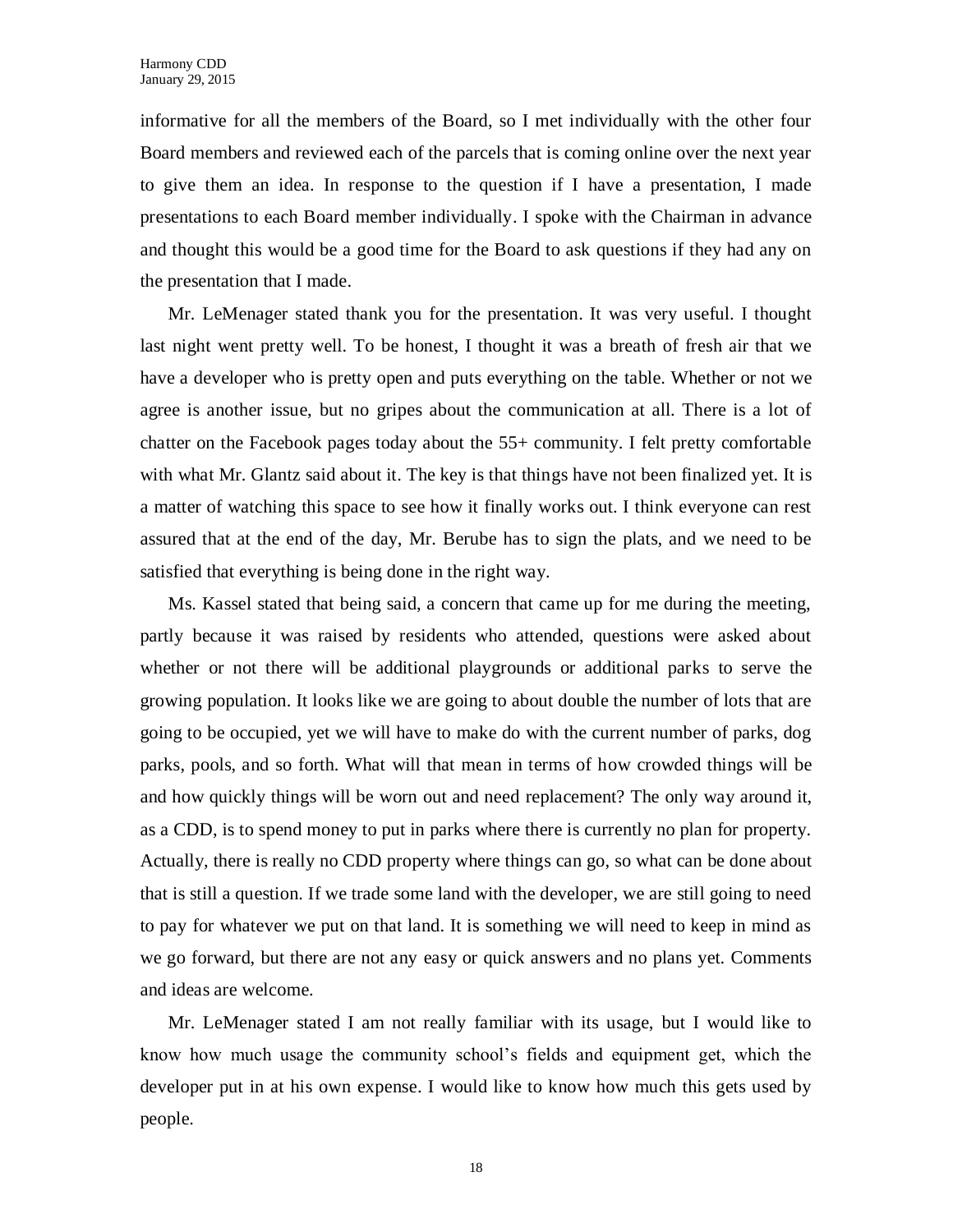Mr. van der Snel stated none.

Mr. LeMenager stated that is a huge park. When I grew up, it was not in a fancy, traditional neighborhood development. It was just blocks. When we wanted to go play, we went to the elementary school. We have the issue of the Green park, and there is a tiny park being used by a lot of kids, when if they walked two blocks, there is a huge open space they can use, as well.

Mr. Berube stated most of them walk to that same facility to go to school every day.

Mr. LeMenager stated I did that every day, too. After school, that was the place to play baseball.

Mr. Berube stated there is a beautiful playground behind that school. There is also a baseball field that has never been used. There is playground equipment. It is beautiful equipment and is hardly ever used. There is a large fenced-in field at the corner of Cupseed and Bluestem next to that baseball field.

Mr. LeMenager stated that has to be part of the message that is sent out. I remember a few years ago when someone asked about tennis courts. The community was designed so that we can use the tennis courts at the high school. There are two separate entrances. Some of these things were contemplated in the design. Somehow we need to make sure that information gets out to the residents that there is a huge park next to the Green neighborhood, right behind the school.

Mr. Berube stated I suggested that to someone today, but they do not want to hear it. They want that park to be perfectly manicured and green because it is right in front of their homes, but that is unrealistic.

Mr. LeMenager stated welcome to real life.

Mr. Berube stated I was requested to ask this question regarding the area in front of neighborhood G, the square field shown as a future amenity where there is no current plan. Would the developer consider selling that specifically to the CDD for refurbishment or development into a playground?

Mr. Glantz stated yes, we would absolutely consider that offer.

Mr. Berube asked can you give me some sense of what that plot of land might be worth?

Mr. Glantz stated sitting here today, I do not know.

Mr. Berube asked could you provide a number?

19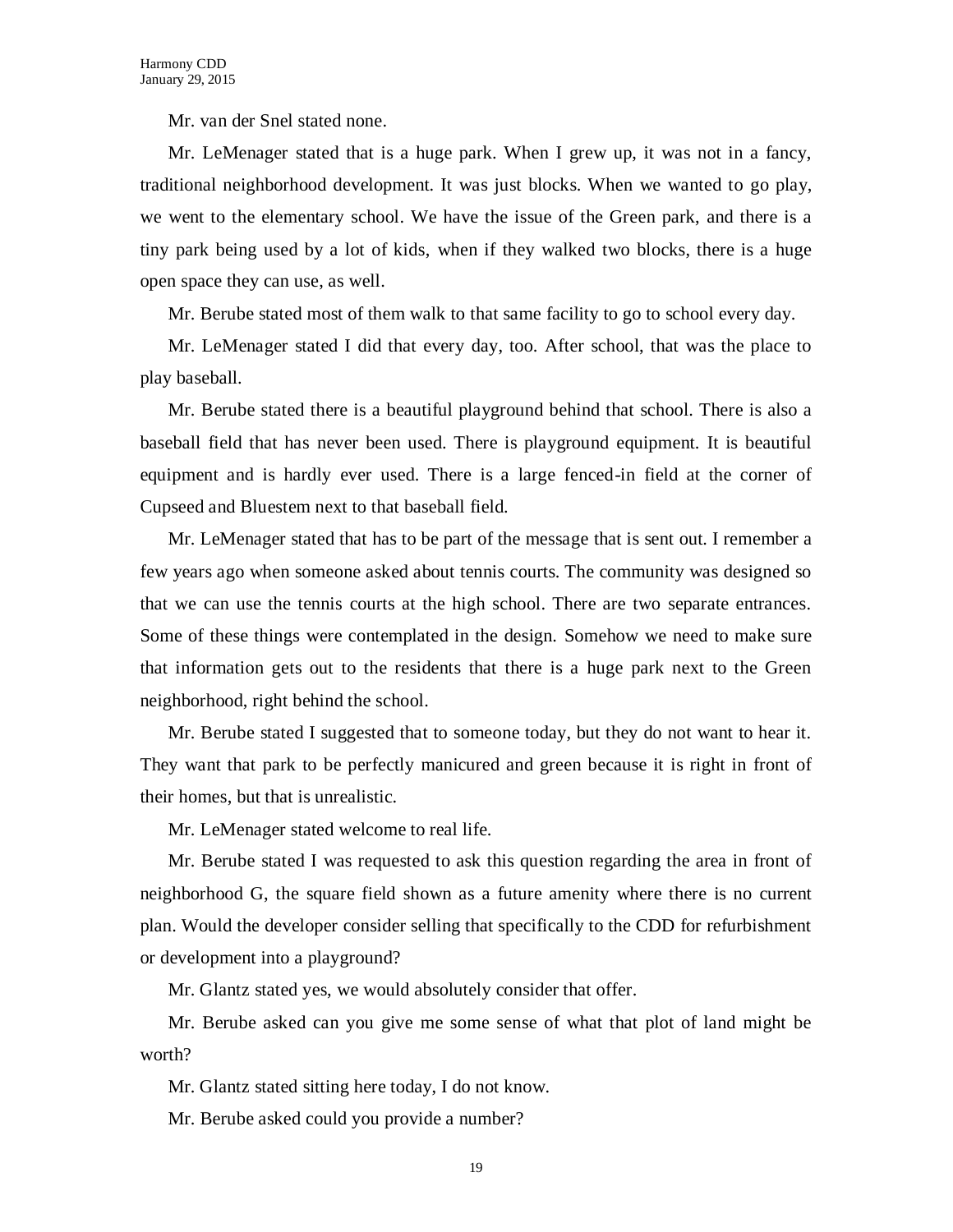Mr. Glantz stated yes, we can discuss that. We should save that discussion for a side meeting.

Mr. LeMenager stated keep in mind that the developer has indicated an interest in the plot of land near the lake. Perhaps there is some negotiating that can occur.

Mr. Berube stated I am just thinking ahead because a resident asked, and I said I would ask the question.

Mr. Walls stated keep in mind, too, that it is a piece of low-lying land, just like the area north of it, and it will need a lot of dirt.

Mr. Berube stated it will also need a fence.

Mr. Walls stated it will cost a lot of money to get it ready and then to erect some kind of structure. That is money we do not have right now. To do that will cost money for the residents.

Mr. Berube stated I understand. There is a big demand for more play areas. The developer has already indicated they have no plans for that area. Residents want more play areas, and that possibility is sitting there. We can ask the questions and look at the finances. If people want to pay for it, then we will pay for it.

Mr. Farnsworth asked is there a junior-age summer baseball league in this community?

Mr. Berube stated no.

Mr. Farnsworth asked why?

Mr. Berube stated I understood we are looking at soccer but I do not know about baseball.

Mr. Jim Larisa stated a lot of it is organization. Kids are very well mannered but they need a little direction. The World Cup for women is this year, and there is a lot of energy in the Orlando area. We have an MLS soccer program coming to Orlando, and that is something I will be involved in. I am a member of the community. The developer's office has been very nice to me. Ms. Sambuca sent out an eblast today, so we are going at full speed. Whatever I need, they will help us with. We are actually bringing an in-house soccer program starting in two weeks, which will be the spring program. We will have summer and fall leagues for the children ages 4 to 12. Soccer is really taking off, and I want to help.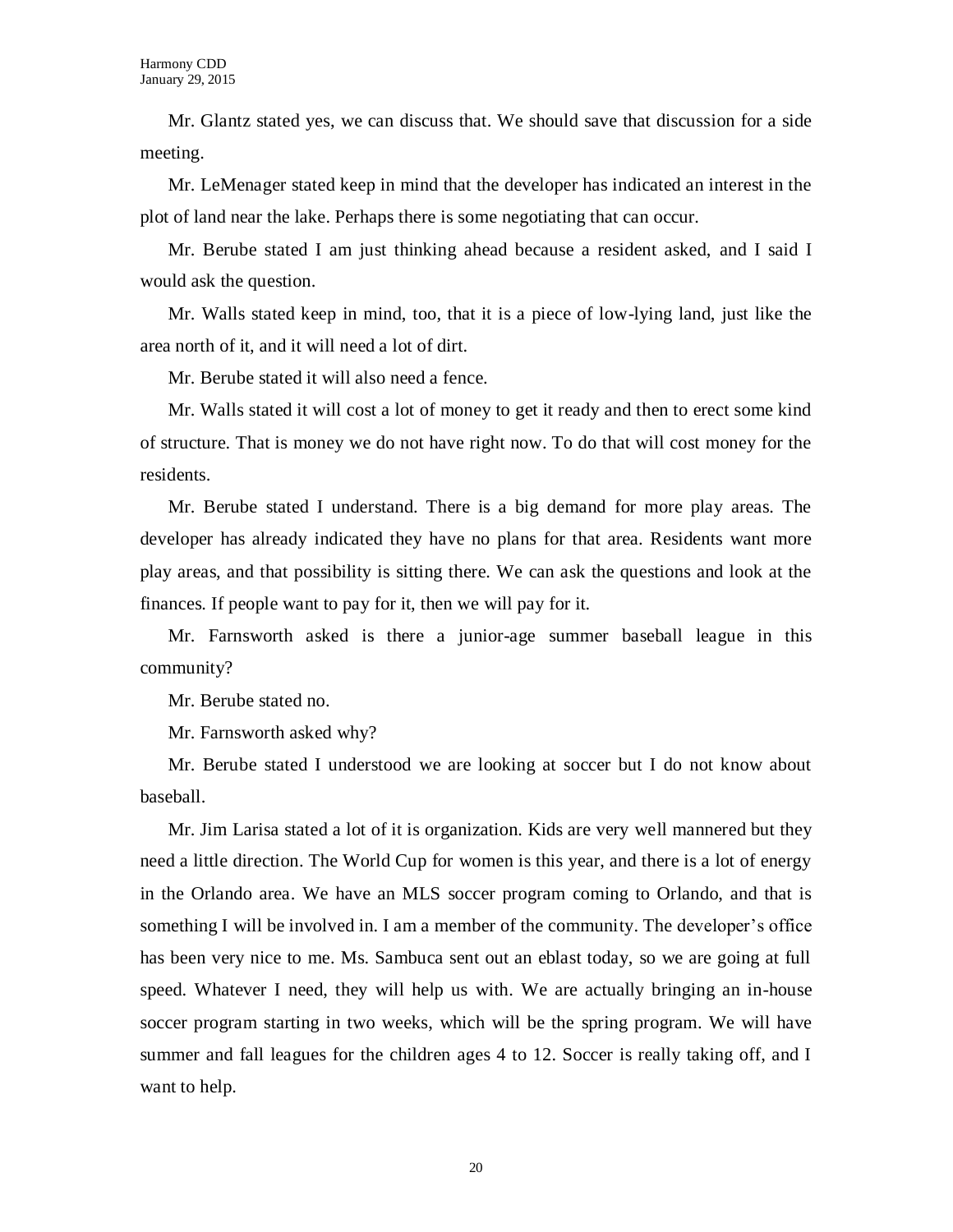Mr. LeMenager stated I saw the eblast today, and it said it was going to be at the community school's soccer field.

Mr. Larisa stated it is the District's soccer fields.

Mr. LeMenager stated that was mislabeled.

Mr. Larisa stated St. Cloud is where they are and I will be the liaison. My daughter plays for the club.

Mr. LeMenager stated to my point, there is a huge park for children to play in right behind the community school, which is two blocks farther from the tiny park where they all cannot fit.

Mr. Farnsworth stated this is the reason I asked the question, which you might have misheard. I did not say soccer; I said baseball.

Mr. Larisa stated I understand, and that is something I can also help you with. I am a sports guy, and we get them going one step at a time rather than throwing out a lot of things and seeing what sticks. I love baseball; it is America's sport.

Mr. Walls stated when it is baseball season, there are always teams out on that field in the afternoons, and they use it through the school. I have done that with my little league team.

Mr. LeMenager stated I see the soccer field since I live by it.

Mr. Walls stated through St. Cloud little league, that is the nearest organization.

Mr. Glantz stated we have three new parcels coming online: parcel F adjacent to the linear park, parcel H-1 that has a small pocket park, and H-2 that has a small passive park area without facilities. That will complete development on the western portion of Harmony. As we move to the eastern portion, there is already one dog park across the street. There is an area we are considering for a second dog park. It is a little early yet and we have not put that development plan out. We are going to be building a facility specifically for the age-restricted community. We also have a lake up there with a road, which is going to be relocated. One thing that happens in large master-planned communities, especially one with a CDD that has spent all of its money, is the parks are front loaded. A lot of the money was spent up front for things like the golf course, parks, major roads, and so forth. You are all now helping pay some of that back. I understand, and I know it would be nice for every new neighborhood to have a new park, but a lot of the park money was spent up front. That is just how it works in a business.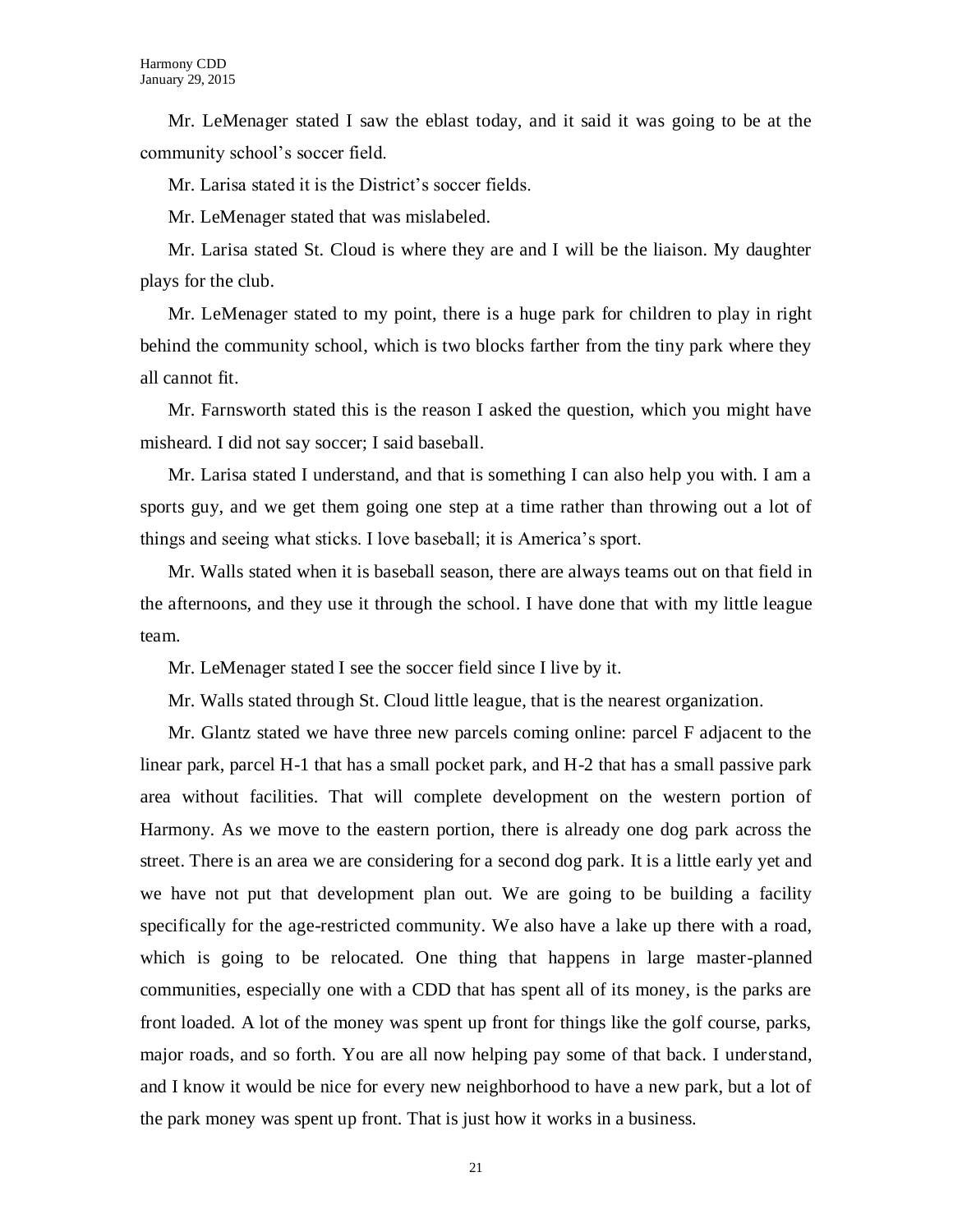Mr. Berube stated to be clear, that park money was spent by a developer-controlled CDD Board. Then when residents started coming on the Board, we pulled in their spending reins.

A Resident asked as the developer continues to expand, does that give the CDD more public land to oversee?

Mr. Berube stated yes.

The Resident asked is that this entity?

Mr. Berube stated yes. There are about 996 acres in total in the CDD. They will complete it in the next couple years. We will have more expense but will receive no more additional revenue because they are paying assessments on all those lots now and have been for a while. The neighborhood gets platted and built, and then we absorb it. They deed us the land, and then we have to maintain all the new landscaping and ponds, but the revenue remains flat. So there is an additional cost but no additional revenue. That is the challenge that comes in when they are going at the pace they are.

Mr. LeMenager stated the estimate that Mr. Glantz gave us for when everything is built out and all the neighborhoods are complete with all the additional pocket parks and passive parks, you can probably expect to see our expenses go up another \$200,000 per year. The operation and maintenance portion of your CDD assessment could go up because of that.

Ms. Kassel stated I would like to see from the developer a build-out budget of what you anticipate the costs are going to be that we are going to be absorbing.

Mr. Glantz stated I did present to some of the other Board members an estimate of what the additional costs would be as we add on parcels, based on the Chairman sharing with me the cost to add the Rosewood section, which is parcel H-1.

Mr. Berube stated that add on for this year's budget is around \$31,000 for maintaining the trees and the turf, water, electricity, and other items. Future neighborhoods appear to be a little smaller, but costs go up all the time. As each neighborhood comes online, you should figure \$25,000 to \$30,000. When all this is done, we will have seven additional neighborhoods. Mr. LeMenager's estimate of \$200,000 is close if you take seven neighborhoods times \$30,000.

The Resident stated not to mention the additional use, which will require maintenance.

22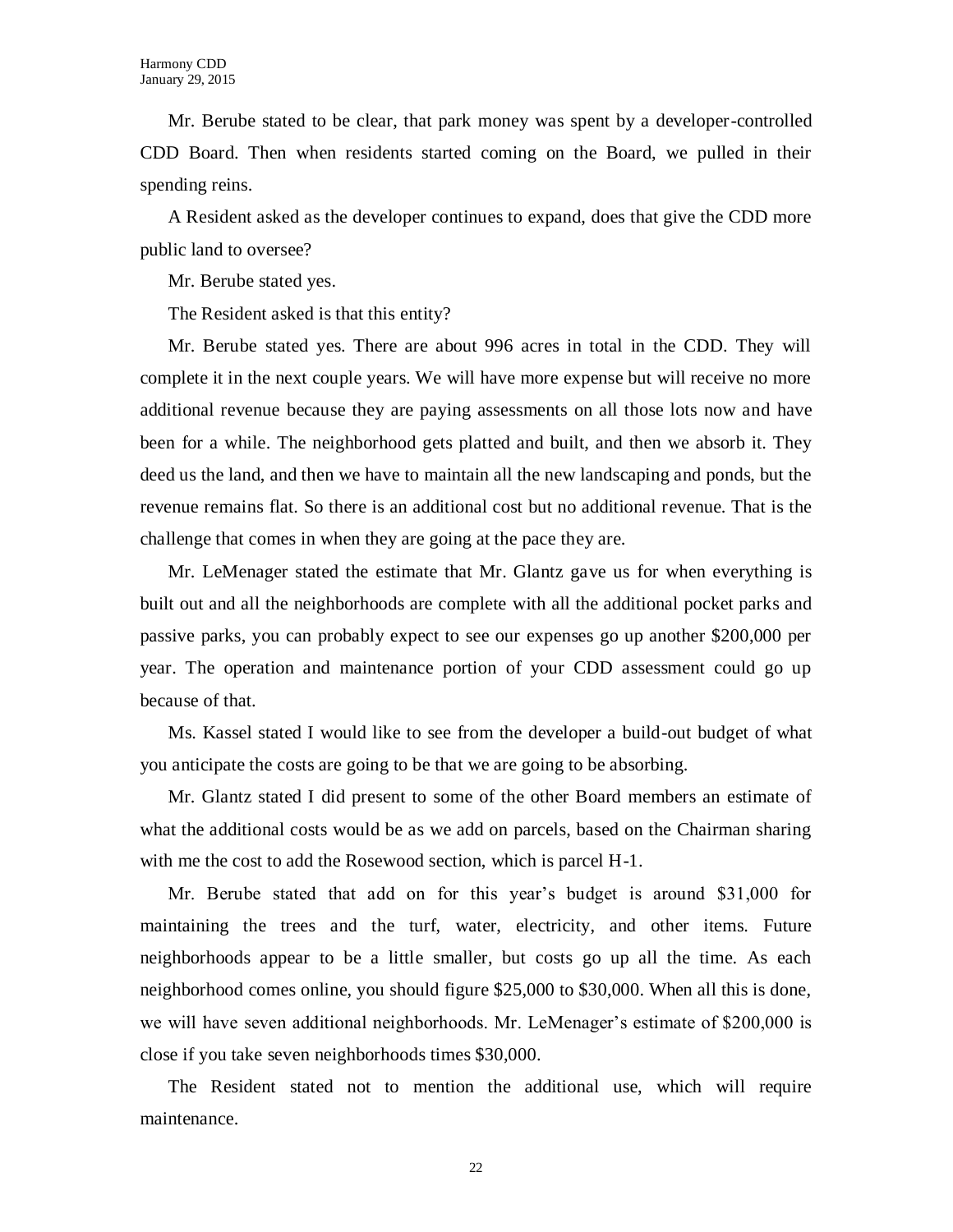Mr. Berube stated that is correct.

A Resident asked what is the impact to the current budget? Is \$200,000 a 10% increase or 20% increase to the overall budget?

Mr. Berube stated operation and maintenance this year is about \$1.757 million, so it would be about 12% to 15%. It will not all happen this year but over a period of time. It will be happening faster than this Board has ever had to react to in the past because nothing has happened for the past eight years. It has been a sleepy little town that everyone was happy with.

Mr. LeMenager stated keep in mind that we significantly increased the operation and maintenance budget this year because of the refinance of the Series 2001 bonds, and we specifically did that to pay off the former leases on street lighting. That goes away at some point in time. An argument can be made that we actually have the money now, and it will be a matter of switching that usage from paying off the street light leases to actual operation and maintenance of the landscaping. For all the time we are going to live here, landscaping will probably be the number-one item in our budget.

Mr. Berube stated landscaping is followed closely by street lights. There is not much we can do about the landscaping, but the street light obligation is huge and it varies over a number of years. There is a finance charge of 10.5% associated with that, which is what we are trying to buyout to save that finance charge. If we can get this right, by spending a couple million dollars on those contracts to buy them out, we can save \$1 million at the end. It is a good investment, but it is hard to do. We are always conscious of that, and we watch every dollar like it is our own, because it is.

A Resident stated I do not know that home owners are complaining about not having places for their kids to play, but that neighborhood once had that grassy field. With the heavy traffic, it is now mud. Is there a way to redesign that park with trees and bushes so kids do not use it as a football field?

Ms. Kassel stated we talked last month what to do about the turf there, and we were going to have a discussion at this meeting. I did not see anything in the agenda package about it, but we will discuss something to do with that at this meeting.

Mr. Berube stated we have discussed some options, including something like astroturf or a synthetic grass. There are pros and cons to everything. The problem is, it is all very expensive. That park is a local issue. The people who live right there are the ones who are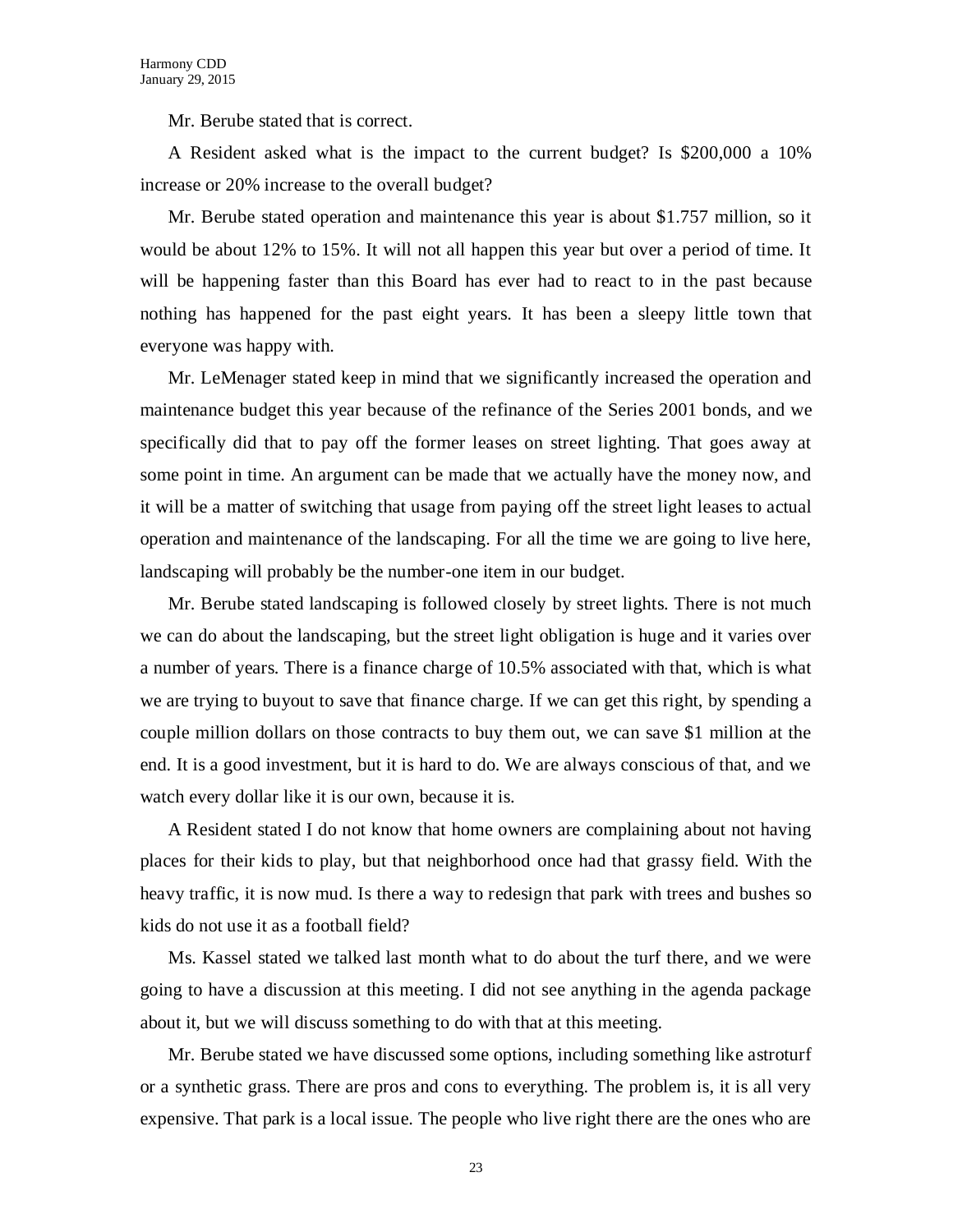generating the concerns, and they are the ones who will be affected by it since it is their front lawn. I do not know where we go, but the conversation is open and will take more discussion. Someone will come up with the right idea. Right now we have not had it, but it has only been a few weeks since the issue came up.

A Resident stated we discussed the huge expense of the street lights and the possibility of these new builders to pick up the cost of those lights. Has anything been done with that?

Mr. Glantz stated there are two different components to the lighting charge. One is purchasing the lights, which this Board has made clear that they are not going to purchase any lights going forward. The second cost is the operation and maintenance of those lights. Every home owner in this community pays toward the budget, so a home owner who lives in neighborhood G or I or A, they all are paying assessments. They all get lights, just like the rest of the community, unless they are going to have their fees reduced so they do not have to pay for your lights, which does not make any sense.

The Resident stated the main thing is that the bill for the lights themselves is going to be covered by the home owners and not the CDD.

Mr. Glantz stated this Board will not fund the installation of the lights.

The Resident stated so it will be put on the builders.

Mr. Glantz stated not by this Board.

The Resident stated we do not have to worry about purchasing the actual lights themselves. We will have to maintain them, but not purchase them.

Mr. Glantz stated yes.

Mr. Berube stated we do not have an issue with adding all the maintenance. The big problem is, the street lights are tremendously expensive. With the accelerated neighborhoods coming online, it would be a choke point. It would literally choke us nearly to death to have to continue buying those lights, so it will become a problem. The maintenance is far less money and is able to be budgeted as the neighborhoods come online. That is how it works. They build the neighborhood and put it all together, and then they turn it over to us in exchange for us maintaining it forever.

A Resident stated I live on Schoolhouse Road near the roundabout where you go to the back entrance. Lennar Homes just finished, and several of us have dogs that we walk. There are also a lot of people who walk and push strollers. The crosswalk between the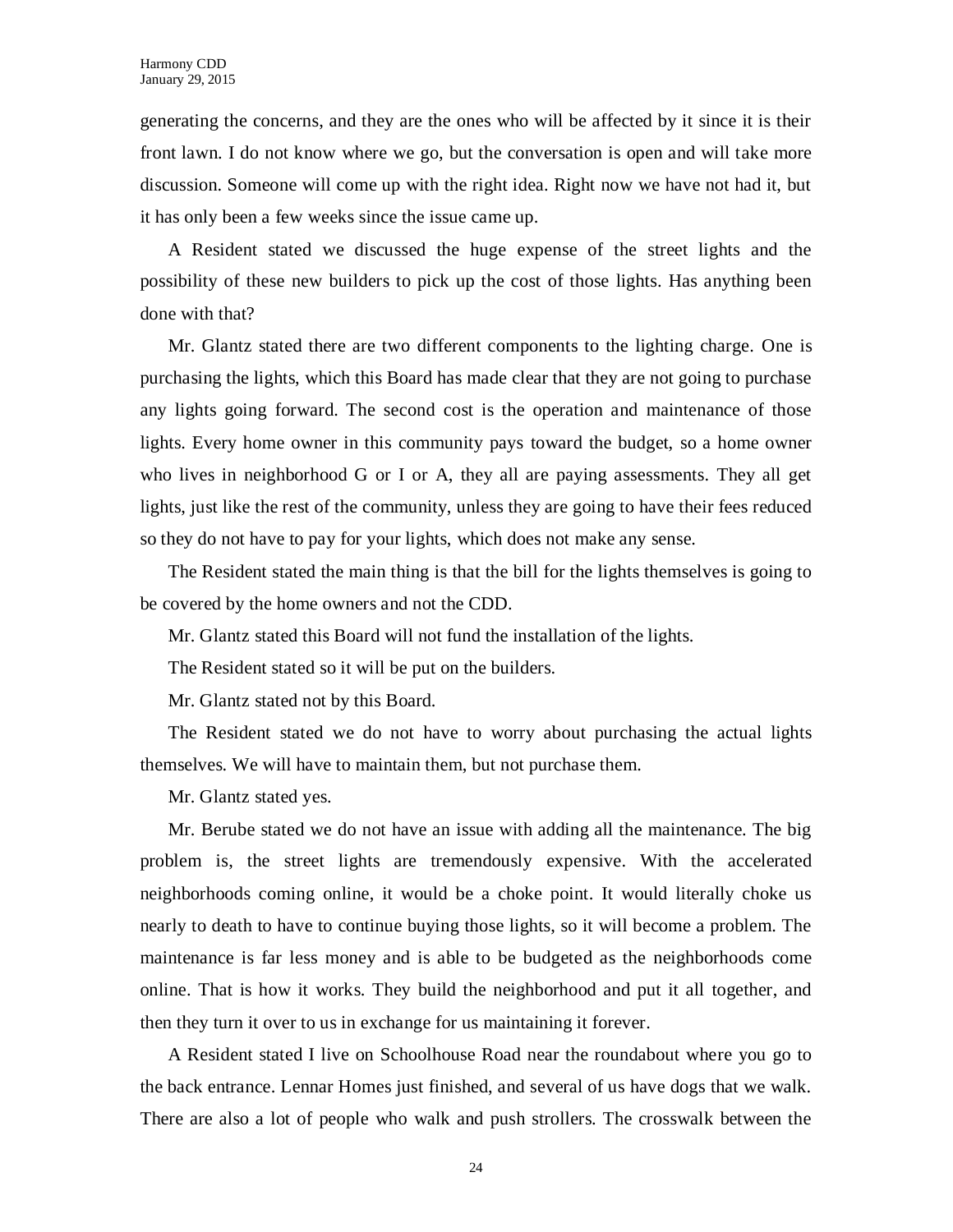greenspace across the street and our house is not lit by any street lights. Many of us were talking and we think it is a safety concern. You cannot tell, especially when it is twilight or early morning, if someone is on the sidewalk getting ready to go on the crosswalk, plus there is the added danger of vehicles going to and from work. It looks like there are four lights on the roundabout, but none of them are near the crosswalk to provide any illumination. We are worried that someone may not realize a pedestrian is standing there who might get hit, either a dog or a person. There is one light that might be able to illuminate more if the tree around it was trimmed, but I still question if that is enough, and we would hate to see a street light added on the house side of the street.

Mr. Berube stated this is the roundabout from Schoolhouse to Five Oaks, closest to the west entrance.

The Resident stated correct.

Mr. Berube stated moving or changing the street lights is pretty much out of the question. Trimming the trees back to provide better visibility of the light that is being generated is something we can direct Davey to do.

Ms. Kassel stated for those people who have cell phones, use your flash lights.

Mr. Glantz stated we can also look at the shields on the lights and perhaps adjust those.

Mr. Berube stated we will have Davey look at trimming the trees to see if we can make it better. I will look at the shields to see if we can do something with them, and perhaps we can contact OUC.

# **SIXTH ORDER OF BUSINESS Staff Reports A. Engineer**

Mr. Berube stated Mr. Steve Boyd has been working on the alley repaving. As we discussed a few months ago, we withheld money from the contractor's final payment. Allstate Paving came out Monday and redid the little area on the alley behind Sundrop that was damaged. They tore up the damaged asphalt and put down some cold patch. My expectation is that they only did what they did before, and when a truck drives over it, that spot will get broken again. I contacted Mr. Boyd regarding the balance of the payment, and he said that is up to the Board. The contractor has not responded to anything else, including phone calls.

Mr. Walls asked is that the only major issue?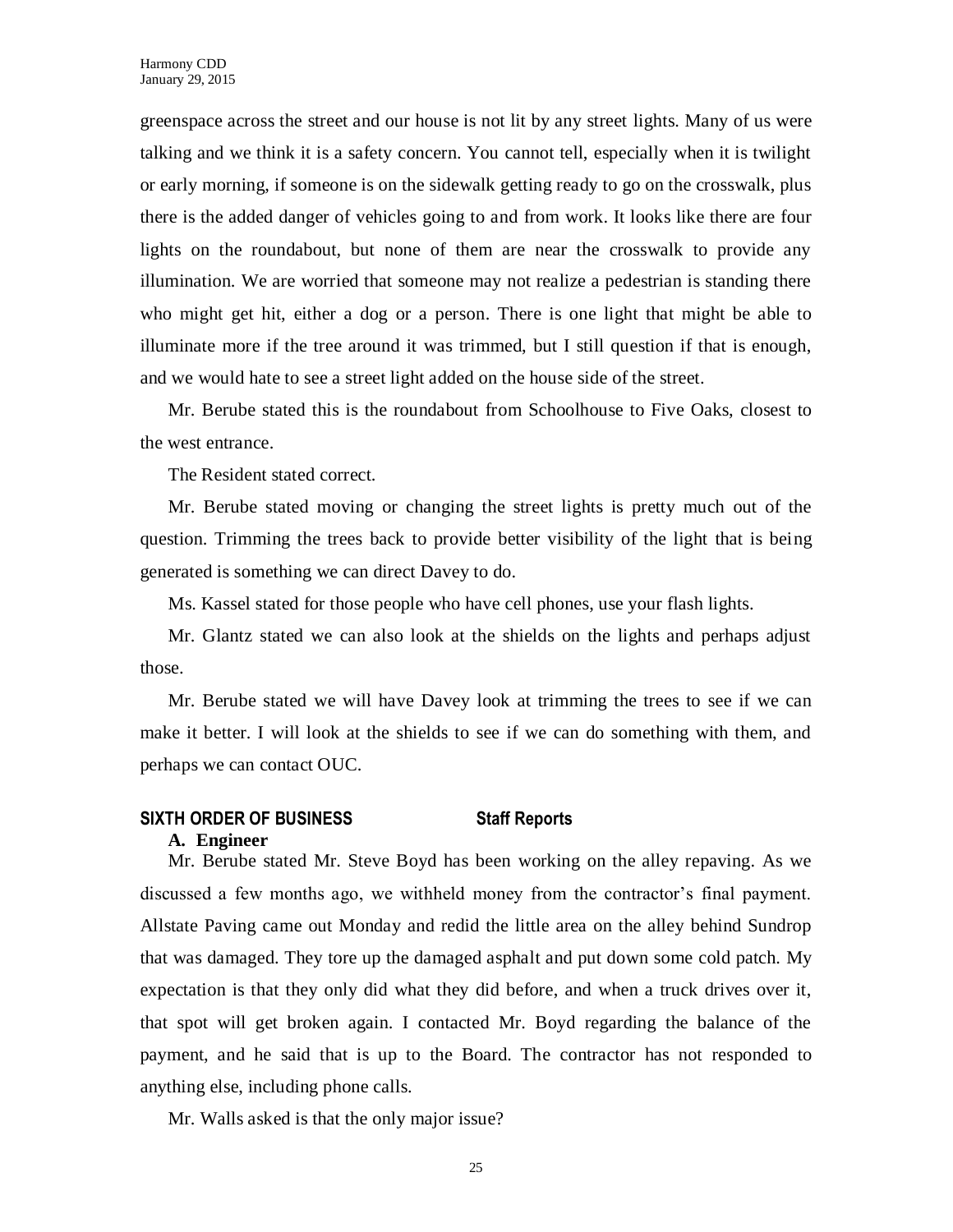Mr. Berube stated yes.

Ms. Kassel stated there were two or three issues, including striping.

Mr. Berube stated those were all taken care of. The striping is done. They had addons to the contract that were not approved. They also failed to mill about 50%, which is the big issue. They charged us for milling 100% but they only did about 50% by their own admission. At some point, we will have a meeting and will negotiate this, but that is where it stands. They are a non-responsive vendor at this point.

### **B. Attorney**

### **i. Agreement with Harmony Community School**

Mr. Qualls stated I reviewed this agreement and have a few minor points for the Board to consider. There is language in paragraph 21 that says if there is an event where the facility is required for the School Board and it cannot be moved, they have the right to make the CDD move. It sounds like the CDD needs a backup plan, and signs would need to be posted. The standard fee schedule is mentioned, but nothing was attached. I imagine they would waive that fee since we are both governments.

Mr. Walls stated I was told they would waive it. In terms of being kicked out, that is true, but what they told me was we had the option to use either the cafeteria or the media center. Unless they had an event where both rooms were being used, we could use one or the other.

Mr. Qualls stated that sounds great. I do not know the effective date, but we will need to notify the public of the change.

Mr. Berube asked do we have a legal requirement to have a telephone available?

Mr. Qualls stated not that I am aware of.

Mr. Walls stated they told me they do have phones available.

Mr. Qualls stated the meeting has to be open to the public, but that does not mean that the public can participate in any means they choose. They need to come to the meeting.

Ms. Kassel asked what about Board members who want to call in?

Mr. Qualls stated that is allowed, but a Board member on the phone cannot vote.

Ms. Kassel stated that is not what we were told earlier.

Mr. Qualls stated you can vote, but your vote does not count.

Mr. LeMenager stated he has told us that before.

Mr. Qualls stated it is an Attorney General opinion who advised that.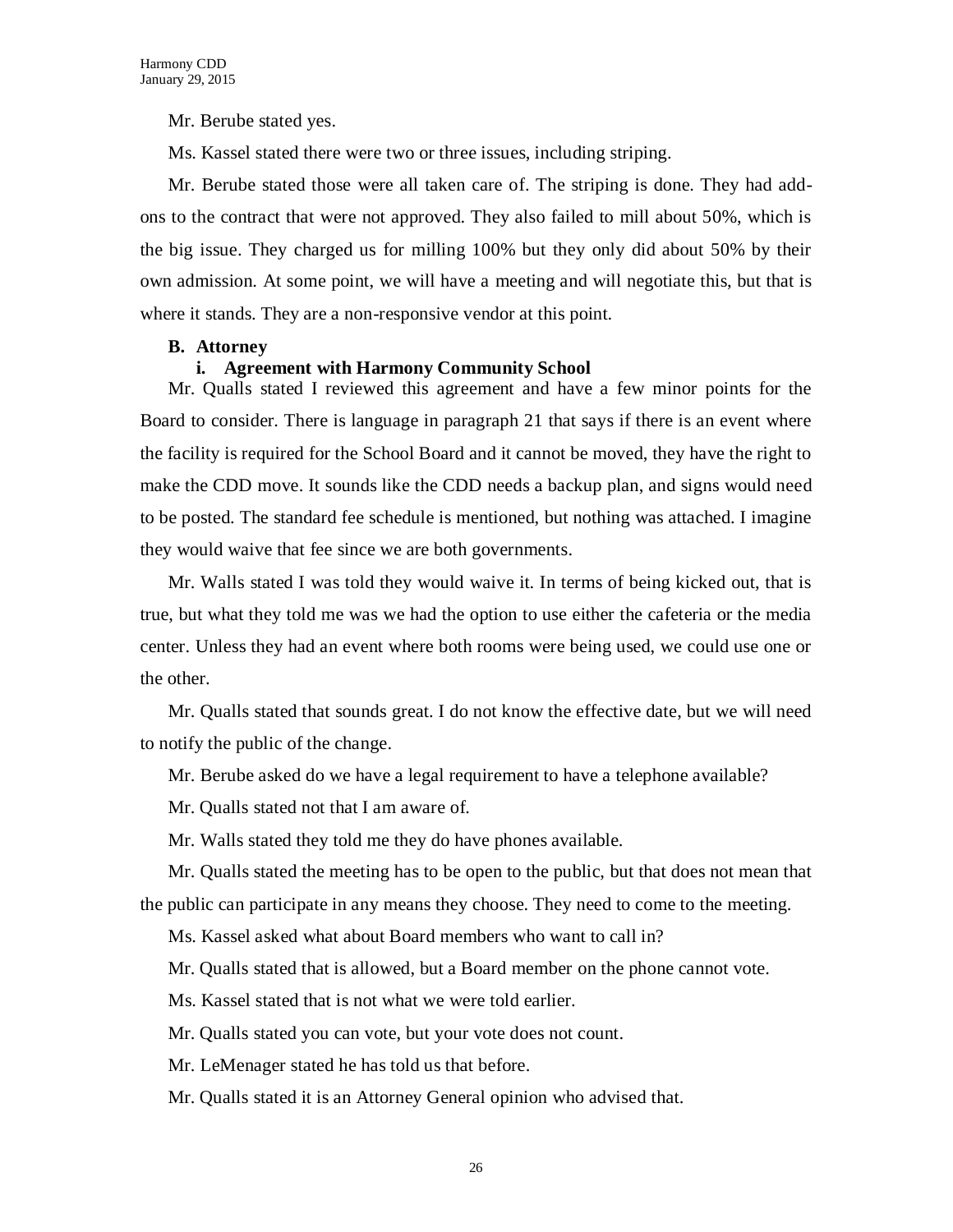Mr. Berube stated there is an insurance requirement. I am not sure that our current policy meets their fairly strict standards.

Mr. Qualls stated they require \$2 million or more in the aggregate.

Mr. Berube stated I think we have \$1 million.

Mr. Moyer stated that is what I recall, also.

Mr. Qualls stated the way it reads now, it almost reads that it is between the School Board and Mr. Walls, so we would strike that and insert Harmony CDD.

Mr. Walls stated this was their standard form that they sent.

Mr. Qualls stated these comments are not earth shattering.

Mr. LeMenager asked so what do we need to do to have our next meeting at the school, where it is warmer?

Mr. Qualls asked did you want to start meeting there next month?

Mr. Berube stated we have not decided that yet. After I challenged them, the rental fee for this room went from \$250 to \$125 per meeting. So it was reduced by half, but they are not going to reduce it much more than that.

Mr. LeMenager stated it is always ridiculously cold in this room 12 months a year. Last month, we all wore our coats.

Mr. Walls stated I was hoping they would recognize that we have partnered with them and maintain everything around the building and in the front. I do not think there are people waiting to meet here on a Thursday night to rent this room. They did not do that. So out of principle alone, I am not of a mind to pay them public money to sit here on a Thursday night.

Mr. LeMenager stated I applaud Mr. Walls for taking the initiative with the school. As a civic use, what a great idea for people who do not have school-age children and would never otherwise go into the community school to use that as our meeting facility. Their email to Mr. Walls was very gracious. They invited us to use their facility and thanked us for doing so many things for them.

Mr. Walls stated they were very welcoming. Mr. Qualls is right that there is a possibility that they could have a function at the school one night, so we would need a backup location.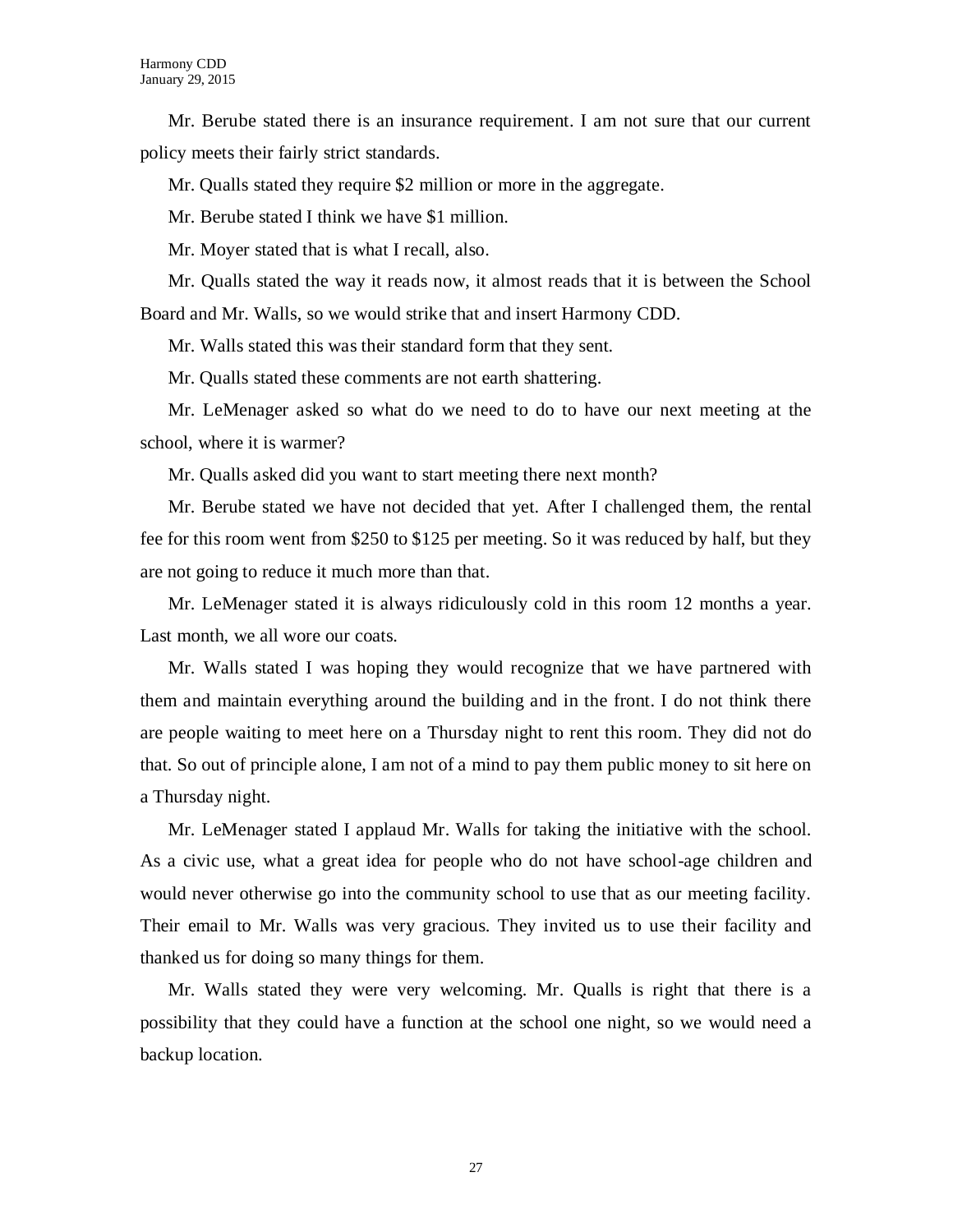Mr. LeMenager stated it is wonderful that we have a larger-than-normal crowd tonight, but our normal crowd ranges from two to four residents. If we had to go into a smaller room almost all the time, that would be fine.

Mr. Berube stated we could do that in this building, as well, for maybe \$100, but there is still a cost. If we were to change our meeting location, do we need to readvertise the meeting schedule?

Mr. Moyer stated yes.

Mr. Walls asked what is the procedure if we have to change venues at the last minute?

Mr. Moyer stated we would post a notice on the door that we are moving the meeting to another location.

Mr. Qualls stated you could even open the meeting at that location and then announce the new location.

Mr. Berube asked if we moved the meeting, where do we go?

Mr. Qualls stated I do not know.

Mr. Farnsworth stated we could fit in a classroom if need be.

Mr. Walls stated I am sure we can work something out with them.

Mr. LeMenager stated if they have two rooms that we can use, that is probably fine.

Mr. Walls stated they are bending over backwards to accommodate us. Whatever we need, all we have to do is let them know.

Mr. LeMenager stated I think that is a great idea.

Mr. Berube stated we probably cannot move next month's meeting. What is our notice requirement?

Mr. Moyer stated it is seven days. My bigger concern is if we honor their request for a \$2 million insurance policy and we only have \$1 million, I do not know the cost for increasing the limits of that policy.

Mr. Farnsworth stated we might need to renegotiate that item.

Mr. Berube stated that looks like it is a School Board decision.

Mr. Walls stated I know other groups in the community have had functions there. I am quite certain they do not have \$2 million policies.

Mr. Qualls stated there is a third option of reimbursing the school for the cost of coverage.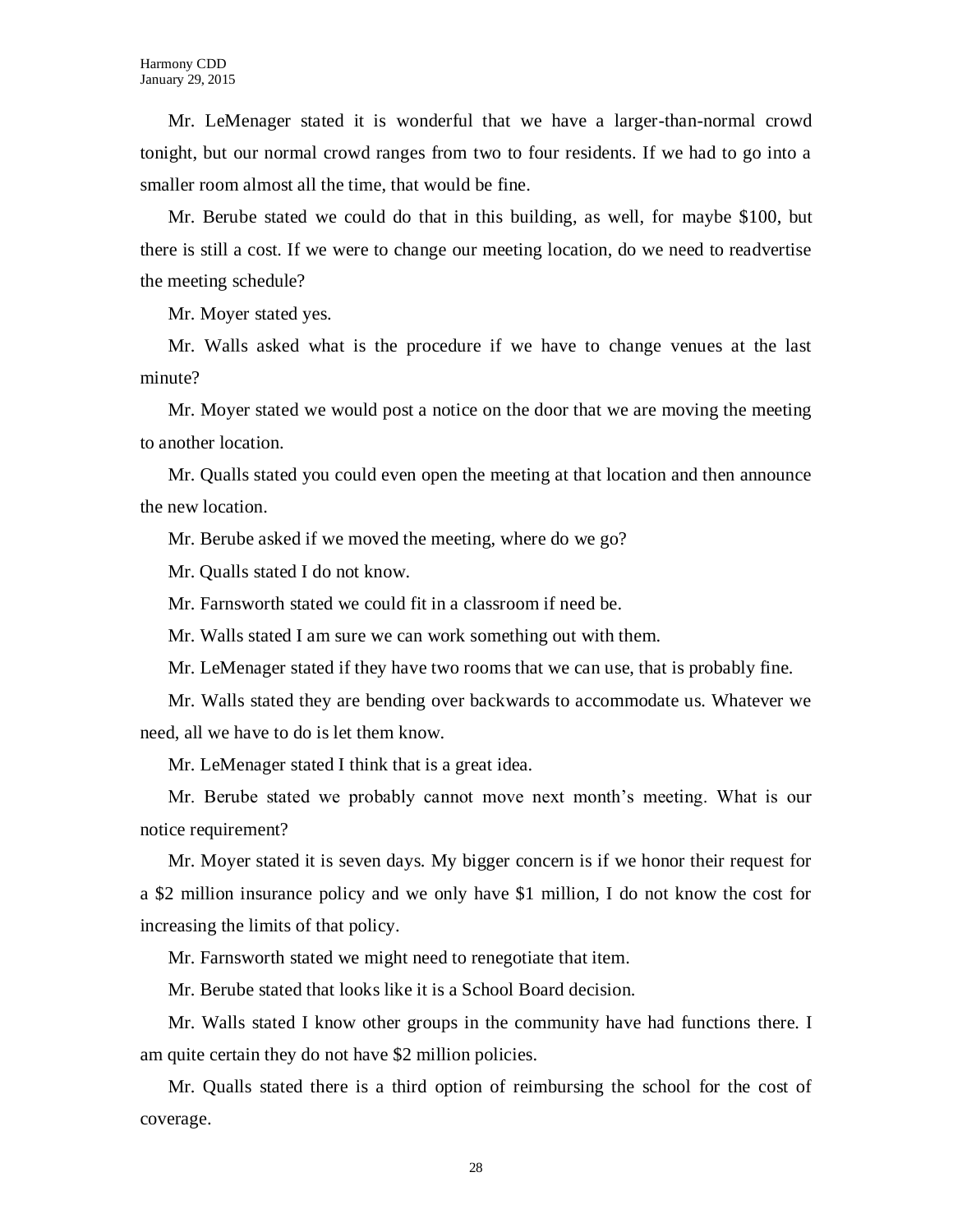Mr. Walls stated we can talk with them about it.

Mr. Berube asked are we all in agreement to move the meeting location to the community school?

*There was unanimous consensus from the Board.*

Mr. Berube stated I will ask Mr. Walls to discuss this with them and see if we can finalize everything before our seven-day meeting notice requirement.

Mr. Walls stated I just need the right names on it.

Mr. Moyer stated provide me with the address when it is all settled.

Mr. Berube stated ask if they will waive the \$2 million insurance requirements in favor of our existing \$1 million policy, if we can meet there beginning in February, and confirm the fees are zero.

> On MOTION by Ms. Kassel, seconded by Mr. LeMenager, with all in favor, unanimous approval was given to the facilities use agreement with the School District of Osceola County with Mr. Walls being the Harmony CDD's liaison to finalize the agreement, subject to the School District waiving the \$2 million insurance requirement, the ability to meet beginning with the February meeting, and confirmation that the usage fees are zero, as discussed.

#### **ii. ADA Requirements**

Mr. Qualls stated I just looked up the ADA requirements, which say that no person shall be discriminated against on the basis of a disability to full or equal enjoyment of the facilities. I am not opining either way since that is not my specialty, but if your park facility was not accessible, someone could file a complaint. The test is if removal of the barriers is readily achievable, which means easily accomplished and able to be carried out without much difficulty or expense.

Mr. Berube stated the park facility is largely accessible now because the fence has been removed, as have the gates. These kids are going after the little bump in the walk, and it would be hard for someone in a wheelchair to go across the mulch. That is really what they are making accessible.

#### **iii. Plat Dedications**

Mr. Qualls stated the Board approved a motion last month allowing the Chairman to execute the plats for parcels F and H-2, subject to review and approval by the District's legal counsel. We reviewed the plat, and it met plat specifications. The one thing I want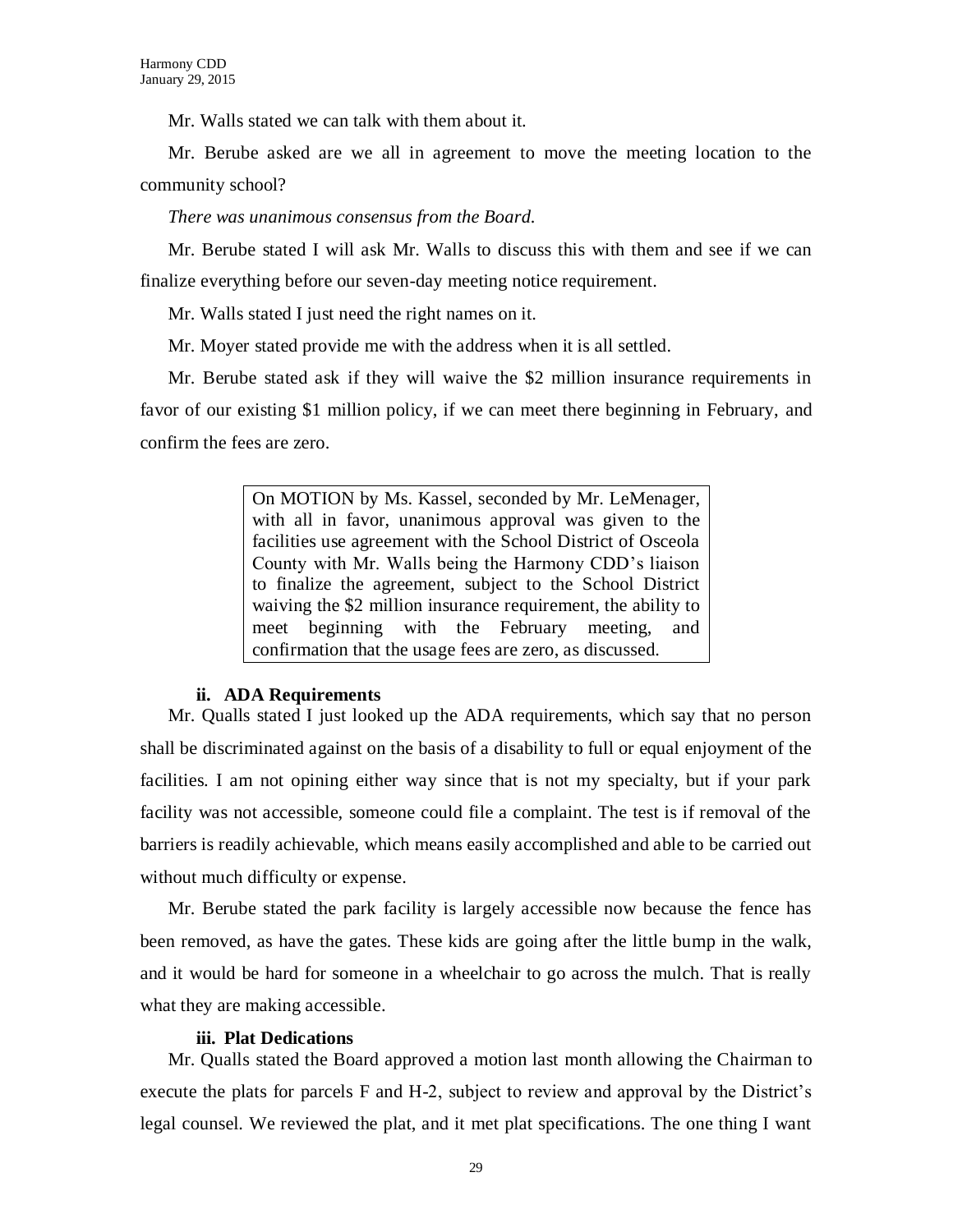to make clear is, the rest of the motion said that there are no financial obligations associated with executing the plat. As far as signing the plat, there are no financial obligations except our cursory review. We performed a very thorough review, but you can dedicate facilities by plat. As you know, this District's duty is to maintain horizontal infrastructure. Because this property has been dedicated, if there is horizontal infrastructure that needs to be maintained, the CDD is the entity to maintain it.

Mr. Walls stated what we were going after is, we want to know what it is. We understand we will take over the maintenance of those parcels they are turning over to us. The question is what they are putting on there for us to maintain. Maybe we need a separate agreement with them for that or something along those lines. Before they turn it over to us, we want to know what is going in there.

Mr. Qualls stated that dedication is done. That is your responsibility as a governmental entity. Nothing can happen without your approval. You do not have to maintain anything that does not meet your specifications.

Mr. Walls stated the problem in H-1 is, we did not get that oversight. It just happened and they told us it was ours to maintain.

Mr. Qualls stated as far as the two parcels that the Board approved last month, those are F and H-2, which are raw land at this point, so that is different.

Mr. Berube stated we wanted to know what is going on those two parcels. When we had meetings with Mr. Glantz this month, we found out what is going in there, which is pretty bare bones. Landscaping is not exotic or excessive. It is Florida friendly and low water usage. It is minimal.

Mr. Qualls asked is the infrastructure management just landscaping?

Mr. Berube stated yes, but it is minimal. It is not like H-1 that has a lot of trees and turf and other things to maintain. The new neighborhoods are basic.

#### **iv. Fence Relocation**

Mr. Qualls stated I saw some discussion in the minutes about the fence issue, so I sent another letter to Mr. Michael Heaphy. I am not billing the District for that, but this was the firm letter indicating that we have exhausted every way we know how to resolve this amicably and requested him to pay the invoice. I am not going to do anything unless the Board directs me to do something. We threatened to use any and all legal action. The Board has options, but I need direction on that since each step I would take has an associated expense with it.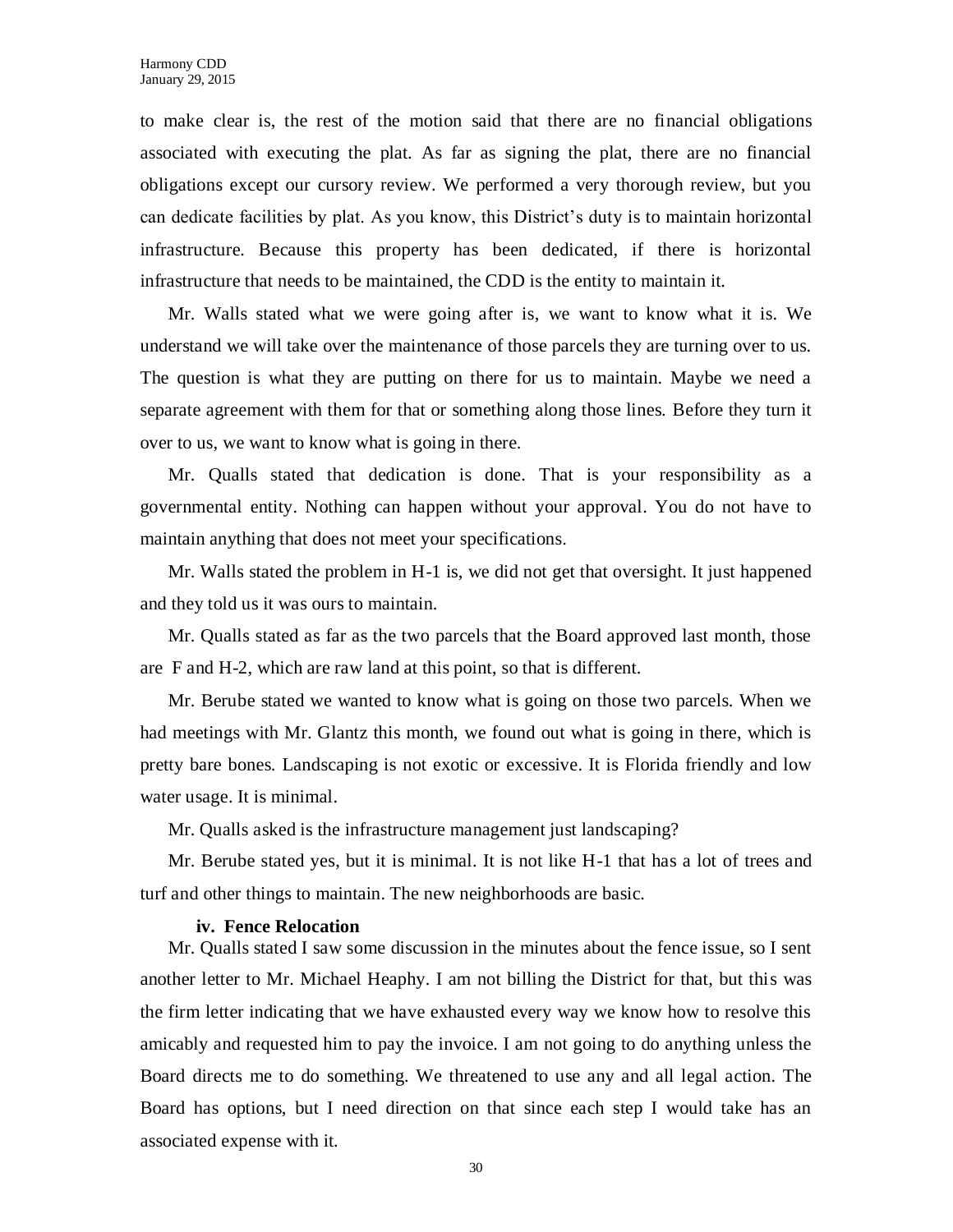Mr. Berube stated he owes \$700 for the fence relocation.

Mr. LeMenager stated if we do this, we will end up spending thousands of dollars in attorney fees. On the other hand, we do not want to set a precedent that says residents can have private use of public property and not face any consequences.

Mr. Qualls stated looking at what is easiest to do is to figure out how to file some sort of lien against the property, like a construction lien. The deal with that is, it is a race to the courthouse, and you will be in line behind all the other lien holders. The other end of the spectrum is to file a complaint against Mr. Heaphy, probably in small claims court, and you get a judgment against him. Then that turns into a lien.

Mr. LeMenager stated if we file a lien, then that will be the kind of thing that is discovered when he tries to sell the home.

Mr. Qualls stated that is my understanding. I do not know the specifics because I did not look into it. With a construction lien, that is how it works. If you do construction on a house and they do not pay a bill, you file a construction lien against it. If they want to sell the house, that lien has to be satisfied before it is free and clear.

Mr. Moyer stated as part of our budget, we can have a special assessment hearing for one lot because we provided a benefit to that lot. We will notify him, he can attend the meeting and say whatever he wants to this Board, but at the end of the day, this Board could make the determination that it is an assessable improvement with specific benefit to his property, which allows us to put it on the tax bill.

Mr. Walls stated I do not see any problem with that.

Mr. LeMenager stated it sounds like a great solution

Mr. Qualls asked does he reside at the property?

Ms. Kassel stated no, his wife does.

Mr. LeMenager stated he still has to pay the tax bill. That is how we will get our money.

Mr. Moyer stated that is the finding that the Board will have to make, that what we did is, in fact, a benefit to his property. Then we have every right to assess it.

#### **C. Field Manager**

### **i. Dock and Maintenance Activities Report**

The monthly dock and maintenance activities report is contained in the agenda package and is available for public review in the District Office during normal business hours.

31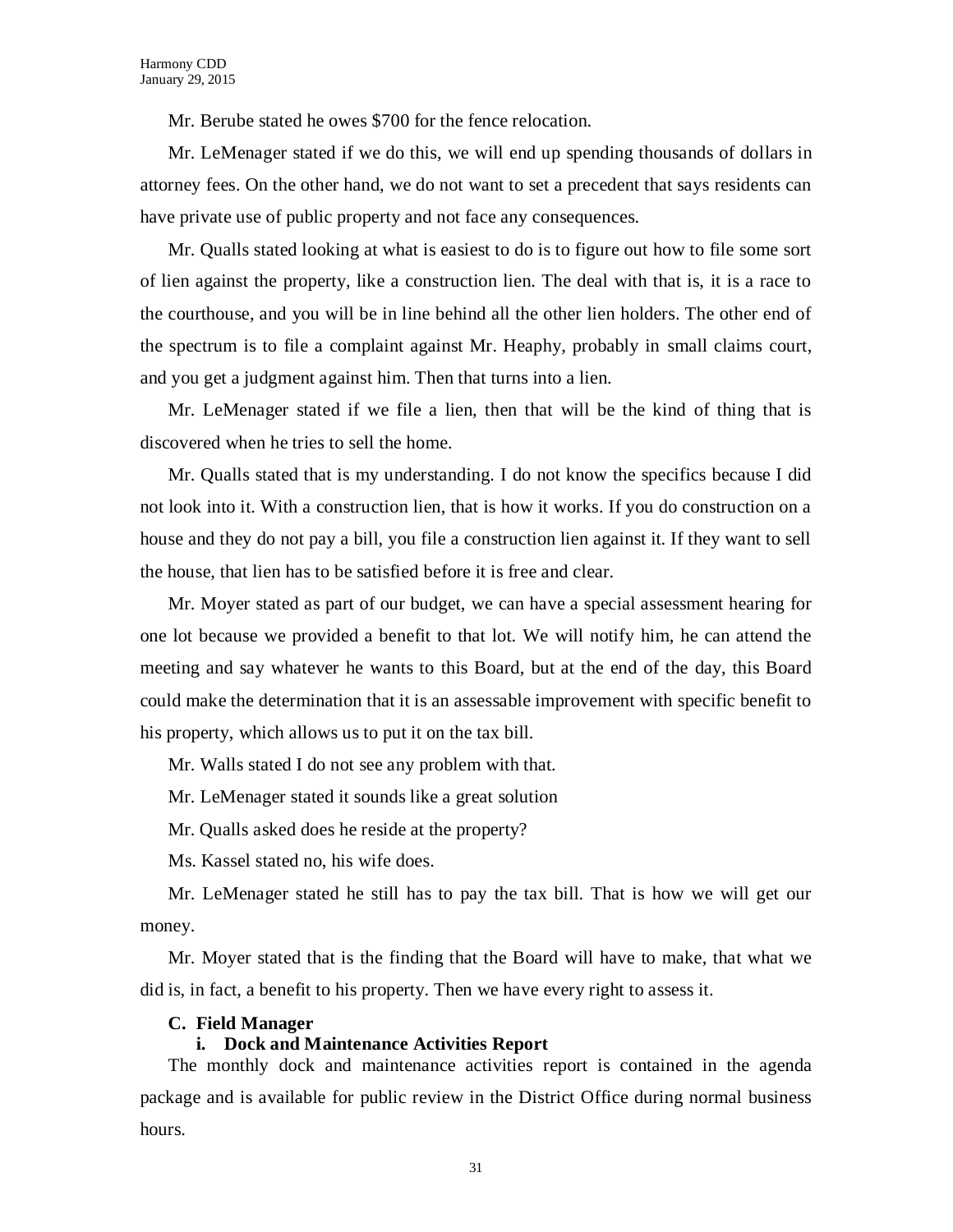Mr. van der Snel stated I dropped the ball on including calls I received on the communication log. Mr. Berube reminded me but I did not get it included. I apologize for that and will make sure it is included for February's agenda. We are working on the Swim Club restrooms and tiling. We finished the tile today and have to grout it and put everything back in. It looks good, a little retro. The irrigation is up to the level we want right now. The bill for November was \$15,000, and the bill for December was \$4,890, which is where we want to be. I had class with Mr. Mike Walker. Maxicom is a very complicated system; however, I have learned the basic knowledge to change it or to stop irrigation. What happens now is, when it rains, irrigation still runs, which is frustrating. I wondered why we could not change it, so that is changed now. Whenever it rains, the irrigation will stop, but I have to turn it on manually again, so it is tricky. I think it really works. You saw the water usage and the bill went down. We are more aware of how we use our water. I do not know if you noticed how the turf looks, but it looks pretty good, even for winter. That is because we do not over-irrigate and it is more controlled.

Mr. Berube stated we had some discussion in past years about flow meters. Maxicom can only go so far without knowing what is going on. Mr. van der Snel and Mr. Aaron Smith had a discussion of putting in flow meters on some of the larger zones. We are investigating to see if we can do them by radio control. The flow meters are cheap, but it is very expensive digging up the ground to get the wire back to the controller. If we can get radio-controlled flow meters that will tie onto these new OUC meters, we ought to be able to look at potential leaks fairly quickly and know what is going on in order to respond to them before waiting for a gusher to come out of the ground. We are not going to spend a huge amount of money.

Mr. LeMenager stated that makes sense. If the technology does not exist today, in a couple years I am sure we will be able to do it all.

Mr. van der Snel stated we can help install the flow meters by doing the digging, and he just has to install it. By implementing this, after investing \$2,000 in one clock, we can see what we can save without spending \$60,000 on all the clocks and finding out that we did not save anything. We have mainlines under trees, and we had three mainline breaks in two weeks on Cat Brier because the trees push on the lines and the joints go out. That is a four-inch line. If it breaks and we do not see it soon enough, that is a lot of lost water.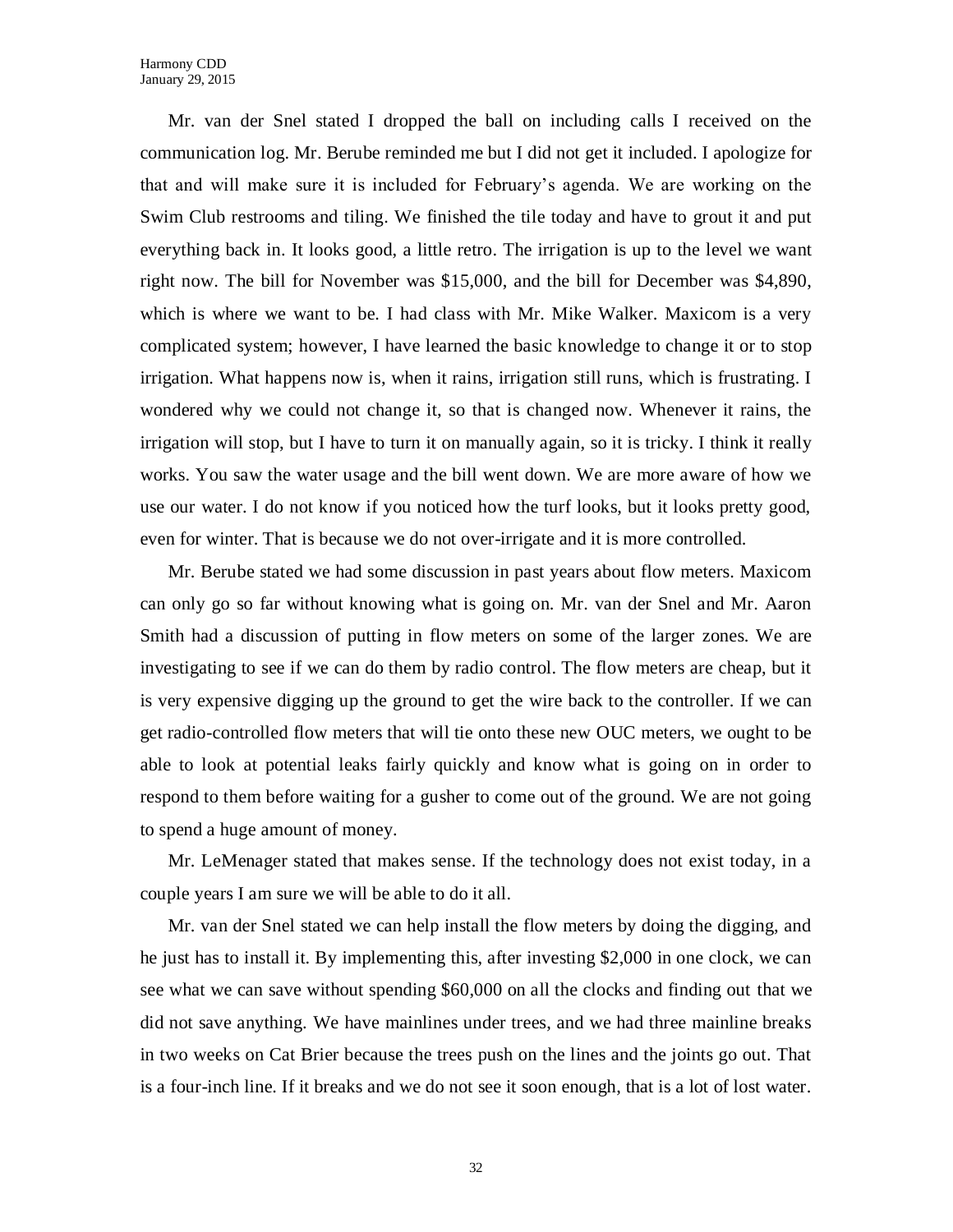The flow meter will generate an alarm to let us know thousands of gallons are going through. That is the advantage of the system.

Mr. Berube stated Mr. Smith was the person chosen by the development company to install the irrigation systems that are going into the new neighborhoods. We talked with him and as he puts in the new system, he will tie the flow meters into the new neighborhoods. We will have flow meters in the system when the developer buys that as part of the landscaping package. We will start to have flow meters around, and if we can get the radio-controlled ones to work off the OUC meters, we may be able to get this under control.

Mr. Berube stated related to irrigation, we received a stack of violation reports from Toho Water Authority ("Toho") for watering on the wrong day. They want us to water on Monday and Friday. We have 540 zones controlled by 27 different major valves.

Mr. LeMenager asked have we talked with the senior people at Toho?

Mr. Berube stated we have not, and that is where I am going.

Mr. LeMenager stated I think you will find them amenable. My wife received one or two of those. We had a presentation when the Toho senior staff people were here, and she talked with them afterward. It was resolved quickly. If you have not talked with the senior people, I would ignore the violations because they are computer generated.

Mr. Berube stated that is correct. I know Mr. Rodney Tilley and can respond to him to let him know that we cannot run 540 zones in the short period of time they allow us to run them. If we turn on all the zones at once, we will suck up all the irrigation water there is. We need some leeway. I wanted to let the Board know we have received some violation notices in the past over a period of time. Now that they have electronic meters in place and can monitor when the meters are running, they can send out notices.

Mr. LeMenager asked do the watering regulations apply to governmental bodies?

Mr. Berube stated we do not know that. Toho thinks they do.

Mr. LeMenager asked based on what?

Mr. Berube stated I do not know. It is ridiculous that they are running six hydrants pouring drinking water down the drain, and they are complaining that we are running irrigation water on the wrong day.

Mr. LeMenager stated talk to the senior people.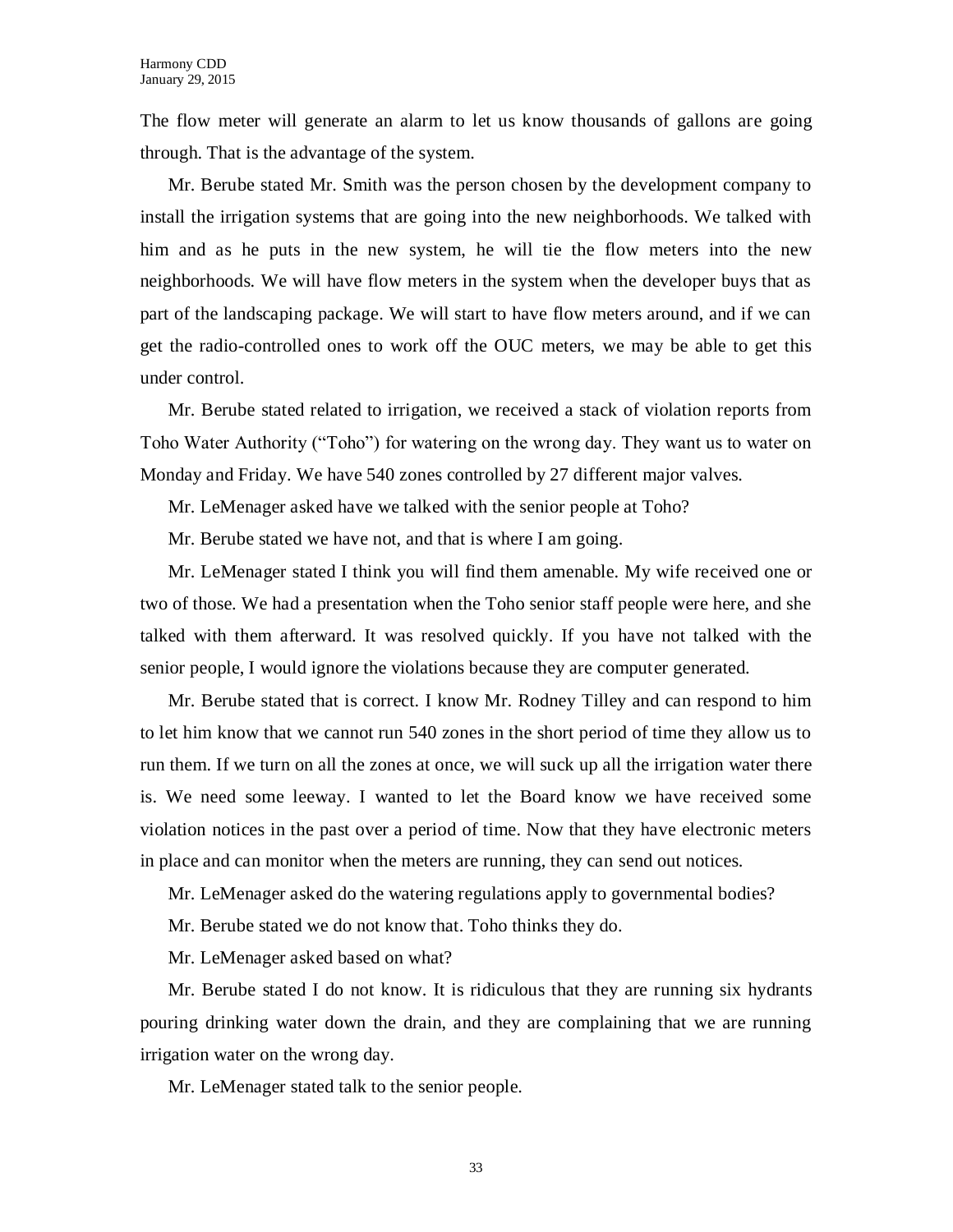Mr. Berube stated as you heard, our irrigation bill went down by two-thirds last month, and they are still complaining. I will take it up with them. I just wanted to let everyone know since it is a Board matter to a certain degree because they threatened to shut off the water. I doubt they will do it, but we will handle it.

#### **ii. Buck Lake Boat Use Report**

The monthly boat report is contained in the agenda package and is available for public review in the District Office during normal business hours.

#### **iii. Aquasol Commercial Chemicals Contract**

Mr. Berube stated Aquasol is also known as Poolsure. As a bit of background, we have had a long-time supply agreement with Spies, and we ran into a couple issues. Recently, the style of tanks changed in which Spies was delivering chlorine. The new tanks are easier to monitor how much is in there. They are marked so you can see what is going on. Spies came and filled them up. I think Mr. van der Snel anticipated that they should put in about 50 or 60 gallons, and we were billed for 180 gallons. When challenged, they had no response other than to say they filled the wrong tank. I do not know how you fill the wrong tank since there is only one. They instantly credited us for 120 gallons. When you look back, there has been some suspicion. Every month, the bills are never 42 gallons or 82 gallons or some other number. It is always 80, 85, 90, or some other round number. Their trucks are not metered. I went back a year and looked at chlorine usage, and it is up and down. The usage should be fairly level. I am not saying they are abusing it, but they have no meter on the truck. Apparently in talking with Spies, the guy delivering the chlorine just estimates what he is putting in. There have been a couple other things that we were not very happy with, such as pump exchanges. Mr. van der Snel went out to see if there were other suppliers, and Poolsure came up. They are a national company. They come in and put their own controllers on. We have controllers now, but they are ours and we pay to maintain them. This company comes in and puts on their own controllers, they maintain them, and they monitor the water chemistry over the internet through a control center. They change the chemical addition through their controllers going into the water. We are still responsible by law to test it every day, which we do now. We monitor those numbers, but they also know what is going on remotely and can adjust chemical use up and down. The reason they do this is because pool chemicals are a fairly profitable business, and they really want our business. It is hard to figure what we have spent exactly because the water feature is included, and certain other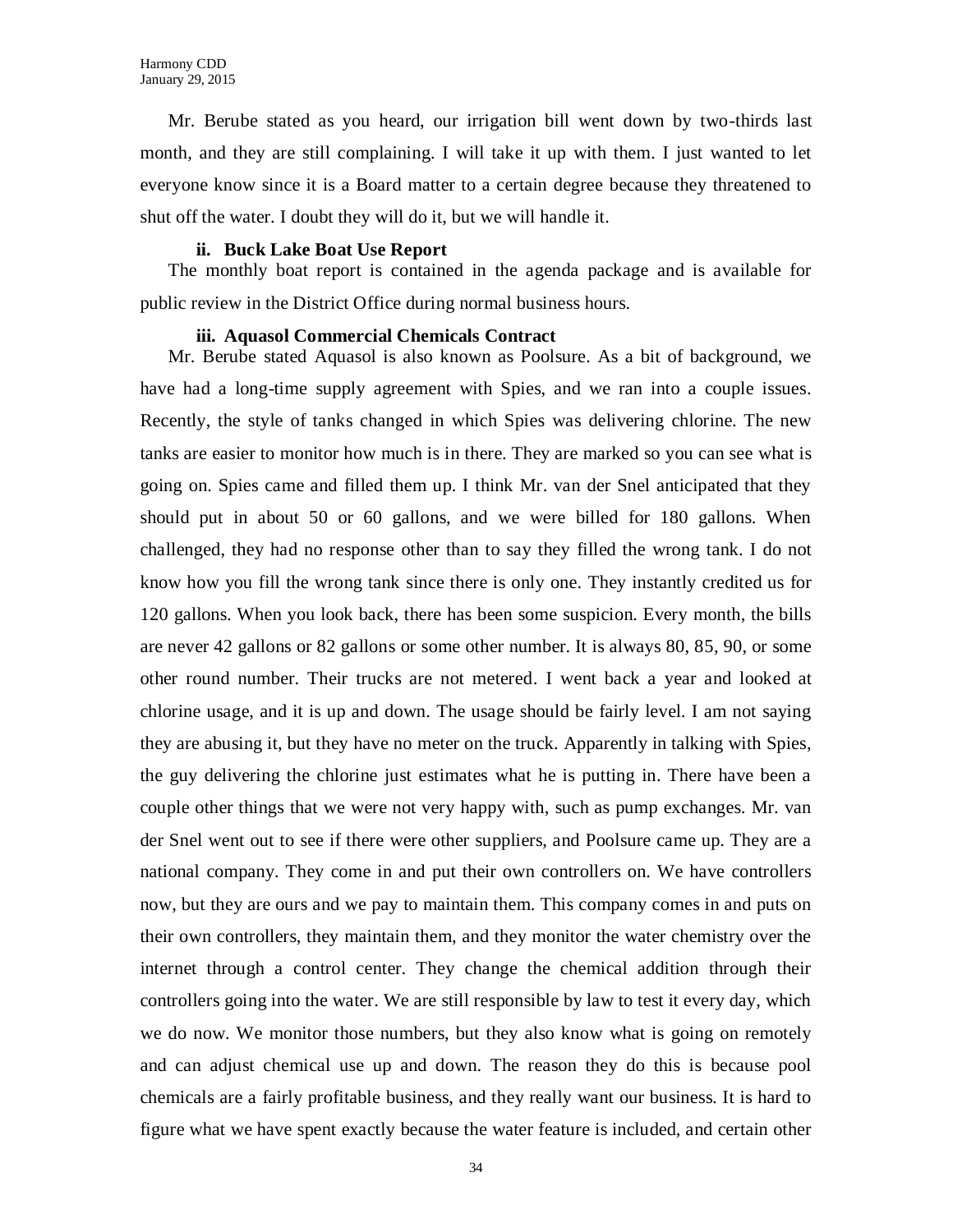chemicals are not part of this agreement. In the last 12 months, we figured we spent somewhere between \$11,000 and \$12,000 for chemicals in the pools. The other problem with that dollar figure is, you do not know if that is real or not because of the chlorine delivery situation. We are not sure how accurate that is. For our two pools and the way they are heated, Poolsure figured it should cost about \$7,200 per year. They will provide the controllers, the chemicals, the monitoring, and the notifications of any changes to be made.

Mr. LeMenager stated so we will save at least \$4,000.

Mr. Berube stated yes, about \$4,000 or \$5,000.

Mr. Qualls stated the contract is for the delivery of the chemicals. They have their controllers that they put in. It was negotiated out any responsibility in having to replace any of those controllers if they got damaged, but the contract is very clear. This is not a contract to maintain the chemical levels in the pools. That is the responsibility of the District. If there is a problem, then you alert the company. When they come out, they will make adjustments. This is really a contract about delivering chemicals to the pools as I read it.

Mr. Berube stated they also monitor and adjust the controllers to keep the chemicals going in. It is our responsibility to continue what we are doing now, which is maintaining those chemicals.

Mr. LeMenager stated it is exactly the way we do things now, but they have this extra component they are doing but not charging us for.

Mr. Berube stated that is correct. As we negotiated this contract, they originally wanted additional monitoring fees and a diesel fuel surcharge, and they wanted us to be responsible for the controllers. It was originally a two-page contract that turned into 12 pages. We took out all the risk for the District, so our cost will be \$7,200 annually with no add-ons.

Mr. LeMenager asked is Mr. Qualls comfortable with the contract as it is now?

Mr. Qualls stated yes, and something else I want to point out is indemnification. It is there in caps, but in no event, essentially, is the supplier going to be liable for anything.

Mr. LeMenager stated Spies was not, either.

Mr. Berube stated that is correct.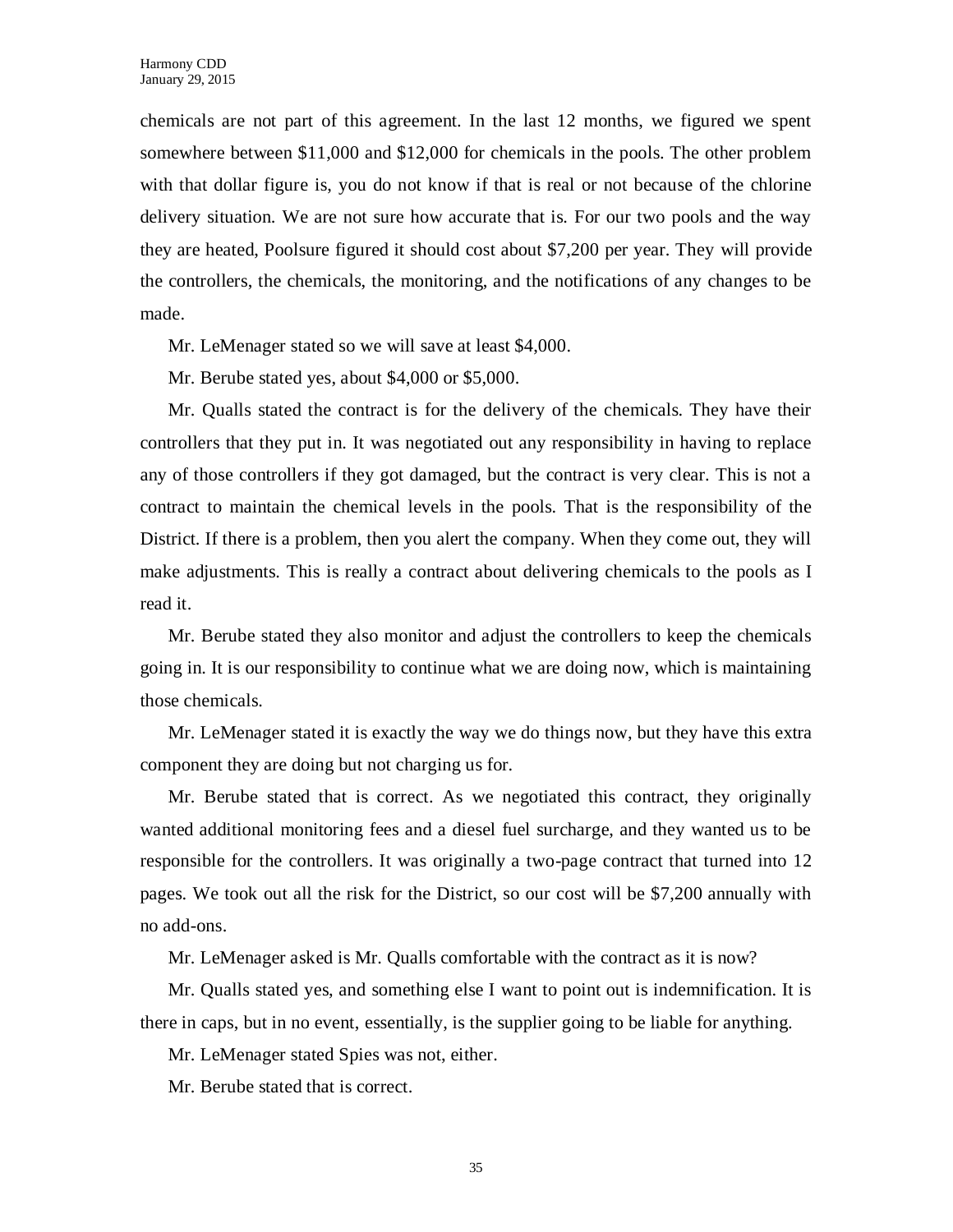Mr. Qualls stated the question is if there is an arrangement with the current provider or if there is a contract.

Mr. LeMenager stated no, they just come and deliver.

Mr. Qualls stated we just need to notify them that we are terminating their service.

Mr. Berube stated yes, and we are getting close to that now. This has been going on for a month, and we are to the point where we need to make a change.

Mr. Qualls asked did Mr. Berube negotiate the diesel fuel surcharge?

Mr. Berube stated yes.

Mr. Qualls stated they included a diesel fuel charge for delivering in the original agreement, but that was removed. All that you pay for is the cost of the chemical.

Ms. Kassel stated you say it is \$7,200. Does it depend on what the pools need as to what we are charged?

Mr. Berube stated no, it is a one-year contract and is fixed for the first year at \$7,200. After that, I am sure they will come back to us and tell us either we need to pay more or the cost is sufficient to continue with no change. My suspicion is they will want to continue the contract because they are pretty aggressive at wanting our business.

Mr. van der Snel stated it all depends on the chemical balance of the pool. If you have enough cyanuric acid in it and you can keep the chemicals working together, then you use hardly any chlorine to keep the pool balanced. With the monitoring they will do, for which I will have an application on my phone, I can see what the pool levels are 24/7. It gives me good insight for what is going on. If my job is to keep the balance of the pool in a very good state, then it is not sucking out all the chlorine.

Ms. Kassel stated I am confused. They are delivering chemicals, monitoring those chemicals, and adjusting those chemicals, but they are not responsible for keeping the pools balanced.

Mr. Farnsworth asked what if there is a disagreement between what they say the level is and what you say it is?

Mr. Berube stated we test every day because by law, we have to do that, which is why we pay two people on our field staff to be certified pool operators.

Mr. LeMenager stated it is a nice extra, but it does not change anything because we are legally responsible to check it anyway. That extra is cool, but we are saving \$4,000 on chemicals.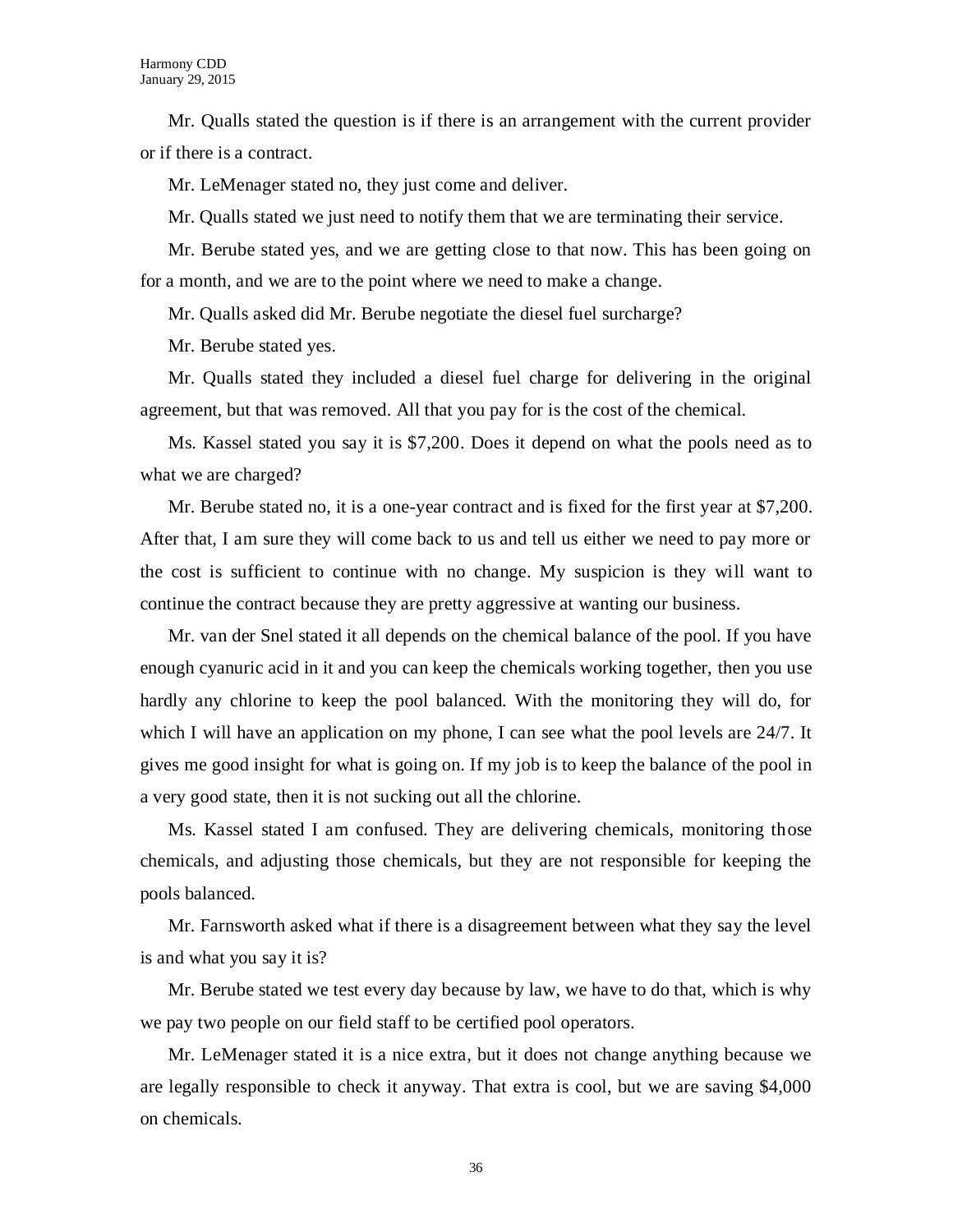Mr. Berube stated that is exactly right.

Mr. Walls stated when I read this, the risk is pretty low because there is a 30-day termination clause.

Mr. Qualls stated yes, for either party.

Mr. Berube stated we are keeping all our controllers and everything else. If we decide to terminate Poolsure, if something goes wrong, or if he comes to us in a year and says the new contract amount is \$20,000 because he grossly underpriced it, then we put our controllers back on and have Spies or someone start delivering chemicals.

Mr. Qualls stated to be clear, they do not introduce the chemicals into the water. That is the job of the District. They put the controllers in, which monitor the pool levels. If the District sees a problem with how the monitors and the controllers are working, then the District advises the company who readjusts the controllers.

Mr. Berube stated that is correct.

Ms. Kassel stated I thought the controllers delivered the chemicals.

Mr. Berube stated they do.

Ms. Kassel stated it is their chemicals that they are supplying.

Mr. Berube stated yes.

Ms. Kassel stated they deliver the chemicals based on the measurements that they are getting, which are based on the controllers.

Mr. Berube stated that is correct.

Ms. Kassel stated they are actually adjusting, but they are saying they are not responsible for keeping the balance. It is very confusing.

Mr. van der Snel stated we are missing a link. The ORP (oxidation-reduction potential) sensors—the controllers—give a signal to the chemical pumps to add or not add chemicals.

Ms. Kassel stated these are their controllers, their pumps, and their chemicals.

Mr. Berube stated yes.

Mr. van der Snel stated but it is my responsibility to keep them plugged in and keep the chemicals balanced.

Ms. Kassel stated Mr. van der Snel's responsibility is to monitor that it is working.

Mr. Berube stated yes.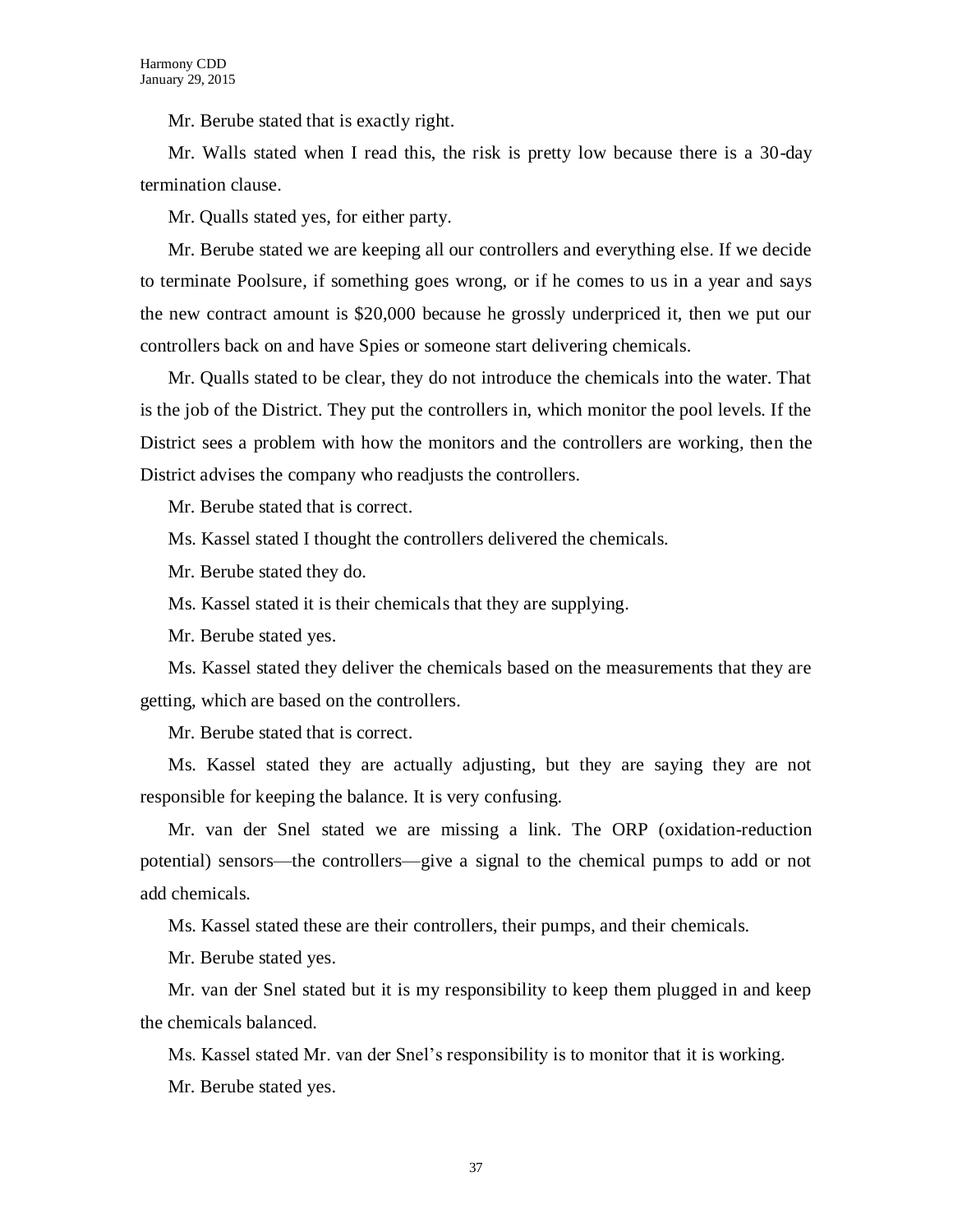Ms. Kassel stated it is their responsibility to make sure the adjustments happen and the equipment is working and is functional. But they are saying they are not responsible.

Mr. Qualls stated that is the way I read the contract. They simply deliver the chemicals.

Mr. Berube stated we, the pool operator, have final responsibility for the pool chemistry in the water. Right now, we have controllers and ORP sensors, which are square devices that put chlorine in the water as it goes through the pump. Our equipment is coming off, and their equipment is going on. They will monitor it remotely.

Ms. Kassel stated I understand that, but their contract is contradictory.

Mr. Berube stated yes. They want to be sure that we know if the chemical introduction goes haywire, that it is up to us to manually add chemicals, which we understand and which is what happens now. If our ORP sensor goes down now, we add chemicals manually to balance the pool until we fix the sensor. This saves us the cost of the spinners, the tubes, the pumps, and everything else.

Mr. Qualls stated this contract discusses the company installing the controllers. It does not say anything about pumps.

Mr. Berube stated it is an integrated unit.

Mr. Qualls stated so "controller" will mean a mechanical device to assist the District in monitoring and controlling water chemistry.

Mr. Berube stated yes.

On MOTION by Mr. Walls, seconded by Mr. LeMenager, with all in favor, unanimous approval was given to the agreement with Aquasol Commercial Chemicals for pool chemical maintenance and chemical controllers, in the amount of \$7,200, as discussed.

#### **iv. Miscellaneous**

Mr. Berube stated Mr. van der Snel found out that Sprint offered credits for old iPhones, even if damaged or broken. We had two of them that we sent back to Sprint. They treated us very kindly with two really shattered iPhones that were no good, and they gave us \$482 in credit for those two phones. They treated us very well once again.

Mr. Berube stated we had another meeting with the Osceola County School District. They said the irrigation system at the school is working. We discussed an interlocal agreement with the principal, and we are trying to get another meeting with them but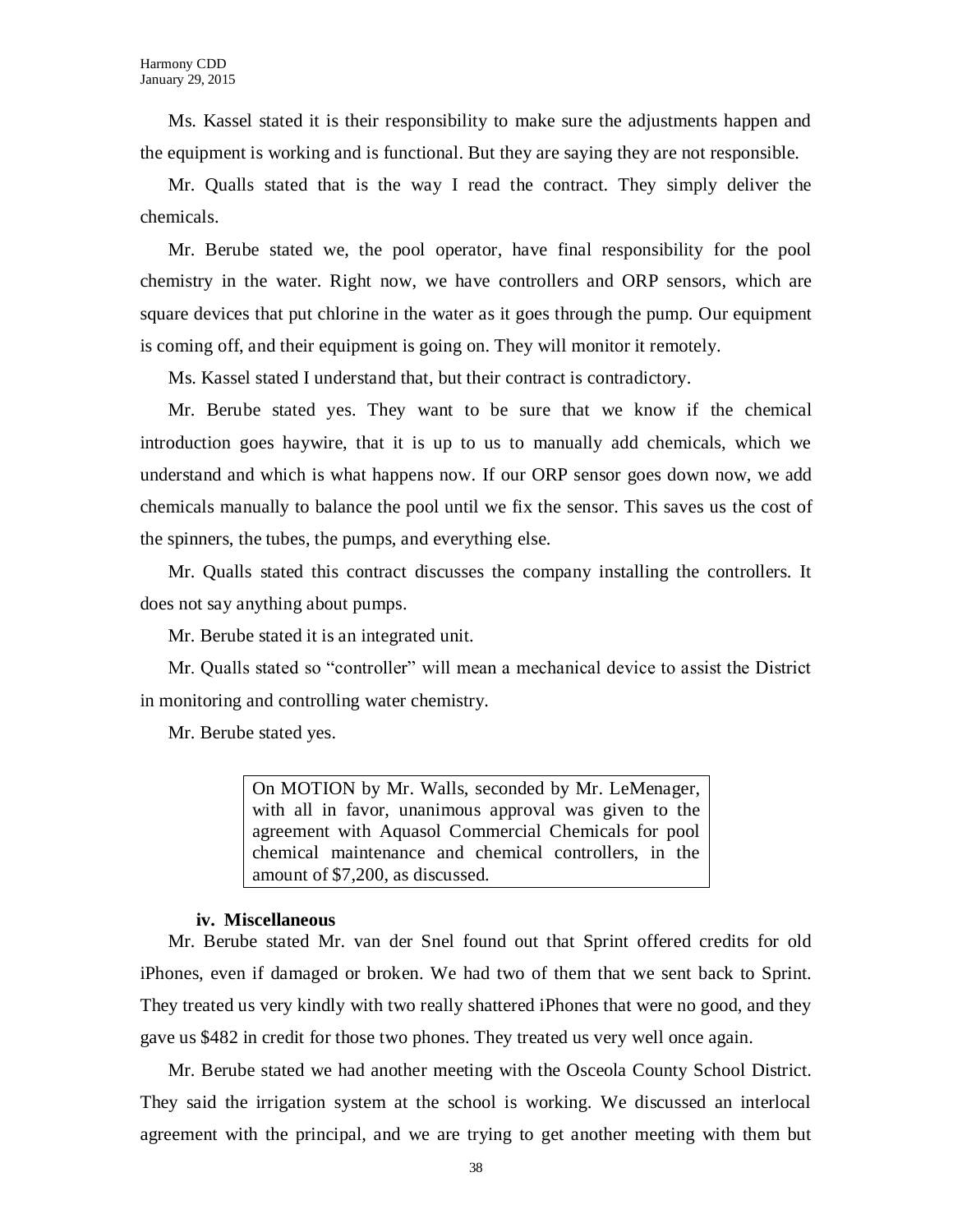have not been able to schedule it. They said the system is up and running. We need another meeting to verify that it is all up and running and finalize the interlocal agreement. That is for the irrigation along Cupseed and Bluestem. It has been a very slow process with them.

Mr. Berube stated if you have looked at our electric bills every month, you will notice that one is different, and it is the one for the Swim Club pool. It varies a lot between winter and summer. We have a GSD meter because it is a high-voltage usage. I did a little investigating. Secondary demand meters will allow you to shift your electricity usage into the nighttime hours. They have prime periods, shoulder periods just off the peak periods, and then nighttime usage when it is a lot cheaper. In our case, our usage during the winter goes up because we run the heater. There is no plus for the heat, but we pay to run the pumps to run the water up and down. In general, it costs an extra \$400 or \$500 over the non-heating/non-cooling season. In the peak summer months, we also cool the pool a little, so the number increases to run the pumps. Did we find out from Symbiont if we need to have a timer on it?

Mr. van der Snel stated there is a timer that needs to be serviced.

Mr. Berube stated the heater is on a timer. If we switched from heating all day and all night to just heating at night, last month, we would have saved \$500 on the electric bill. This month we will probably save a similar amount. There is a \$417.86 kilowatt charge because we use so much electricity and do not put it on the off hours. So we pay that penalty up front, and then we pay the full price for the kilowatts we do use. It was \$1,758.22 last month, and if we switched it to all night, it would have been \$1,267.57, which is a \$500 savings. There is no cost to do this. It will probably be a greater savings because as our kilowatt usage during the off hours goes up, this demand charge would go down. I just want to let the Board know that I am contemplating doing this.

Mr. LeMenager asked why would you not do it?

Mr. Berube stated I talked with OUC about this, and you cannot contemplate exactly what you are going to save because we run the filter 24/7. The only additional demand that we know of is the heater when it runs.

Mr. LeMenager stated it should not be more.

Mr. Berube stated correct.

Mr. LeMenager asked is it just a matter of getting someone out to service the timer?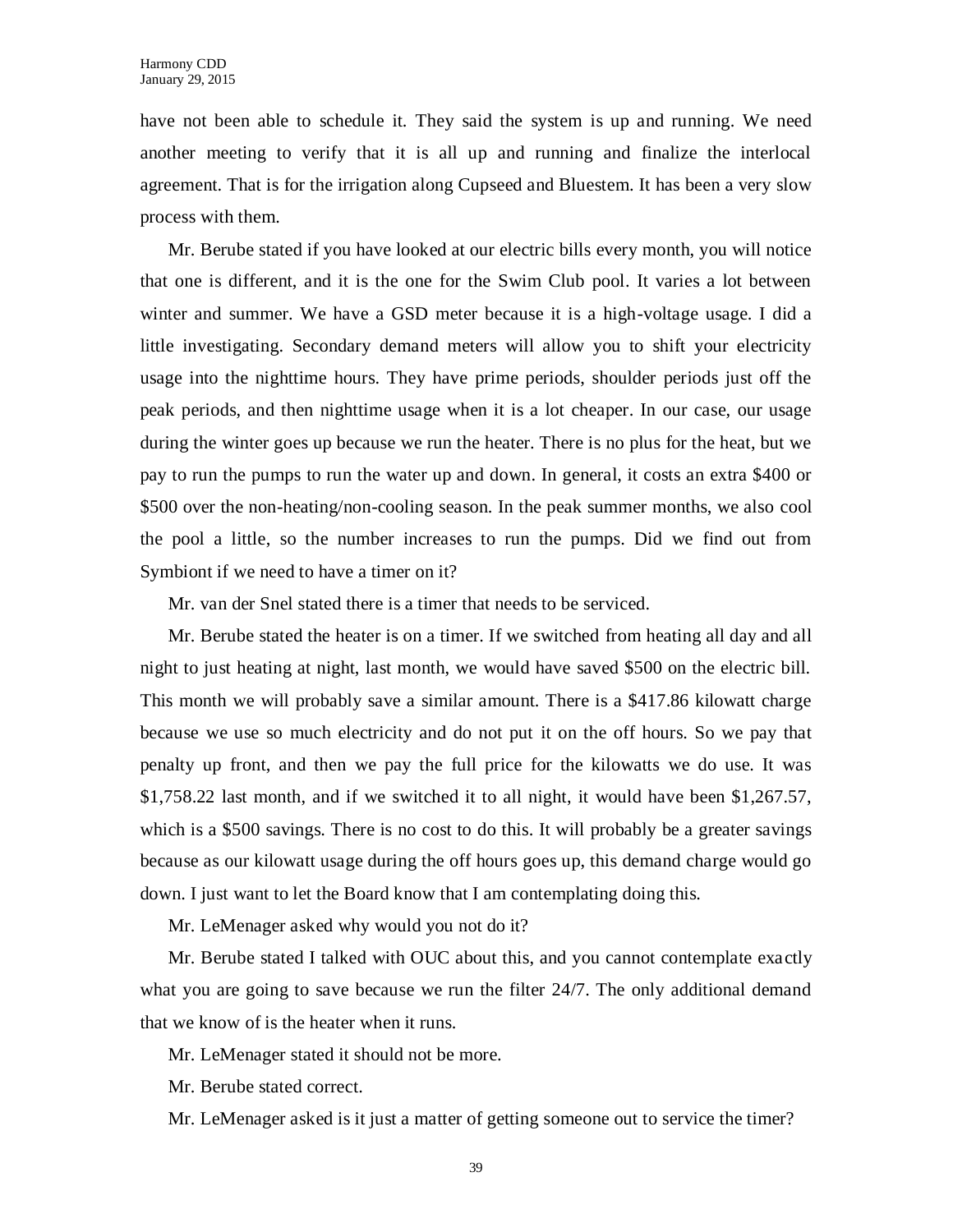Mr. Berube stated yes, and that will probably be a \$200 service call. I wanted to let everyone know because once we make the change, we are stuck with it for a year. This is our largest electric bill besides the street lights.

Mr. LeMenager stated it is logical that it costs more to heat a pool in the winter.

Mr. Berube stated we are already paying extra for the demand meter. We have just never taken advantage of it. It is already set up. Nothing has to change other than the way the bill comes and set the timer.

A Resident stated I am sure they have this figured out scientifically. If you only heat the pool at night, then at 8:00 a.m., the pool would be 88 degrees. What would the temperature be at 4:00 p.m. on a day like today?

Mr. Berube stated it is hard to say. The sun helps a lot. On a cold winter day when it is 50 degrees, you would probably lose a lot of that temperature. The reality is, very few people want to get in the pool when it is 50 degrees. I do not think it matters if it is warm or not.

Mr. Walls asked does that defeat the purpose of heating the pool? The reason it is heated is in case someone wants to use it on a colder day.

Mr. Berube stated I know, but if you lose the ability of three pool visits versus a \$500 monthly savings, that is the trade-off.

Mr. Walls stated we paid a lot of money for the heater, so I would rather have the pool heated during the day.

Mr. Berube stated if it is going to run at night, we can turn the temperature up to 90 degrees to get that gain. We do not know how it will work. I visit that pool as much as anyone, I think, and if it is below 75 degrees and windy and dark, I am not going into the pool, and I do not think anyone else is.

A Resident stated a friend of ours has the same system on his house. With his system in particular, and I helped him put it in, he is monitored and just pays a different rate at night than during the daytime. It is almost like he has two meters but it is running off one meter. Can you do that with this pool?

Mr. Berube stated yes.

The Resident asked is that why the penalty is so high because you are using so much during the day?

Mr. LeMenager stated yes, we can do it, but we have not been doing it.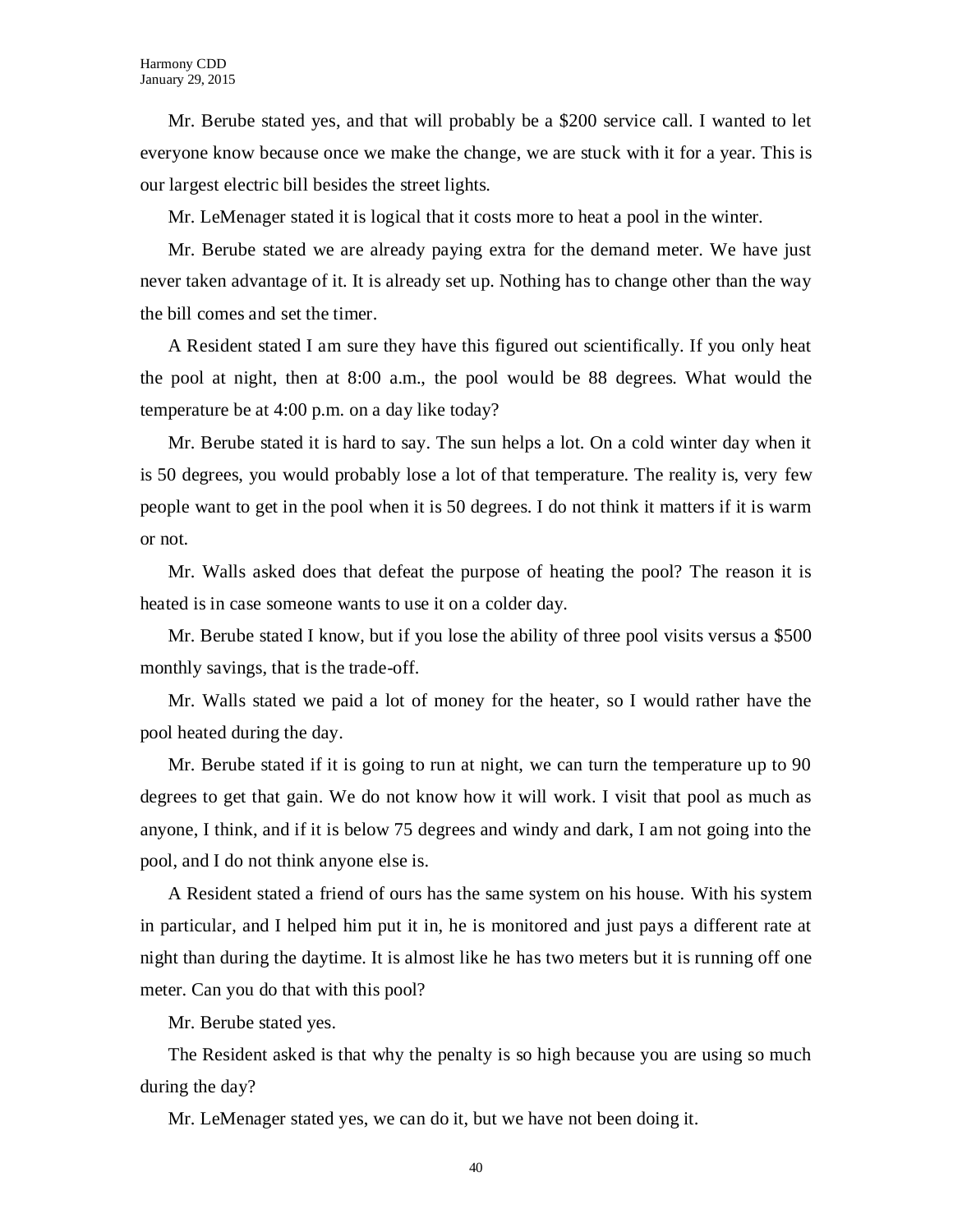Mr. Berube stated that is what we are going to try to do. We will have three different rates when this is done: peak hours during the daytime, shoulder hours a couple hours before and after peak, and nighttime hours of 10:00 p.m. to 6:00 a.m. The cheaper usage is at night, and that is when the heater would run. If we want to run it during the day, we can turn it on and pay the higher rate. The risk is some people might complain. I do not know what the demand is, but to me, for \$500 monthly savings, it is worth it. During the summer, we would have the same amount of savings when they run off peak. We are always using some electricity besides the heater. We will move forward with this.

Ms. Kassel asked what is going on with the turf in the Green neighborhood?

Mr. van der Snel stated I received a pretty good estimate on artificial turf, which is \$65,000. I told him that was not an option. We can install new sod, which we have done several times.

Mr. Berube stated we need a better solution.

Mr. LeMenager stated I really think the solution is to educate the residents of the Green neighborhood that there are playground alternatives available. It sounds like they are using it as a football field, but they are playing a lot of games there.

Mr. van der Snel stated it is high traffic.

Mr. LeMenager stated educate them because we get a lot of new residents who do not know what is what and where things are. If you live in that neighborhood, you have not been here very long. A lot of it is education to let them know there are other places the kids can go that are a very short walk away.

Mr. Berube stated the problem is, kids are gathering in that big, open green area and playing ball. Several neighbors do not like that going on.

Mr. LeMenager asked did they not understand that when they bought their property and saw these playgrounds right in front of them?

Mr. Berube stated we could limit the ability for kids to play on that turf by putting in some trees and restricting the big open areas.

Mr. LeMenager stated there is a little park by my house that has a couple small trees on it. The problem with small trees is they attract little boys, and lots of branches are getting broken off those little trees. It sounds like a great idea, but kids look at trees and want to climb them.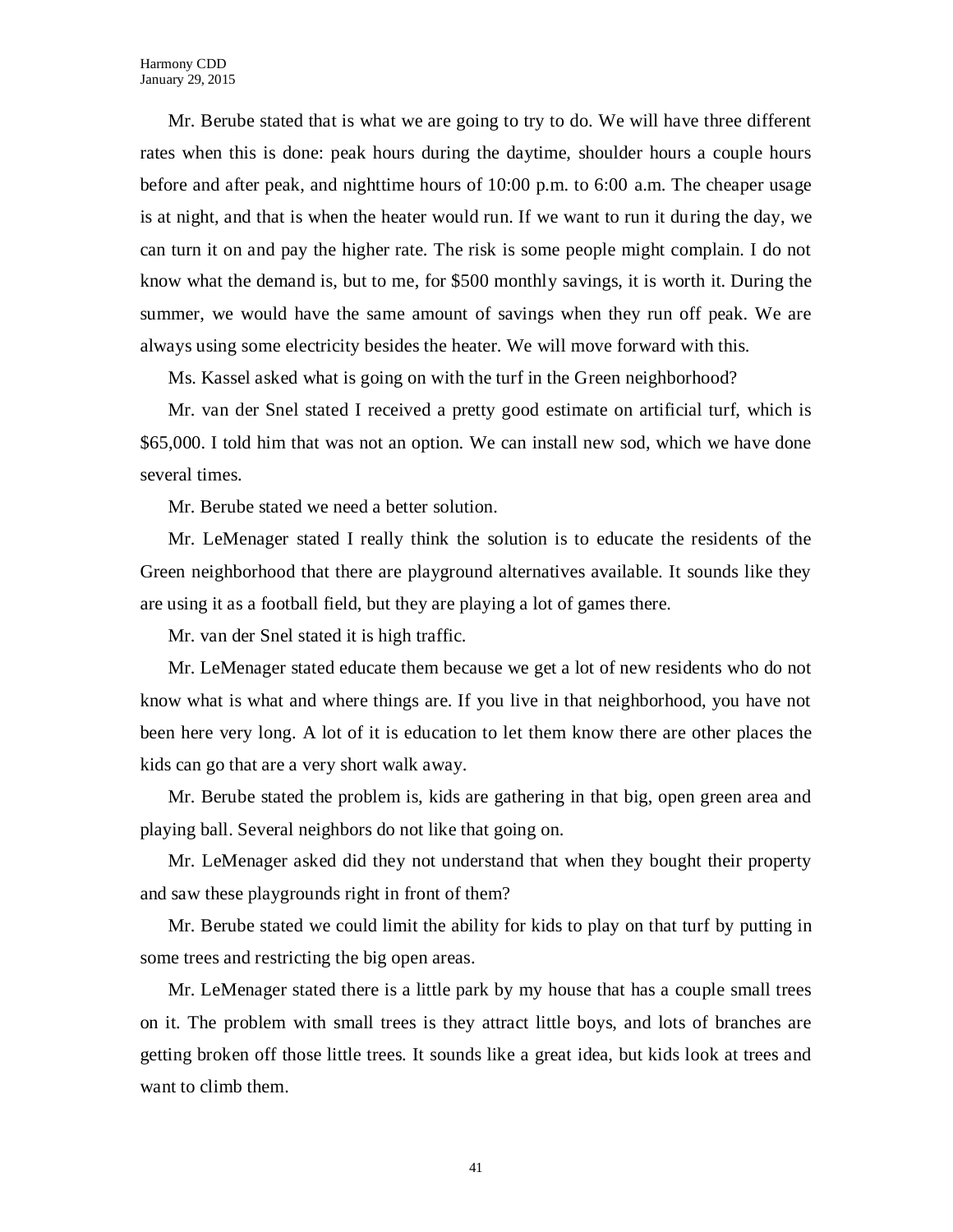Mr. Walls stated something that was mentioned to me that I think is a good idea is to use the gas pipeline easement that we own that runs north of the Green neighborhood. What if we increased the frequency of mowing that area so that it is a viable place for these kids to play? We do not need to do much or pay much right now, but it will be another option. Right now, the grass gets pretty high. Once the houses are built in there, we are going to want to do that anyway, I think. We can make that an open space so that there is another usable green area for people in that neighborhood.

Mr. Berube stated the easement is on the north side of Butterfly closer to the pond. The developer is going to be putting a landscape buffer that you saw beyond the easement.

Mr. LeMenager asked how wide is the easement, 20 feet?

Mr. Walls stated it is big.

Mr. Berube stated it is more than that. I think it is 75 feet wide because two pipelines are underneath. Since the developer is going to be doing some landscaping in that area, maybe we upgrade it.

Mr. Walls stated eventually, if we wanted, we could make that into a full-fledged park. Right now, we can give them another place that is viable to go play. You can do that by just mowing the grass.

Mr. Berube stated with the pressure that is being put on the developer, I imagine we could have a conversation with Mr. Glantz and get that included as part of their landscape plan. I will present that, unless Mr. Walls wants to present it. It is a nice idea.

Mr. LeMenager stated right now, they are very standoffish as to what we can do with the easement with the pipes underneath it.

Mr. Walls stated we have a dog park sitting on the easement on the east side, so we can build a playground.

Mr. Berube stated we cannot build a permanent structure on it. Turf and trees are fine, but we cannot put a slab or anything like that.

Mr. LeMenager stated yes, I understand.

Mr. Berube stated we could build a playground, but I am not sure about a swing set, although we could probably do that.

Mr. Walls stated we have a playground on the easement to the east.

42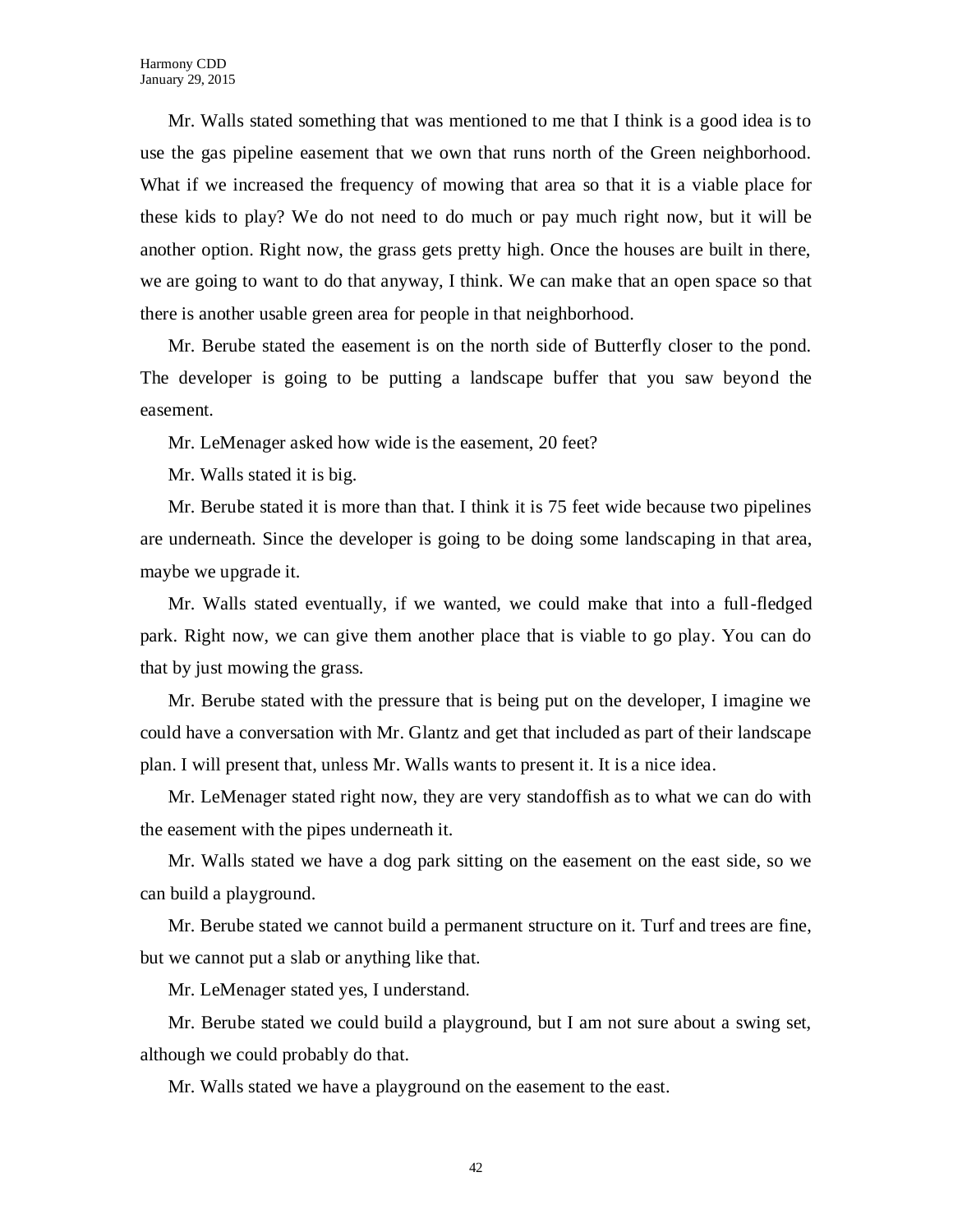Mr. Berube stated I understand, and we can do that as long as we do not put down a big concrete slab.

Mr. LeMenager stated the climbing equipment is also on the easement.

Mr. Walls stated yes.

Mr. Berube stated if we take that area and make it a playground, then we need to figure a way to move kids from the existing park. The only way we are going to be able to do that is to close that open space.

Mr. Walls stated I am not talking necessarily about a full-fledged playground. Right now, I am just talking about making it a usable field because it is big enough to be. We need to advertise it. I think you will get a lot of kids using it.

Ms. Kassel asked what is to stop that from getting torn up?

Mr. Walls asked who cares?

Mr. Berube stated it is not in front of anyone's house. People do not care about the field in front of their homes except that it looks a mess. That park is those people's front yard, and that is their problem. They thought it was a great idea when they bought the house. They could walk out the front door, go across the sidewalk, and be in the park. That was wonderful when the neighborhood was empty. Now, it is filled with people, and everyone is in their front yard.

Mr. Walls stated the reality of that park is that it is a drainage ditch.

Mr. Berube stated that is correct.

Mr. Walls stated the grass does not grow.

Mr. Berube stated they needed drainage for the houses, and they turned it into a park. There is an area that goes in and has a drainage grate that is five feet down, so everything flows in there and it is a mess. I understand people's complaints. In the summertime with the rains, it will be muddy. During the dry season, dust blows all over, and it looks terrible. We will investigate and I will talk with Mr. Glantz to see if we can get something expanded to the easement. They are getting some heat about more parks.

Mr. Farnsworth stated I have a question on the camera that was added to the Swim Club. Where did it come from? Was that the one that we had?

Mr. van der Snel stated we bought that camera. It is a remote camera.

Mr. Farnsworth asked is the camera that we discussed last month still around somewhere?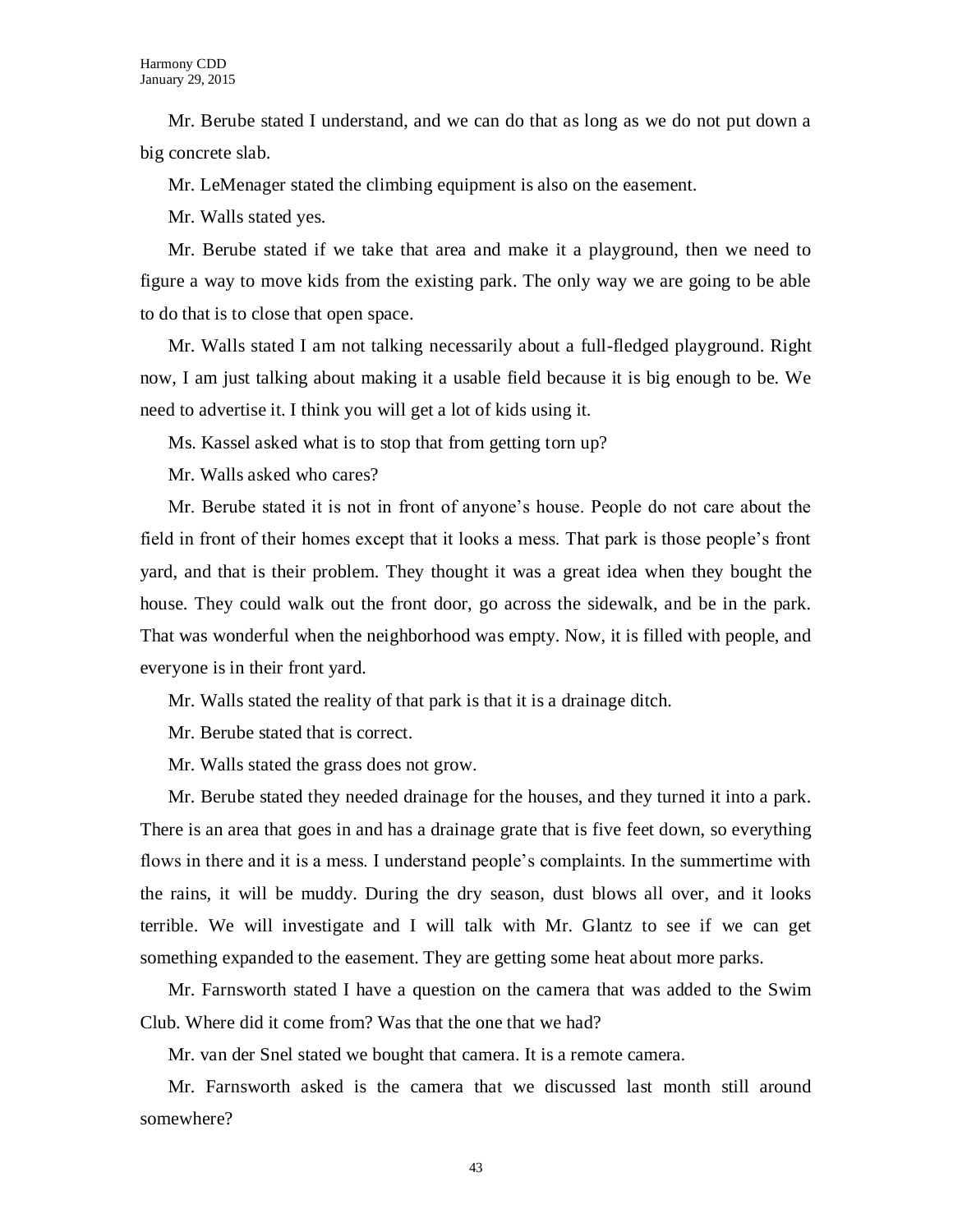Mr. van der Snel stated yes.

Mr. Berube stated it is a trail camera, but it is not in use.

# **SEVENTH ORDER OF BUSINESS District Manager's Report A. December 31, 2014, Financial Statements**

Mr. Moyer reviewed the financial statements, which are included in the agenda package and are available for public review in the District Office during normal business hours.

Mr. Moyer stated we have collected 64% of our non-ad valorem assessments, which is expected this time of year. That is where we were last year at this time. Revenues are right where we expect them to be, and we are about 10% under budget on the expenses. Overall, we are doing pretty well.

### **B. Invoice Approval #177, Check Register, and Debit Invoices**

Mr. Moyer reviewed the invoices and check register, which are included in the agenda package and are available for public review in the District Office during normal business hours, and requested approval.

Ms. Kassel stated on the second invoice attachment, page 19, is a bill from Smith Manufacturing. I would like to know what that is.

Mr. Berube stated they manufacture our sidewalk grinder, and this was for a kit to rebuild the grinder head, the piece that grinds the sidewalk.

Ms. Kassel stated on page 52 of part 1, there was a note from Mr. van der Snel on page 51 referencing the dog park, but on page 52 was something that did not seem related to the dog park.

Mr. Walls asked is that the scaffold tower?

Ms. Kassel stated yes. What is that?

Mr. Berube stated we bought a scaffold tower for about \$500. When we redid the pavilion at Lakeshore Park, we needed to get the guys on top so they could paint all the tubing. It is a 4-foot by 8-foot rolling scaffold tower so they could stand on it.

Ms. Kassel stated page 52 said it is an invoice for the dog park fence. The next page is for the scaffolding.

Mr. Walls stated that note refers to the page before it that had hinges and bolts.

Mr. Berube stated there are two Home Depot invoices. One was delivered, and the other was picked up.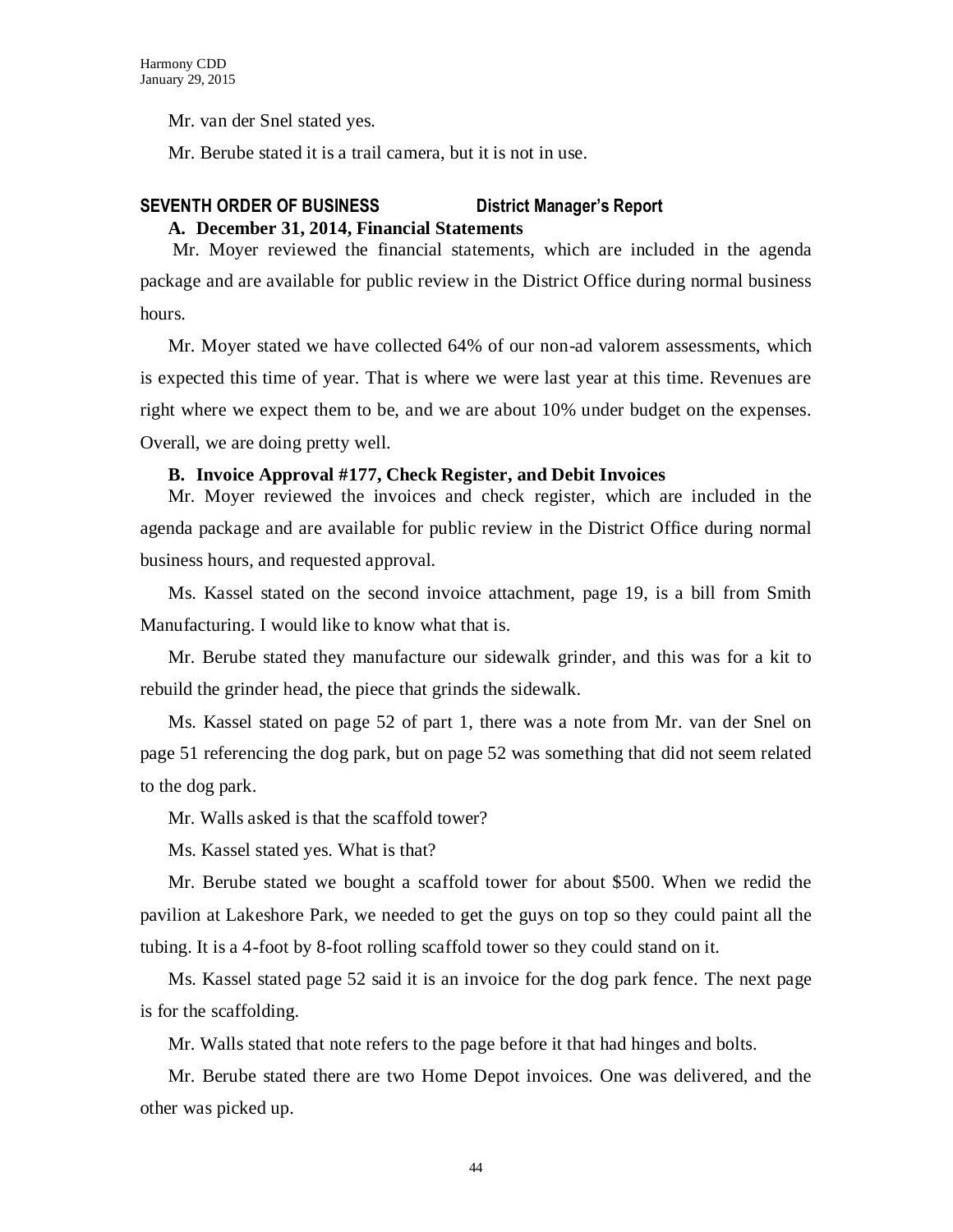Ms. Kassel stated one invoice included a charge for a 20-ounce Coke. I do not think that is appropriate.

Mr. Berube stated if you look down, there is a refund for that. One of the staff made a mistake and as he walked out, he realized it and had it credited.

Mr. van der Snel stated we purchased the scaffold, because to rent a scissor lift was the same amount of money.

Ms. Kassel stated the purchase was fine. I was just confused about the reference. Usually the email is first and the invoice is second.

Mr. Berube stated regarding the dog parks, there was some chatter today on one of the Facebook pages about gates and broken handles.

Ms. Kassel stated yes. I saw emails and comments. One person posted that she thought the dog park gates were broken. I explained that they had been adjusted so that the gates only opened in and would swing shut. My experience is that a number of them do not swing all the way shut. They close but leave a gap of about one foot. People are confused by the cut-off drop forks. That may just take some time. A number of people have been here for years and are used to opening them both ways. I do not know if all of them have been adjusted so that you cannot open and close the drop fork.

Mr. van der Snel stated they have been adjusted.

Ms. Kassel stated they need further adjustment.

Mr. van der Snel stated yes. I greased all the hinges. The main gates that I worked on are now shutting by themselves. One of them is really challenging, which is the one on the Bracken Fern side. I will get it working properly. All the other ones are shutting automatically now. I do not want them to shut too hard, because I do not want anyone to get a finger in the way. It is a gentle close.

Mr. Berube stated I just read the post, and it sounded like it was a disaster. I figured Ms. Kassel would know since she is there all the time.

Ms. Kassel stated I responded to the post.

On MOTION by Mr. Walls, seconded by Mr. LeMenager, with all in favor, unanimous approval was given to the invoices and check register, as presented.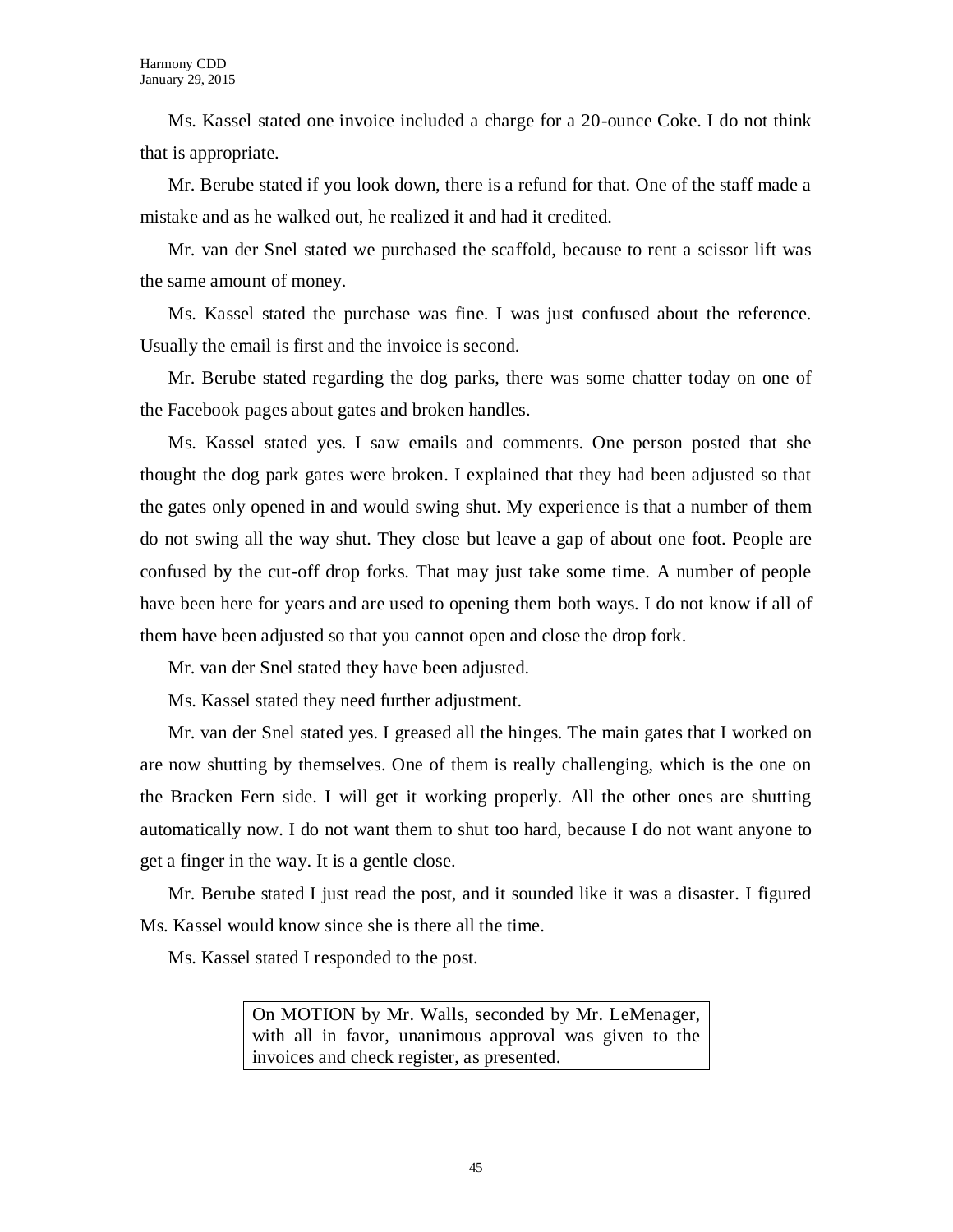# **C. Website Statistics**

The website statistics are contained in the agenda package and are available for public

review in the District Office during normal business hours.

# **D. Public Comments/Communication Log**

The complaint log is contained in the agenda package and is available for public

review in the District Office during normal business hours.

# **E. Acceptance of the Arbitrage Rebate Report**

Mr. Moyer reviewed the arbitrage rebate report on the Series 2004 bonds, indicating

that the District has no arbitrage rebate liability.

Ms. Kassel stated that is because we are not earning nearly the percentage on our

money as we are paying on the bonds.

Mr. Moyer stated that is correct.

# **F. Consideration of Engagement Letter from Grau & Associates to Perform the Audit for Fiscal Year 2014**

Mr. Moyer reviewed the engagement letter from Grau  $\&$  Associates to perform the audit for fiscal year 2014 in an amount not to exceed \$4,700.

> On MOTION by Mr. Walls, seconded by Mr. LeMenager, with all in favor, unanimous approval was given to the engagement letter from Grau & Associates to perform the audit for fiscal year 2014 in an amount not to exceed \$4,700.

# **G. Consideration of Use Application Form from Saint Cloud Soccer Club for Use of the Soccer Field**

Mr. Moyer reviewed the use application from Saint Cloud Soccer Club for use of the soccer field. They are requesting use of the field February 1 through May 1 from 1:00 p.m. to 6:00 p.m. on Sundays and 5:00 p.m. to 8:00 p.m. on Mondays and Wednesdays.

Mr. Walls stated Mr. Scarborough contacted me earlier this week about the Pop Warner group utilizing the field, as well. We may run into some conflicts.

Mr. Scarborough stated we should not run into any scheduling conflicts on the weekends. We just need a place to practice during the week.

Ms. Kassel asked are these Harmony residents or is this open to a wide assortment of kids from all over?

Mr. Farnsworth stated that is where the question of fees comes in.

Mr. Berube stated we have discussed this before, and I think we agreed on a general fee for this of \$250.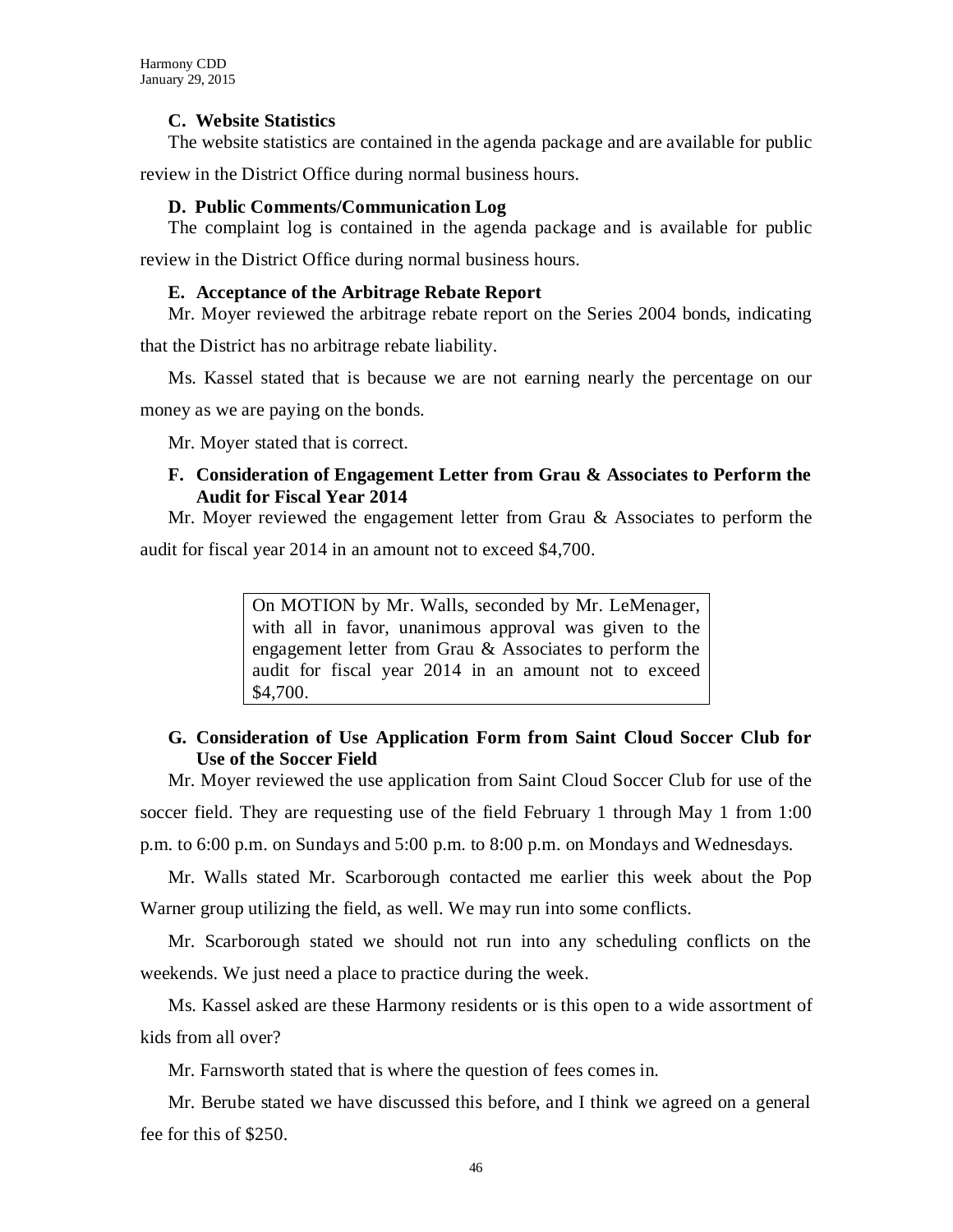Mr. LeMenager stated no, we have not settled on any fees yet. That is part of rulemaking.

Mr. Berube stated we had a discussion.

Mr. LeMenager stated that is correct, but we cannot change that until we go through the formal rulemaking process and come out with a full set of rules.

Mr. Berube stated the rules say that we can set a fee.

Mr. Walls stated I went to the minutes for last year because I thought I remembered the details. When the soccer club came to us last year, their pitch to us was to let them use the field for free last year and next year they would pay us a \$5 fee per participant to utilize the field. We are now at the next year. We need to get this into the rules. I do not know if we can enter into an agreement to that effect. In Orange County, we just went through an exhaustive study of sports fields and how much you should charge for them. I can send that to the Board. What they ended on was \$15 per hour for using the fields, which is what they charge Pop Warner, little leagues, and so forth. When we get into that discussion during the rules workshop, that is the direction I would head. Those people know more about it than I do.

Mr. Qualls stated it sounds like they agreed to give a donation this year to use it. They said "fee," but they said they would give \$5 per participant. That sounds like a donation.

Mr. Walls stated that was the discussion in the minutes, and I checked to be sure.

Mr. LeMenager asked what is the registration fee that they have to pay?

Mr. Larisa stated I believe it is \$120.

Mr. Berube stated it is pretty expensive.

Mr. LeMenager stated so \$5 per kid would not be a burden.

Ms. Kassel asked is it \$5 per child for the season?

Mr. Larisa stated it is part of the Harmony initiative to bring people in here. People see the soccer fields, and it is for the greater good for the children and all the home builders. I moved to Harmony for soccer because that is one of the activities where my daughter is very active. They are getting full uniforms and training with their registration fee. We are having league games and league officials to officiate the games. If it is a \$5 donation, then that is what it is. Perhaps the donation could be waived again this year. Whatever the Board agrees to, we will abide by. This is obviously for the youth.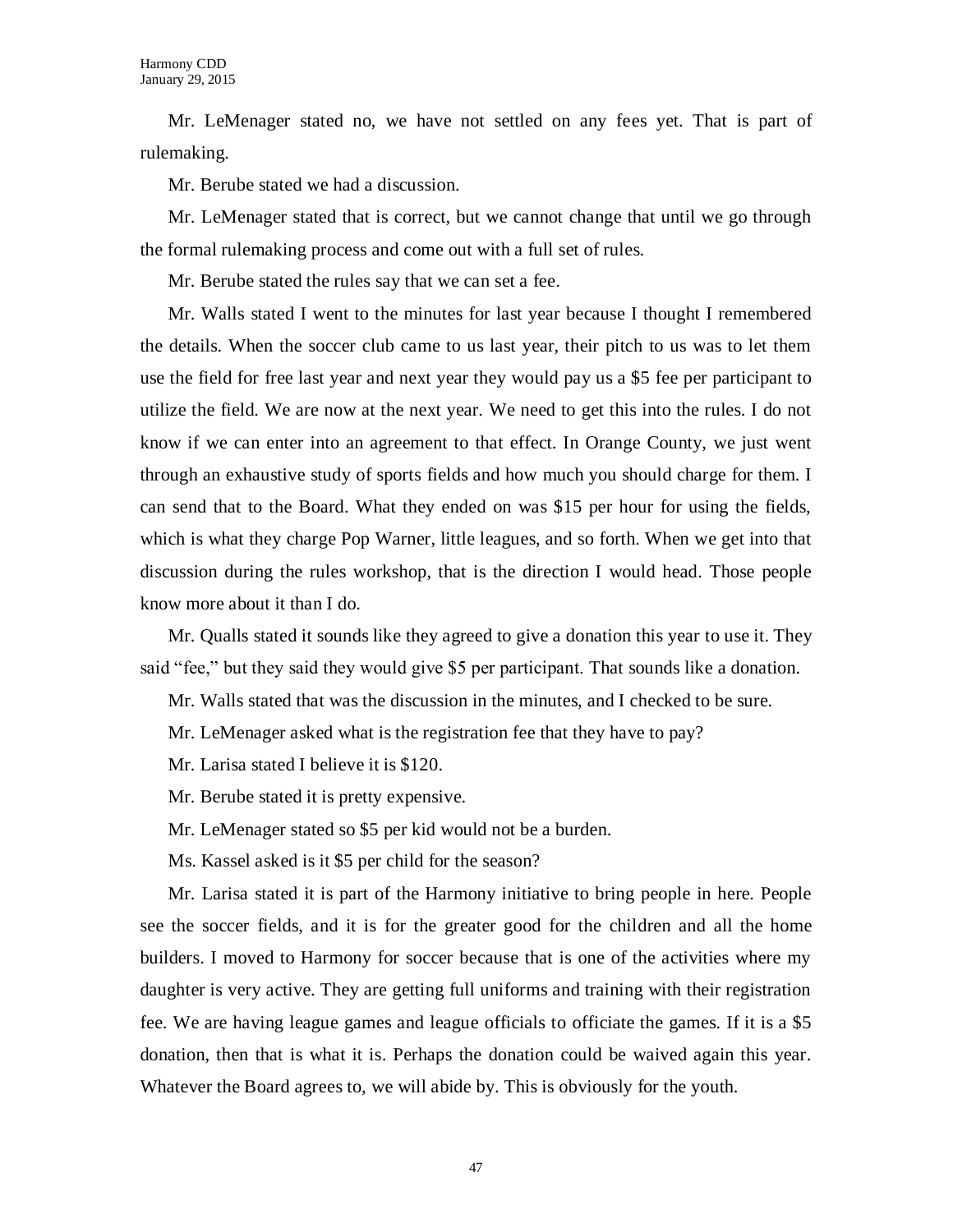Mr. Berube stated the current rules say in Chapter 4, Rule 6.1.1, *Use of the District Soccer and Volleyball Facilities is subject to Special Event fees and charges as set forth in Rules 8.6 and 8.7 below*. Rule 8.6 is the section on special event fees and charges. Rule 8.6.1 says *Pursuant to the authority in S. 190.011 (10), Florida Statutes, and as may be provided by District resolution, the District may collect Special Event fees or charges necessary to conduct the District activities and services*. We have the ability to charge fees in the current rules.

Mr. LeMenager asked is this a District activity?

Mr. Farnsworth stated that is a slight problem.

Mr. Berube stated we collect the money to offset the cost of running the services. There is no specific number, but the rule is already in place to allow us to charge a fee. It is pretty clear.

Mr. Walls stated I have no problem with something like this. That is what the field should be used for. In my order of priority is the people who pay for it; they get to use it first.

Mr. Berube stated yes.

Mr. Walls stated right now, the individual residents have first priority. Second would be any outside groups that want to come in and pay a reasonable amount to use the field. This particular field—the soccer field—is pretty expensive to maintain with the mowing that has to continually happen, seeding, watering, and so forth. I am fine with that, but I want to be sure we are covered. Once you start putting a lot of people on the field, the price of maintenance goes up, just like what is happening with the Green park area.

Mr. Farnsworth stated what Mr. Berube is ultimately getting around to is what the rules say. If you go through that further, it goes back to Chapter 3 that includes an itemized list of fees for different activities that is supposed to exist.

Mr. Berube stated we do not have that.

Mr. Farnsworth stated there is a Chapter 3, but there is not a list of fees. That is what we have to work out before we can tell them anything.

Mr. LeMenager stated I do not think we should do it off the cuff.

Mr. Farnsworth stated that is the point. I agree with you.

Mr. LeMenager stated we need to set the rules. My position has been that it is still an embryonic community, and we should encourage activities and not charge any fees. I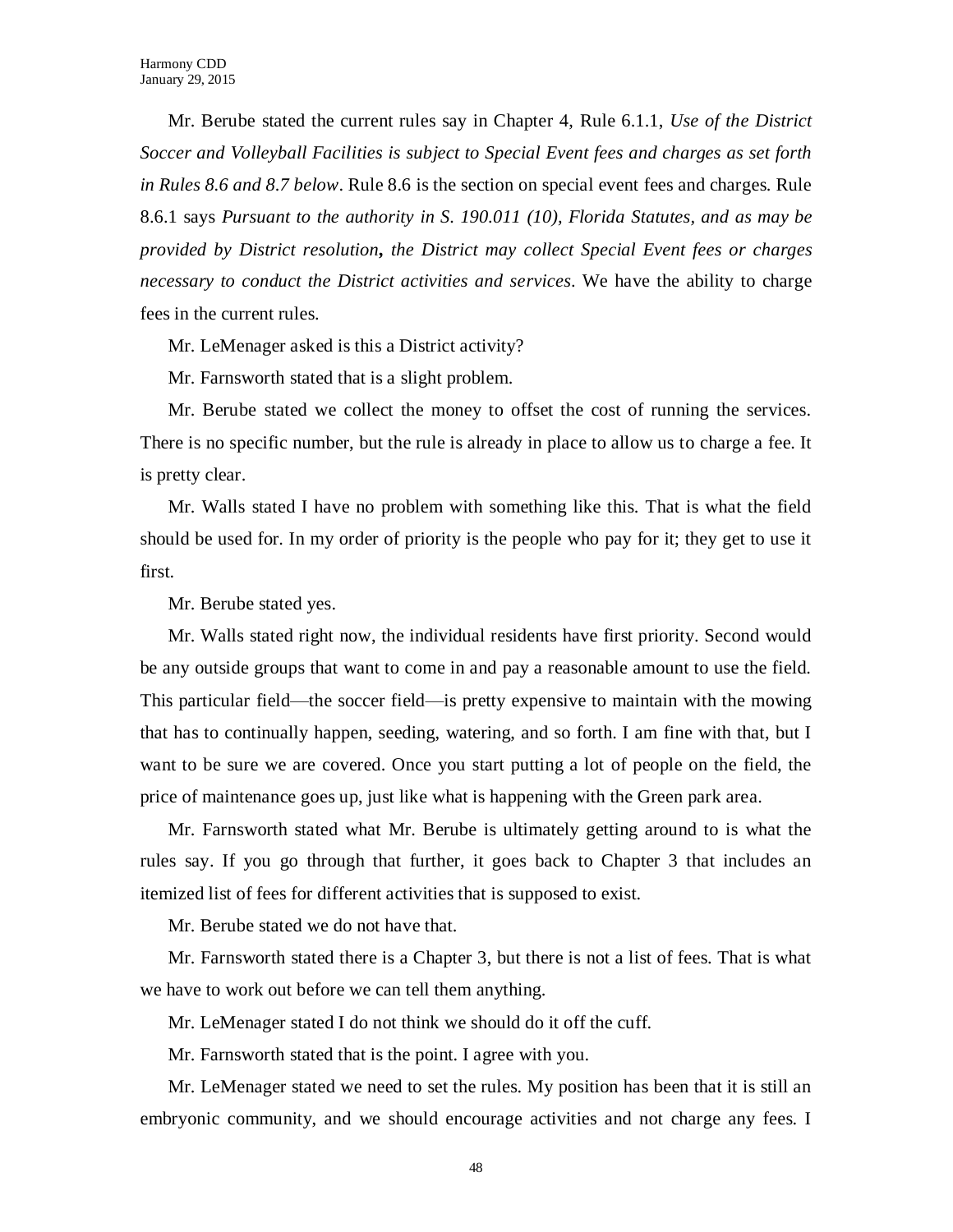fully respect Mr. Walls's position that we are a developing community and we really need to start getting this down. I am in favor of that, but let us get it in writing first, not make it up on the fly. My position is to let them use it for free one more year. We will get our act together in the meantime.

Mr. Farnsworth stated I agree; we need to get our act together.

Ms. Kassel stated they want to start on Sunday.

Mr. LeMenager stated that is great; I am all for it. We are the ones talking about fees but have not scheduled the rules workshop to do it.

Mr. Walls stated I did not pull the \$5 out of the air. That is what they offered when they came last year.

Mr. Berube stated we can approve the use application with a \$250 donation.

Mr. Qualls stated a deposit is also contemplated.

Mr. Farnsworth stated that is separate.

Mr. Qualls stated that could be used to reseed the fields or other maintenance.

Mr. Berube stated I recommend having a motion to accept the use application with a \$250 donation.

Mr. Walls asked if the field needs work when they are done, can we agree with them that the deposit is not refundable?

Mr. Larisa stated I am already paying into the CDD, so that is like a double payment.

Mr. Walls stated that is correct, but the league is not paying.

Mr. Larisa stated it is for Harmony children only to play here. I am not bringing people in from Saint Cloud. This is for the Harmony community.

A Resident stated I started this with Mr. Ron Ouellette from Saint Cloud Soccer Club. There will be a handful of kids from outside of Harmony. Last season, I think only three players out of the league did not live in Harmony. Almost all the players were from Harmony.

Mr. LeMenager stated this is for Harmony kids.

Mr. Walls stated but when this group gets on the field, it precludes everyone else from being able to use that field. Anyone else in this community who pays their CDD assessments cannot use it because of a group that is not paying CDD assessments.

Mr. LeMenager stated if you are a Harmony resident, you have the right to make a reservation.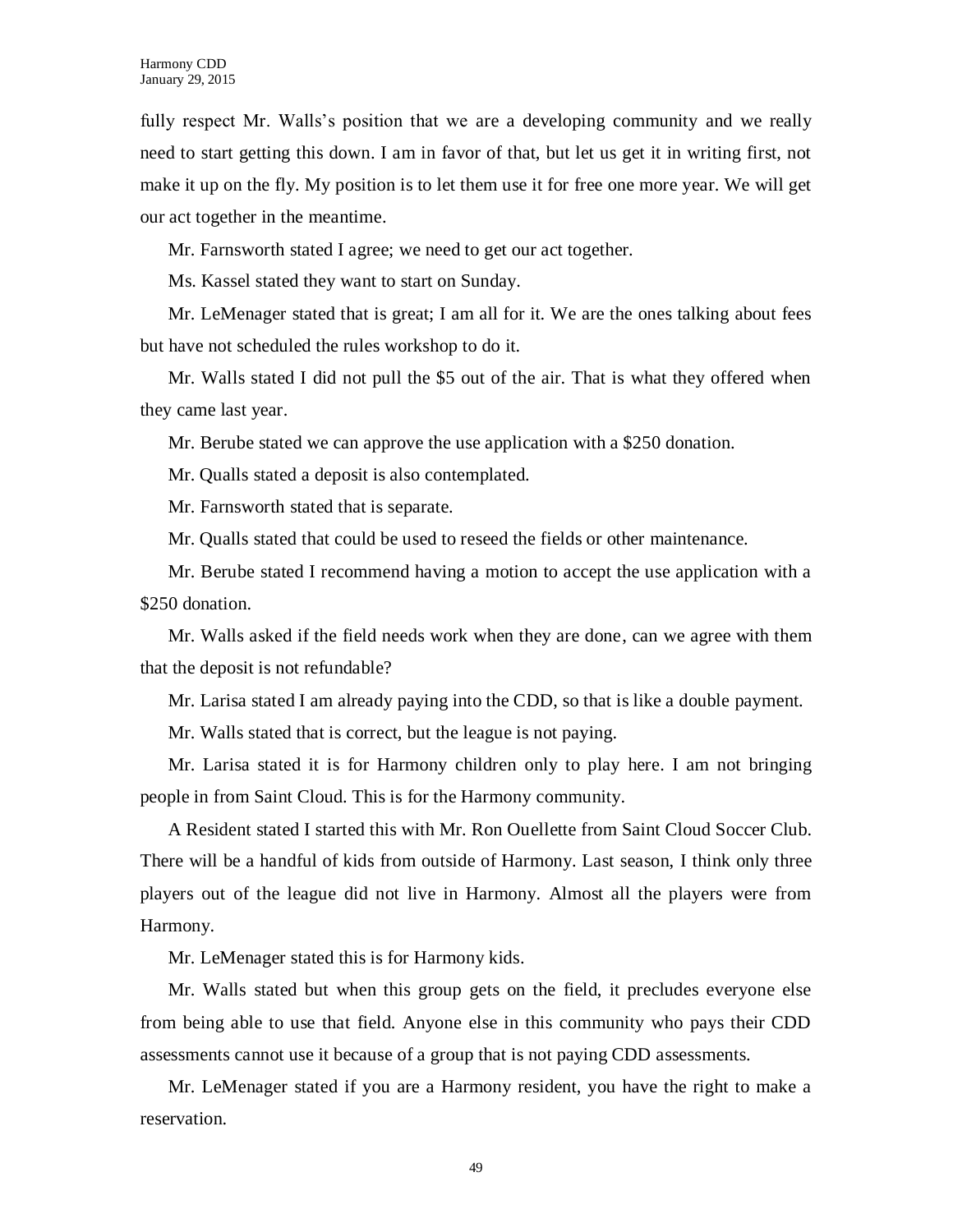Mr. Walls stated if we grant them the reservation now, all those days are taken up.

Mr. LeMenager stated that is great. I am in favor of it.

Mr. Berube stated the one thing we are forgetting is that there is money exchanging hands. You have to figure the group is not doing this at a loss, and there is potentially a profit to someone, not a Harmony resident. If there is money left over from the registration fees, the league is making a profit at the expense of other Harmony residents who may want to use that field. I agree that we do not have a fee schedule.

Mr. LeMenager stated no one is making money in youth soccer.

Mr. Berube asked then why do they do it?

Mr. LeMenager stated the fun of the game.

A Resident stated maybe that is the problem in the Green neighborhood tearing up that field. They should be in the soccer league.

Mr. Berube stated we can debate this all night.

Mr. LeMenager stated this is for Harmony kids.

Mr. Berube stated that may be what happened last year, but what if this year, 90 kids come from Holopaw? We do not know that.

Mr. Walls stated I will support a motion to approve the application with a \$250 donation from the soccer league. We should make that same condition to Pop Warner. As a condition of approving this, I would like to see some type of agreement about where they park. We might need to address this in the rules workshop, but we have had a lot of complaints in the past of people parking in the street where there are no parking spaces. They need to use the parking lot.

Mr. LeMenager stated they are going to park in front of my house, just like they always do.

Mr. Berube stated we do not have enough parking in that lot for everyone.

Mr. Walls stated I understand, but they need to park where there is a parking space, which is on the other side of the road and in the parking lot. Everyone parks up right next to the field, and those are not parking spaces.

Mr. LeMenager stated I do not think we can get them to abide by that.

Mr. Berube stated probably not.

Mr. Walls stated later, we can enter into agreements with these specific leagues and spell out what we want them to do if they are going to use our fields.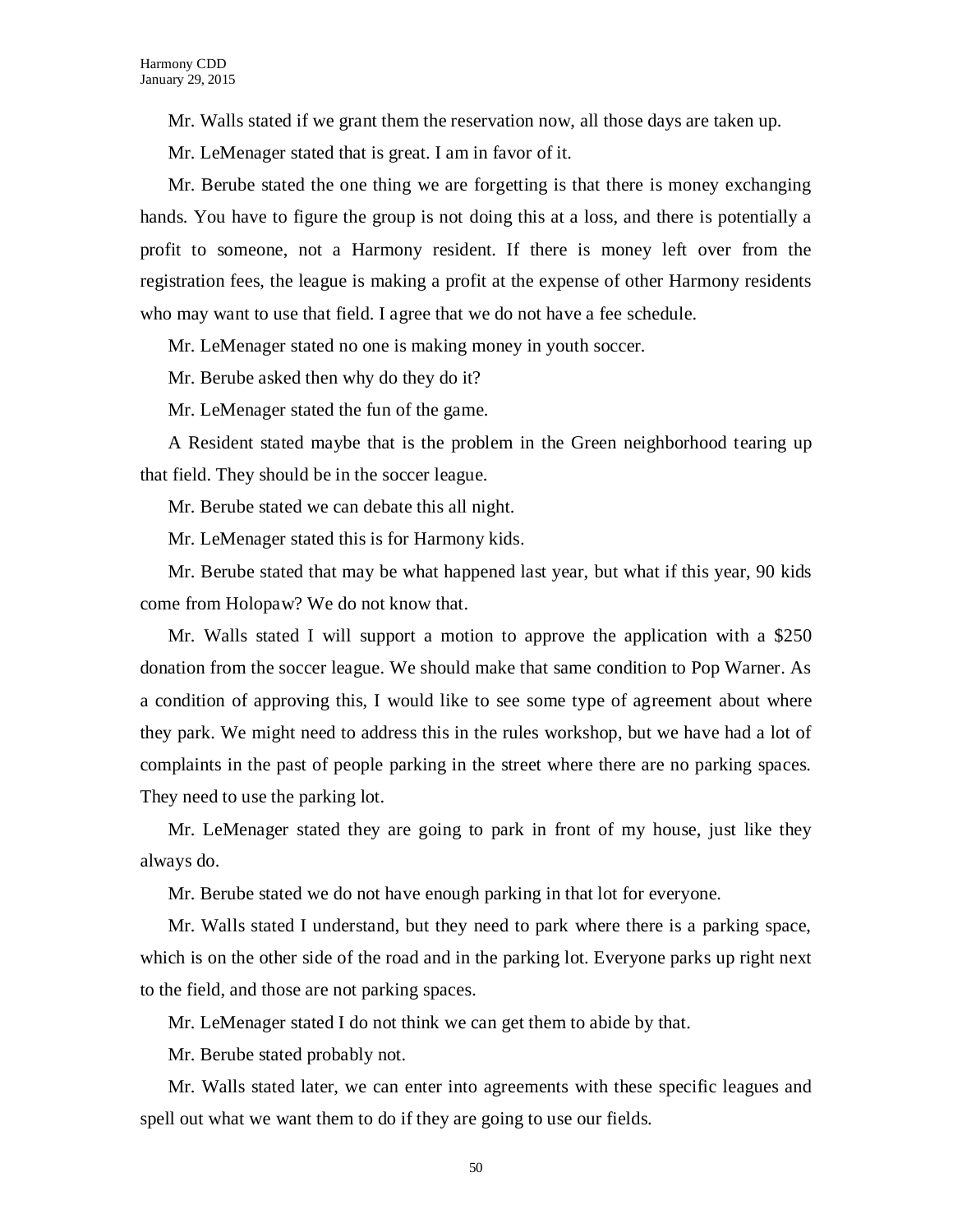Mr. Qualls stated strictly from a legal standpoint, governments can accept donations. The use application says you shall collect \$250 for a damage deposit. I advise you to follow that requirement. Soccer aside, whatever it is, governments may accept donations. It is no different from going to a State park where you leave a donation.

Mr. Berube stated Pop Warner is a paid league, as well. We do not have an application from them yet.

Ms. Kassel stated for clarification, the application we are talking about will be to receive a \$250 donation, but we are also requiring them to pay the \$250 deposit.

Mr. Berube stated yes.

Ms. Kassel stated I want to make it clear so no one has any misunderstandings later.

Mr. Walls stated the deposit is refundable.

Ms. Kassel stated it is refundable provided there is no damage.

On MOTION by Mr. Walls, seconded by Mr. Farnsworth, with all in favor, unanimous approval was given to the use application from Saint Cloud Soccer Club for use of the soccer field, upon receipt of a \$250 donation and the \$250 damage deposit.

 Mr. LeMenager made a MOTION to waive the \$250 donation from Saint Cloud Soccer Club for use of the soccer field.

There being no second, the motion dies.

Mr. Berube asked is it safe to presume that if Mr. Moyer receives a use application

from Pop Warner, subject to the same terms as this one, then he can approve it?

*There was consensus from the Board.*

# **H. Discussion of New Meeting Location and Consideration of Facility Use Agreement with Osceola County School Board**

This item having been discussed earlier in the meeting, the next item followed.

# **I. Discussion of Rules Workshop**

Mr. Berube stated I suggest we do the rules workshop immediately before the next regular meeting, depending where it is held.

Mr. Walls stated the school is available beginning at 6:00 p.m. Perhaps we should schedule a different night. We want to have the ability for residents to get there.

*After a brief discussion, the Board scheduled the rules workshop for Wednesday, February 25, 2015, at 6:00 p.m. at the Harmony Community School.*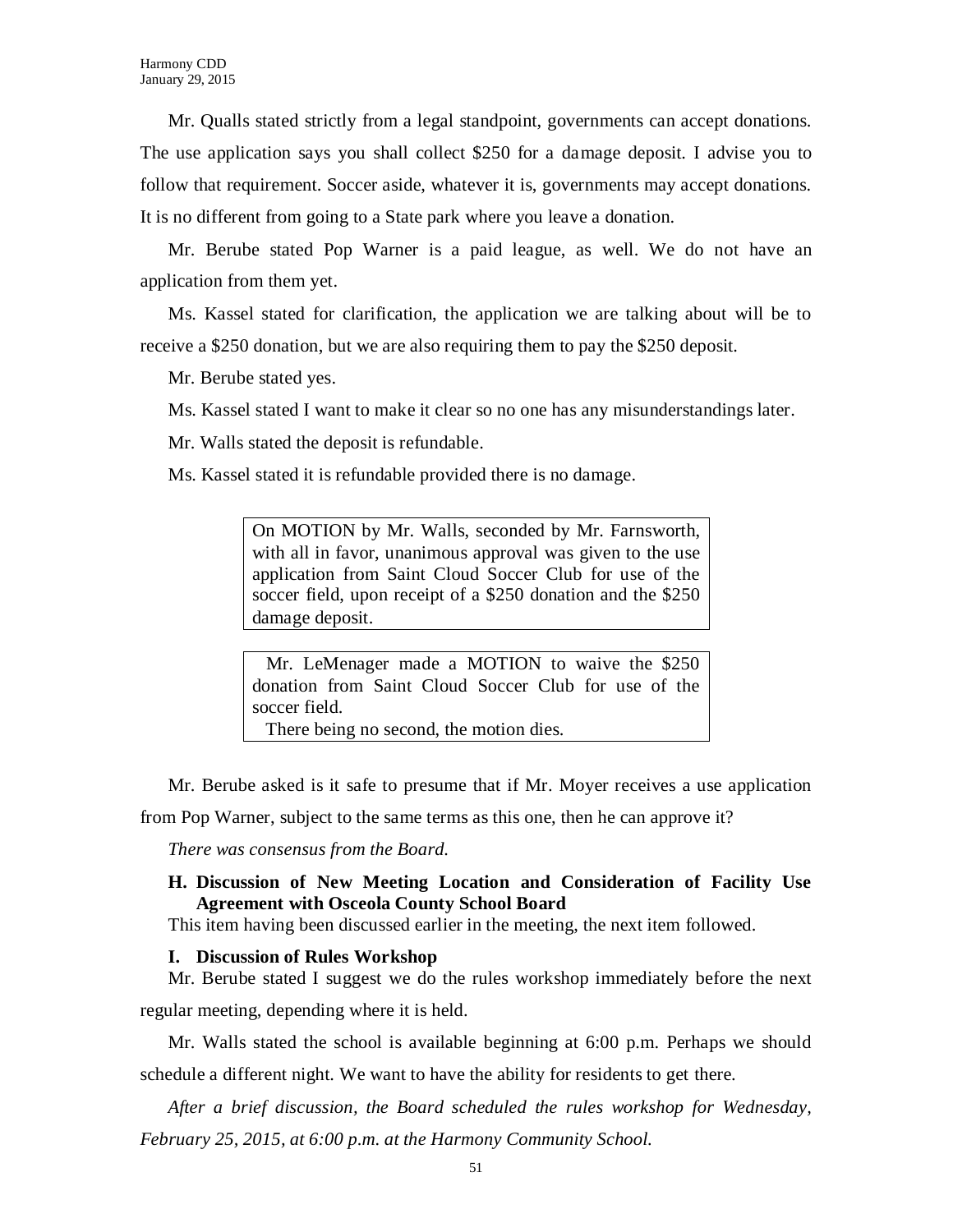#### **EIGHTH ORDER OF BUSINESS Supervisor Requests**

Mr. Berube stated last month in the agenda package, there was a group of property tax bills, and we agreed to pay them. I do not recall us getting property tax bills before.

Mr. Moyer stated the problem is when we accept property mid-year, we are the ones who get the real estate tax bills. Between January 1 and March, we will petition the property appraiser to exempt us, so we will not get those in the future.

Mr. Berube asked what property did we accept?

Mr. Moyer stated probably the plat dedications.

Mr. LeMenager asked when are we going to start using some of the money we collected this year to pay off some of the former street light leases?

Mr. Berube stated if you remember the discussion, the best value is the first two contracts that are out there. The payoff on the first one is about \$500,000.

Mr. LeMenager asked are we going to do it or not?

Mr. Berube stated yes, but we setup a sinking fund and put that money in two different line items to be tracked in the budget. We were going to put \$180,000 into those funds every year for three years, which brings us to \$540,000. Then we can buyout that \$500,000 contract.

Mr. LeMenager stated I thought we were going to use some of our reserves and start buying contracts to start saving money now.

Ms. Kassel stated we used up our reserves to pay the \$160,000 contract.

Mr. Berube stated if you want to take reserve money to start buying out contracts now, that would make sense, but it is a decision the Board has to make. The sooner we start the buyout, the sooner we save the 10.5% interest by saving money on our monthly bills.

Mr. LeMenager stated I do not want to wait another three years. The sinking fund does not strike me as a good idea.

Ms. Kassel stated it is \$10,000 or \$12,000 per month. I think this is a discussion for May when we start talking about the budget.

Mr. LeMenager stated fair enough. I will defer for four months.

Ms. Kassel stated I have a request from a resident who emailed me today to ask what the legal ramifications are of the CDD taking on and maintaining property in what will be gated communities.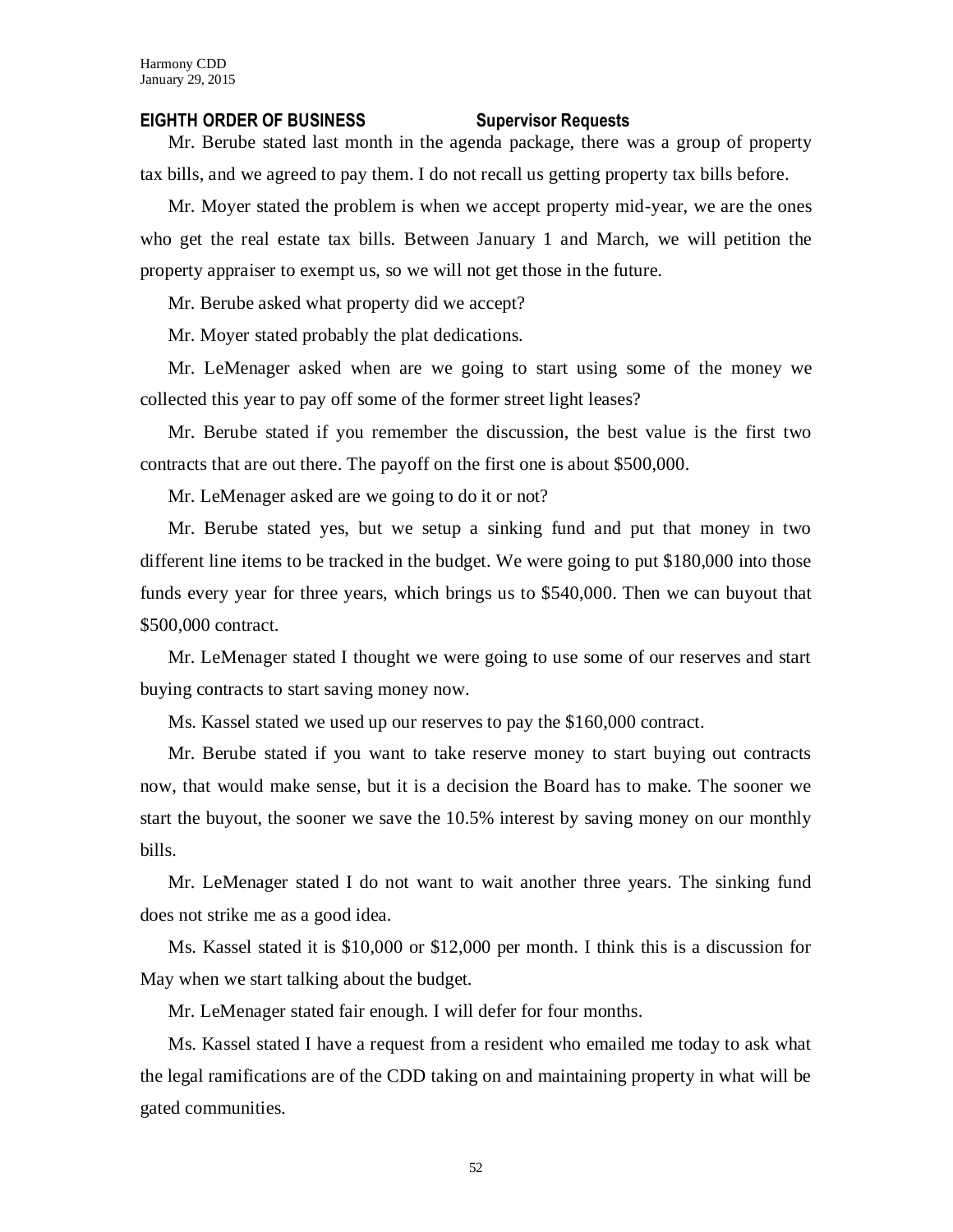Mr. Moyer stated it depends on the function. If there is a pond within a gated community, the function of the pond is for drainage, and that is something that would be permissible for the Board to take on that responsibility.

Ms. Kassel asked what about landscaping?

Mr. Berube stated keep in mind that the gated neighborhood is paying CDD assessments under the same methodology as what is in use today. As explained last night, the gate will be a night gate, meaning it is open during the day and everyone has access.

Mr. LeMenager stated we should not treat this any differently than we treat Ashley Park. This is going to be a separate home owner's association, just like Ashley Park has. We actually have a pretty clear precedent on how to handle this.

Ms. Kassel asked does Ashley Park have CDD property?

Mr. LeMenager stated yes, the pool.

Mr. Walls stated but the pool is accessible at all times.

Mr. Qualls stated that is the legal analysis. If you use public funds to maintain infrastructure, you cannot restrict access. Just like a city pool shuts down and keeps people out at certain times, you can regulate that access.

Mr. Berube stated there is a big issue over the gates, but keep in mind that the gates may not exist. That is a request from the builder because it is going to be a 55+ community. Most people 55+ want gated communities. As was explained last night, it will be open during the day and closed at night, but you can still walk in.

Mr. Walls asked is there a legal requirement for them to keep that gate open? If they put up the gate and say they want the gates closed all the time, what happens?

Mr. LeMenager stated the gate will be controlled by the home owner's association.

Mr. Walls stated I want to avoid legal issues in the future.

Mr. Moyer stated clearly the road is not going to be maintained by any public entity behind a gate.

Mr. LeMenager stated the roads will belong to their HOA.

Ms. Kassel asked but what about the area between the sidewalk and the curb, or the sidewalks themselves?

Mr. Berube stated they will be deeded to the County.

Mr. Farnsworth stated not if they are behind a gate.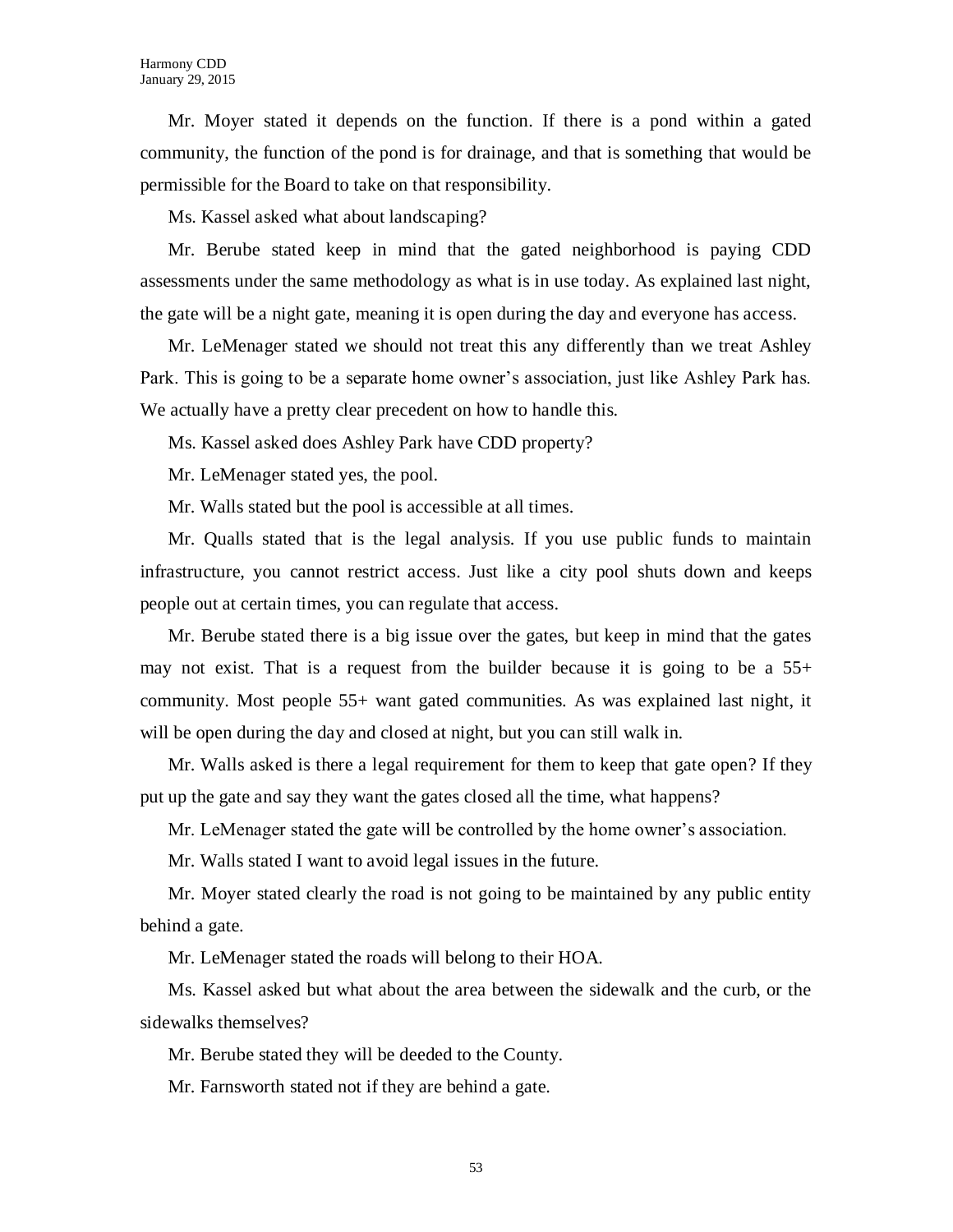Mr. Berube stated in Osceola County, you can have the roads dedicated to the County.

Ms. Kassel stated that is what Mr. Glantz said last night.

Mr. Berube stated that is why they are having the night gate. It is not sealed off and there is no guard. Anyone can come and go.

Mr. Walls stated I know you cannot do that in Orange County.

Mr. Berube stated right, but you can in Osceola County.

Mr. LeMenager stated my understanding is that we are talking about just ponds.

Mr. Berube stated yes, and a minimal amount of green space, virtually none. There will be no sidewalks and no trees.

Mr. Farnsworth asked what about along the main roads in those communities?

Mr. LeMenager stated we will not have the same maintenance items in those neighborhoods.

Mr. Berube stated our maintenance agreement will remain as it is for existing neighborhoods. I think neighborhood "I" had only one pond. There is not much to absorb either way. It is a good question, but in reality, I think it will be an open community for the most part. I do not think the gate will come to pass.

Ms. Kassel stated I think it is still incumbent on us to make sure that we are not doing anything that is illegal or that is not in the interest of the people who elected us.

Mr. Moyer stated we will not let you do that.

Mr. Walls stated as the days start getting longer, I want to make sure we adjust the boat and dock availability.

Ms. Kassel stated sunset is now at 6:00 p.m., and the gate closes at 5:00 p.m., and it is supposed to be until 30 minutes before sunset. It needs to be adjusted.

Mr. Walls stated I think the earliest boat reservation is 8:00 a.m., and sunrise is around 7:00 a.m.

Ms. Kassel stated both the opening and closing need to be adjusted as the season changes.

Mr. van der Snel stated I will take care of it.

A Resident asked what was the request shown on the agenda for realtor signs?

Mr. LeMenager asked was it a Supervisor request?

Mr. Berube stated that is where it is listed, but I did not hear a Supervisor bring it up.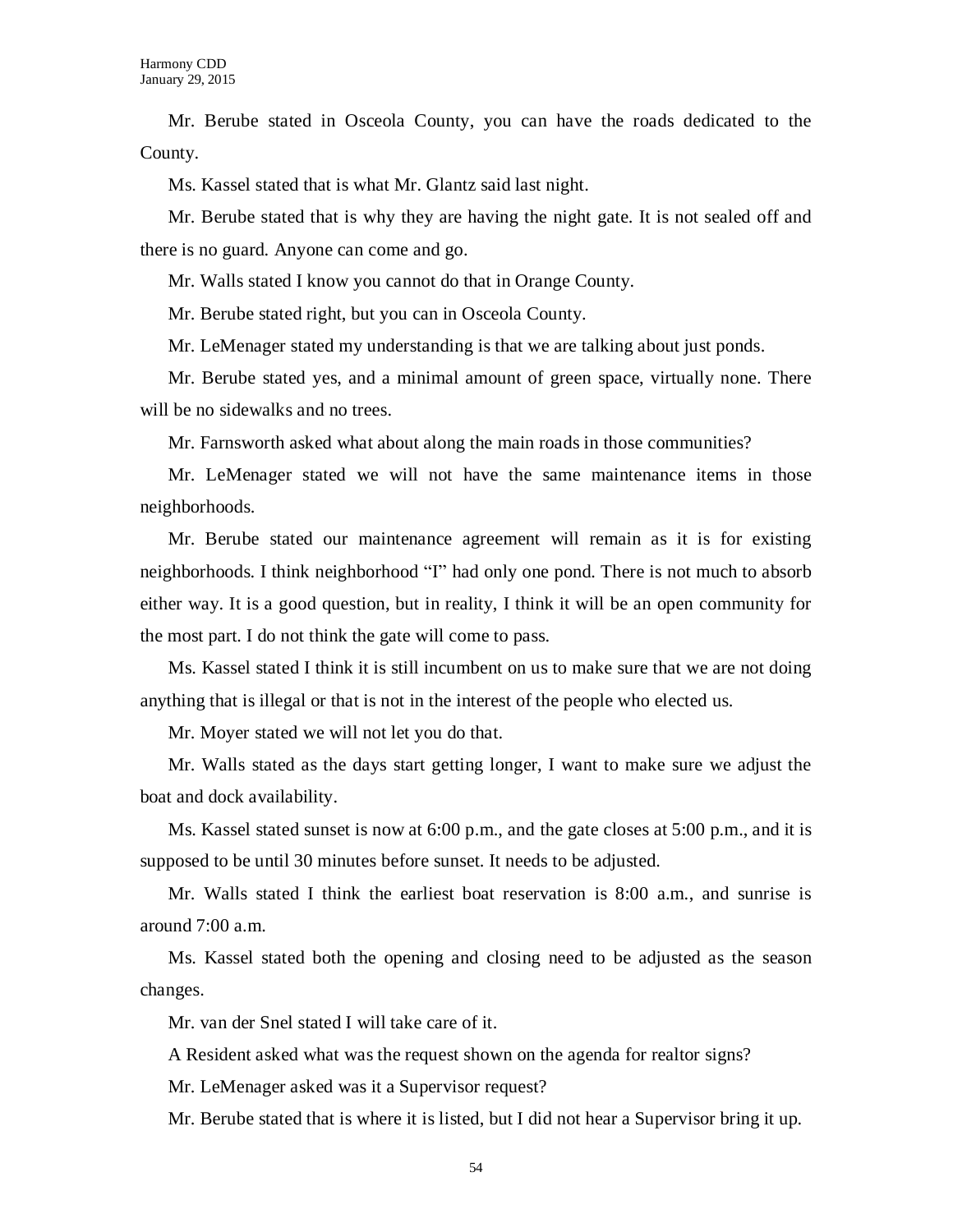Mr. LeMenager asked what is the resident's proposal?

The Resident stated I would like to know what it is.

Mr. LeMenager asked none of us knows.

The Resident asked then why was it on the agenda?

Mr. Berube stated we do not know. I questioned it, too.

Mr. Walls stated we did not have any information on this item in the agenda package.

Mr. Moyer stated obviously, the management company received a call where someone wanted that discussed, so that is why it ended up on the agenda.

The Resident asked do you want to discuss it now?

Mr. Moyer stated I do not know what the issue is, either.

A Resident asked so I can call you to add items to the agenda or just show up?

Mr. Berube stated yes.

A Resident stated I would like to have a discussion on this item about signs. I think there is a tremendous amount of confusion. Are we talking about real estate signs or builder signs or people selling their homes themselves?

Mr. Berube stated Mr. Moyer will find out the basis for including it on the agenda because none of us knew.

Mr. LeMenager stated someone has to call a Board member and request an item be added to the agenda. We are happy to do that.

The Resident stated there is nothing in the CDD anywhere that speaks to signs. I have searched everywhere.

Ms. Kassel stated yes, there is.

Mr. LeMenager stated there is a book that was filed with the County that is only about signage on CDD property.

The Resident stated I would love to see it. How do I get a copy?

Ms. Kassel stated in the rules, we talk about signs for special events that can go up on Friday for a weekend event and have to be removed by Sunday, or something like that.

The Resident asked when you mean special event, is that something like Dark Sky?

Ms. Kassel stated yes.

The Resident stated I think that is a stretch.

Ms. Kassel stated depending on how the Board feels, it could be extended to open houses.

55